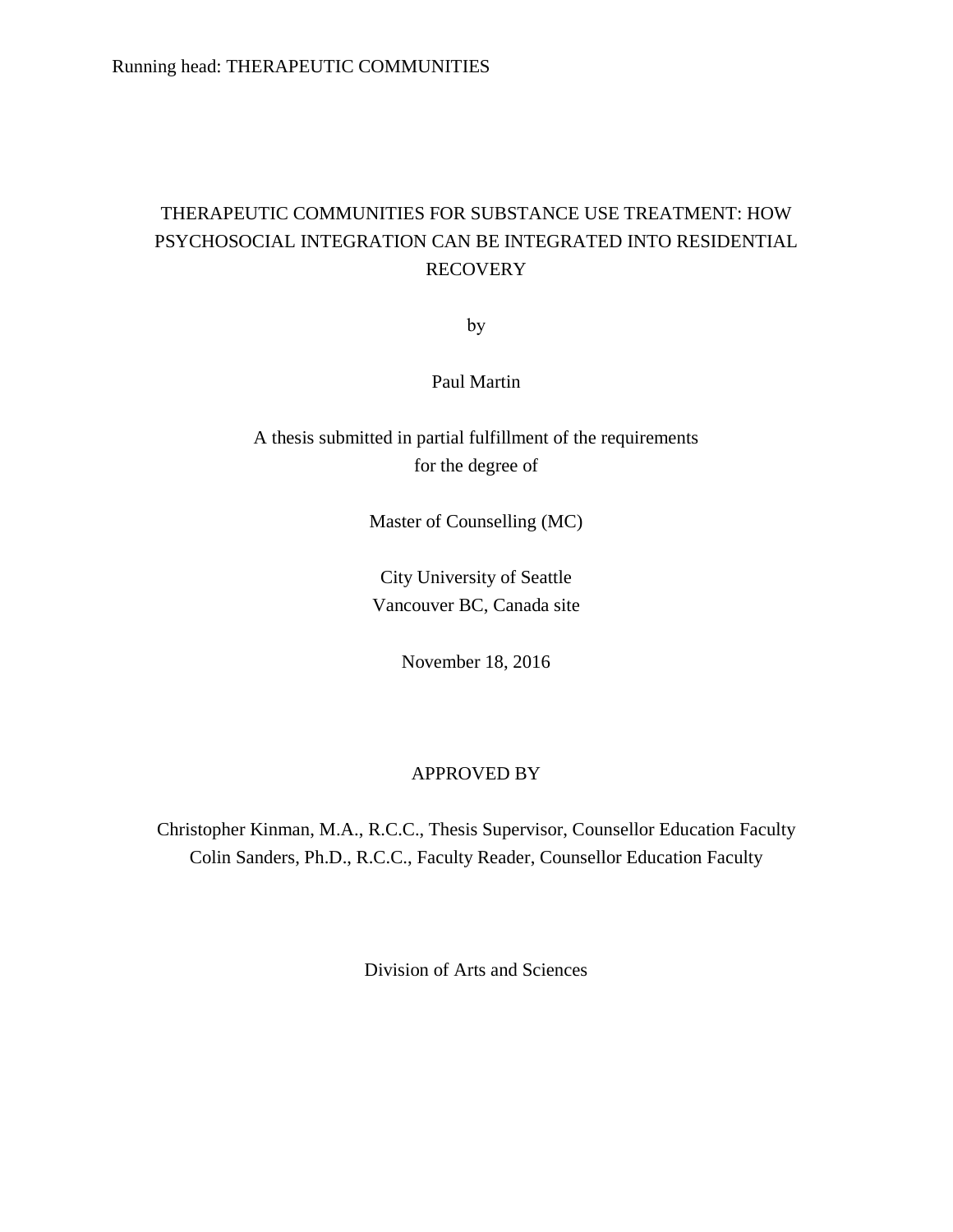### **Abstract**

Problematic substance use continues to be well publicized in academic writing and the mainstream media. Using a narrative literature review, I examine the history of substance use in Vancouver from the theoretical framework of Alexander's (2008) theory of psychosocial dislocation. I propose that an appropriate model of intervention is the Therapeutic Community (TC). The TC is set up to mobilize mutually supportive peer relations. These relationships are fostered through structured encounter meetings led by senior residents and an emphasis on working together for the benefit of the group. The TC has a history of providing an environment that produces beneficial outcomes for clients. Although TC research may lack the support of randomized controlled trials (RCT), research using methods suitable for analyzing TC outcomes has shown numerous positive results for participants. I propose that the benefits for TC participants in Vancouver can be enhanced through seeking psychosocial integration both in the TC and in the Greater Vancouver area. This can be accomplished through serving and seeking healing relationships with populations—both indigenous and immigrant—that have an experience of psychosocial dislocation.

Keywords: *therapeutic communities, substance use, psychosocial dislocation, first nations*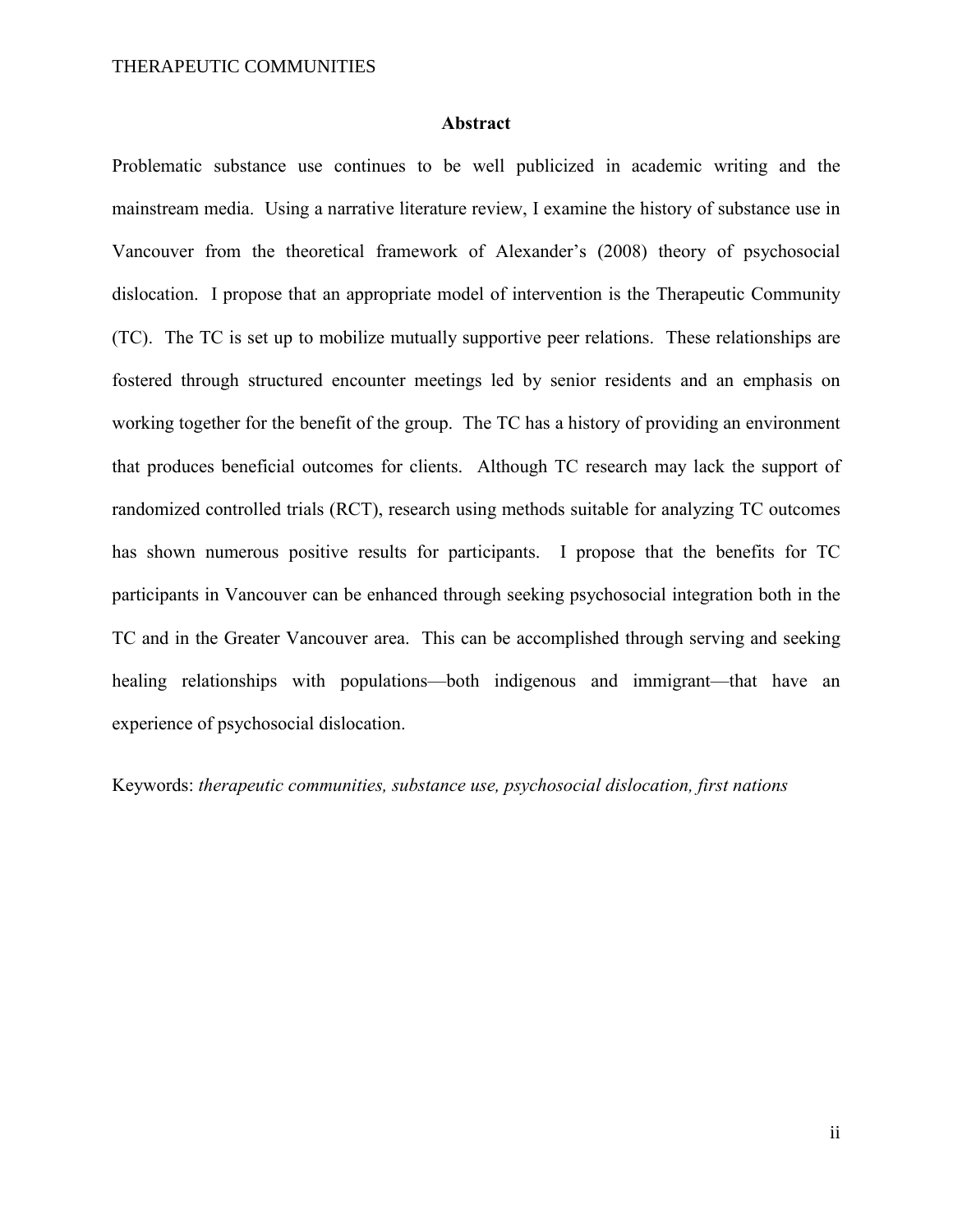### **Acknowledgements**

I am grateful to George De Leon for his guidance in my early stages of research.

I am indebted to the residents, guests, volunteers, and staff of Union Gospel Mission. Over the

past 15 years I have learned more than I could have ever expected as they have been patient with

my learning and allowed me to grieve, celebrate, and commune with them.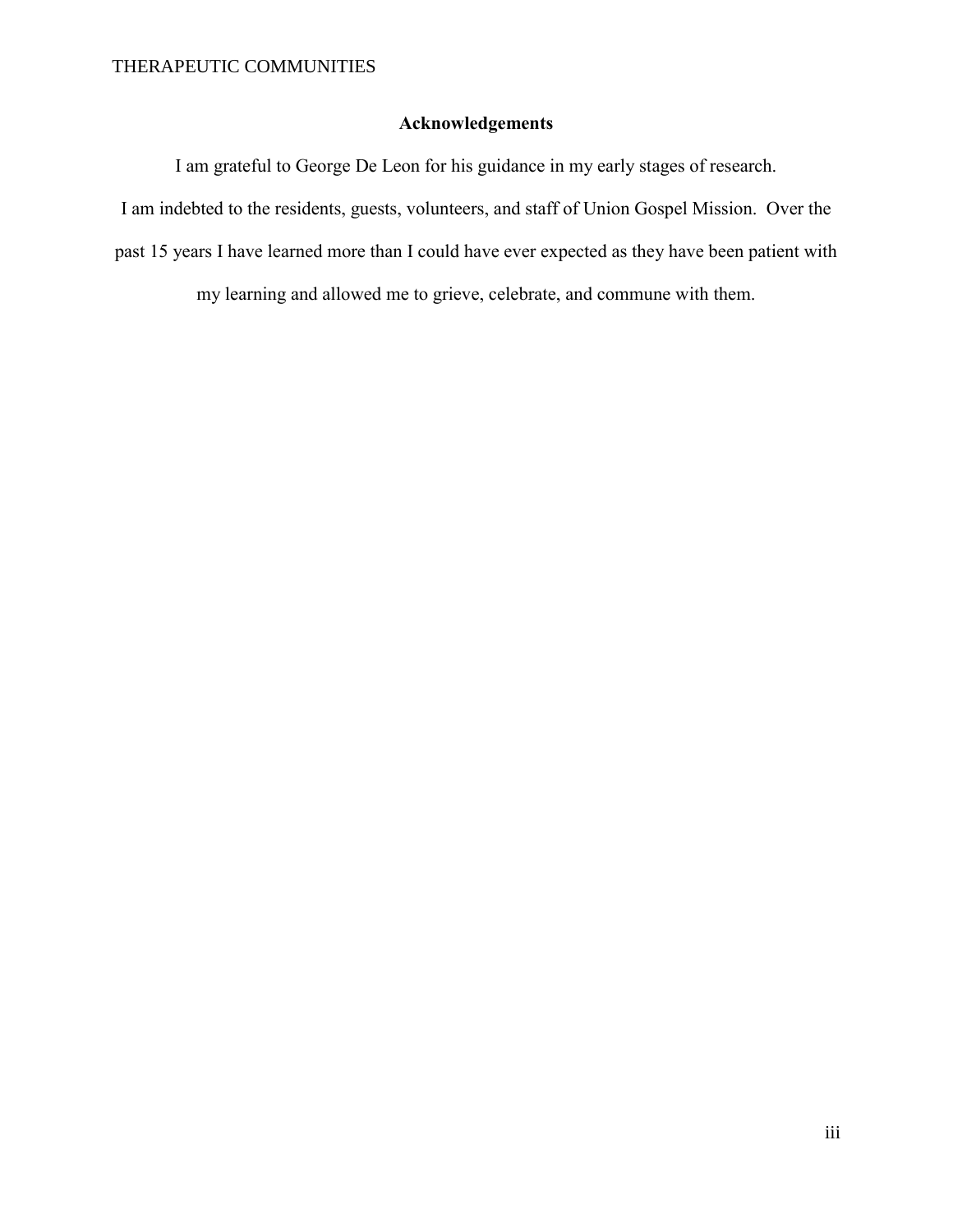### **Table of Contents**

| Chapter 1: Introduction to Psychosocial Dislocation Theory of Addiction, History of |  |
|-------------------------------------------------------------------------------------|--|
| Substance Use in Vancouver, and the Development of the Therapeutic Community1       |  |
|                                                                                     |  |
|                                                                                     |  |
|                                                                                     |  |
|                                                                                     |  |
|                                                                                     |  |
|                                                                                     |  |
|                                                                                     |  |
|                                                                                     |  |
|                                                                                     |  |
|                                                                                     |  |
|                                                                                     |  |
|                                                                                     |  |
|                                                                                     |  |
|                                                                                     |  |
|                                                                                     |  |
|                                                                                     |  |
|                                                                                     |  |
|                                                                                     |  |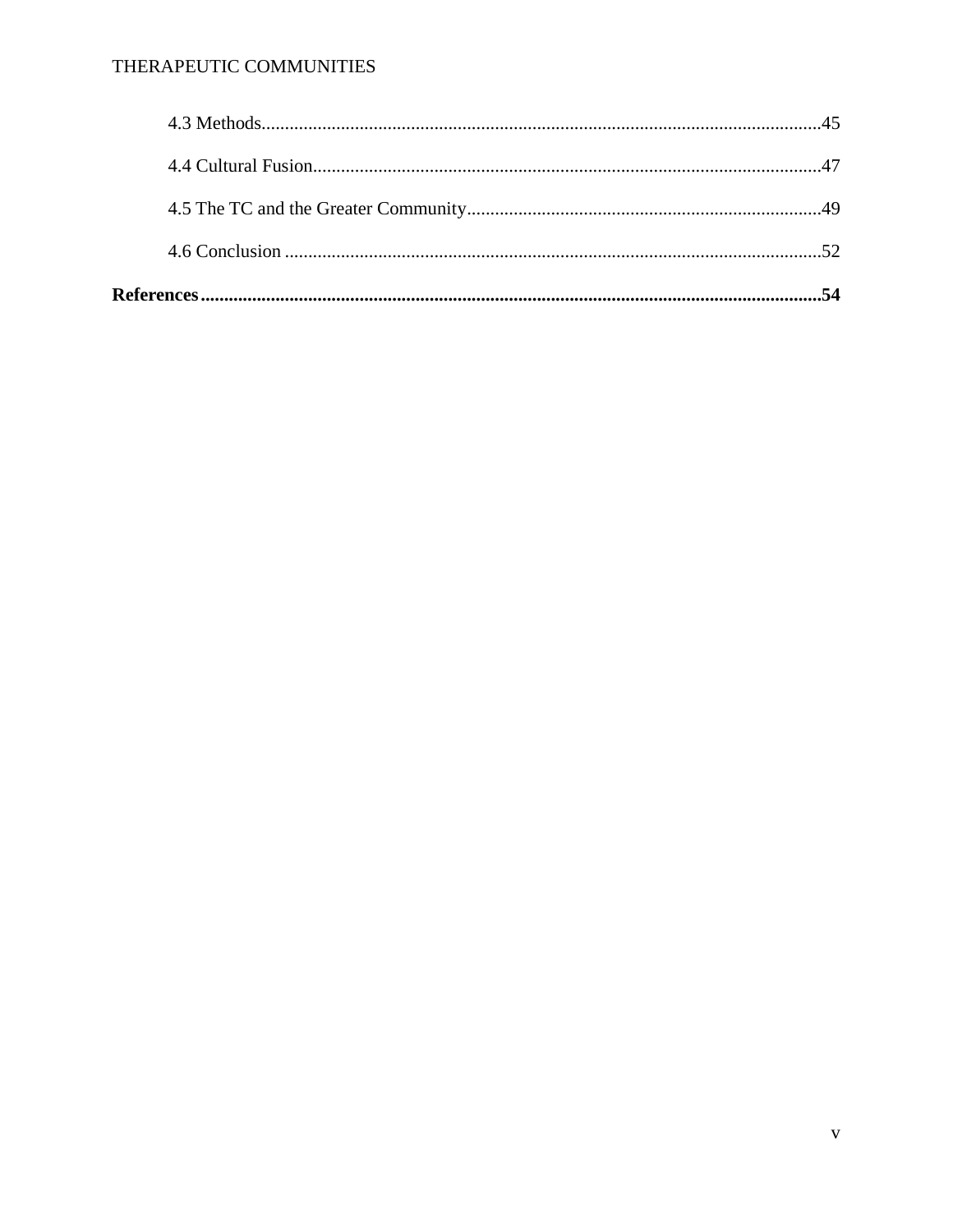# **Chapter 1: Introduction to Psychosocial Dislocation Theory of Addiction, History of Substance Use in Vancouver, and the Development of the Therapeutic Community**

The phenomenon of problematic substance use is well publicized. Newspapers often publish stories that turn attention towards illicit drug use. Institutions such as the Canadian Centre on Substance Abuse and the National Institute on Drug Abuse have been developed to study and engage this problem. Multiple solutions have been offered to curtail the problem, and it is estimated that at least \$22.8 million is spent annually by the federal government (Government of Canada, 2015) and at least \$1.3 billion by the government of British Columbia in 2008/09 (Ministry of Health Services, 2010) to address substance use. With such a large effort of time and money going towards this, it is important to have an accurate assessment of individual problematic substance users and their social environment.

A common experience for those engaged in problematic substance use is that of isolation. This resonates from the pages of Alcoholics Anonymous to peer reviewed literature (Alexander, 2015) to the anecdotal stories of individual users. These stories communicate that the feelings derived from substance use often numb the feeling of intense loneliness. Indeed, substance use, along with the associated risks, appears to be preferable to feeling lonely. Unfortunately, the continued use of substances, and engaging in behaviours that meet the needs for acquiring the substance, usually increase loneliness and the experience of isolation. Substance users may be dishonest with friends, stay away or hurt loved ones, and be unable to maintain work. This phenomenon can be expressed as an individual's fear of social connection, and at the same time an intense desire for relationship with a community.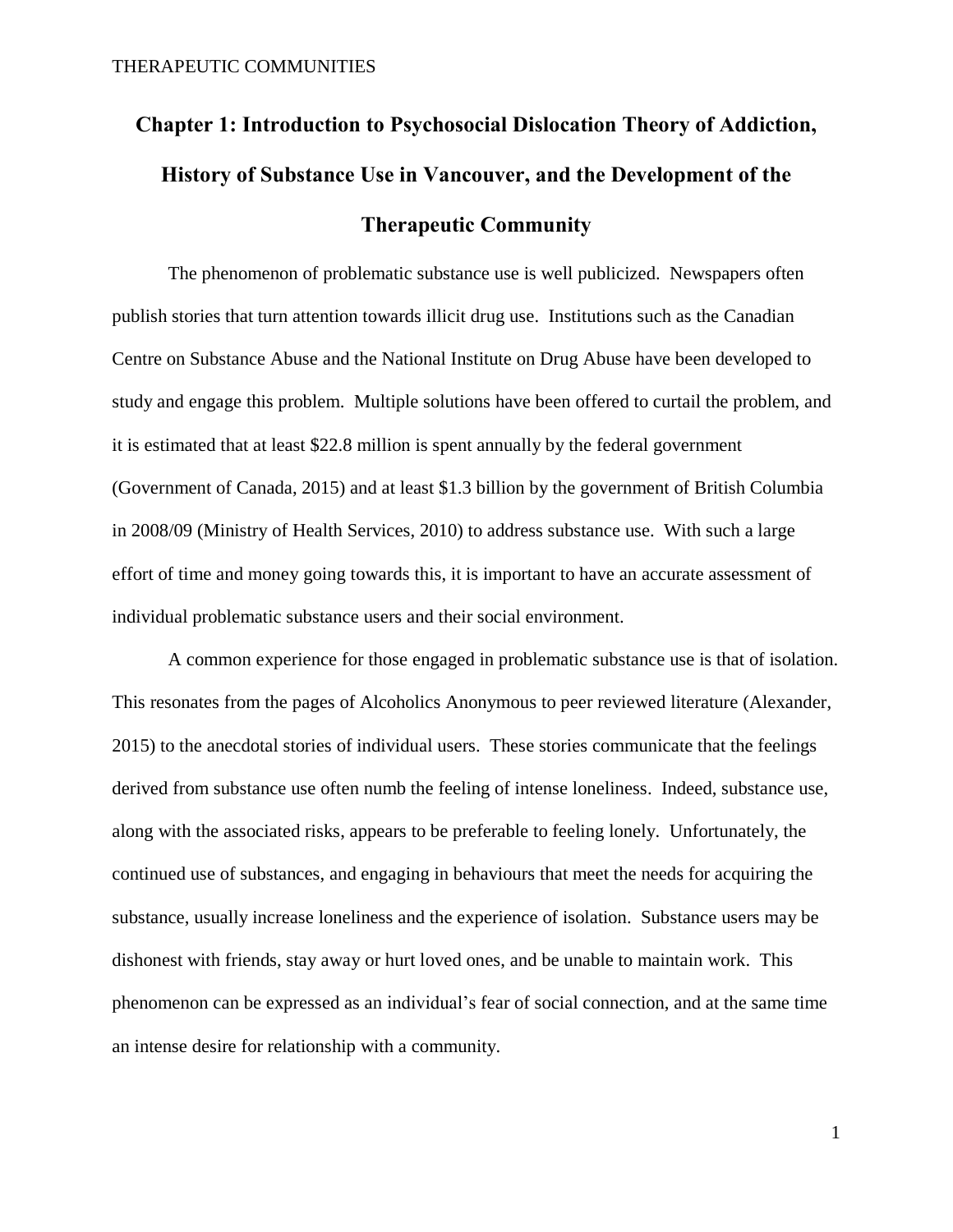One method to foster connection, both felt and in real relationships, is treatment in a communal environment which has been viewed by both researchers and clients as an effective means of engaging in recovery (De Leon, 2000). However, a common barrier for problematic substance users is a personal history of social dysfunction and interpersonal abuse. Because of this background, clients may experience a high degree of anxiety and apprehension engaging in the very relationships that are likely to improve their well-being.

In this thesis, I will focus on the Therapeutic Community (TC) setting for recovery because I believe that this treatment modality provides distinct conditions for social integration that may have been unmet over the span of a substance user's life. I will explain TC structure and propose that this structure provides an appropriate environment for the healing of the individual both relationally with others and in relation to self. I will review research regarding TCs. I will then draw attention to the theory of social dislocation as proposed by Alexander (2008) and integrate this into my proposals for TC practice.

### **1.1 Research Methodology**

I have used a narrative literature review as my methodology for this study. A narrative review focuses on the explanation and importance of a problem, synthesizes previous research findings, and describes possibilities of addressing the problem (Baker, 2016; Rhoades, 2011). I discerned that this method was appropriate in order to bring attention to current research on TCs, as well as grounding my research in the context of previous studies (Rhoades, 2011). I have intended to use this narrative literature review to propose creative views and practices of substance use treatment in the city of Vancouver (Baker, 2016). In order to establish a historical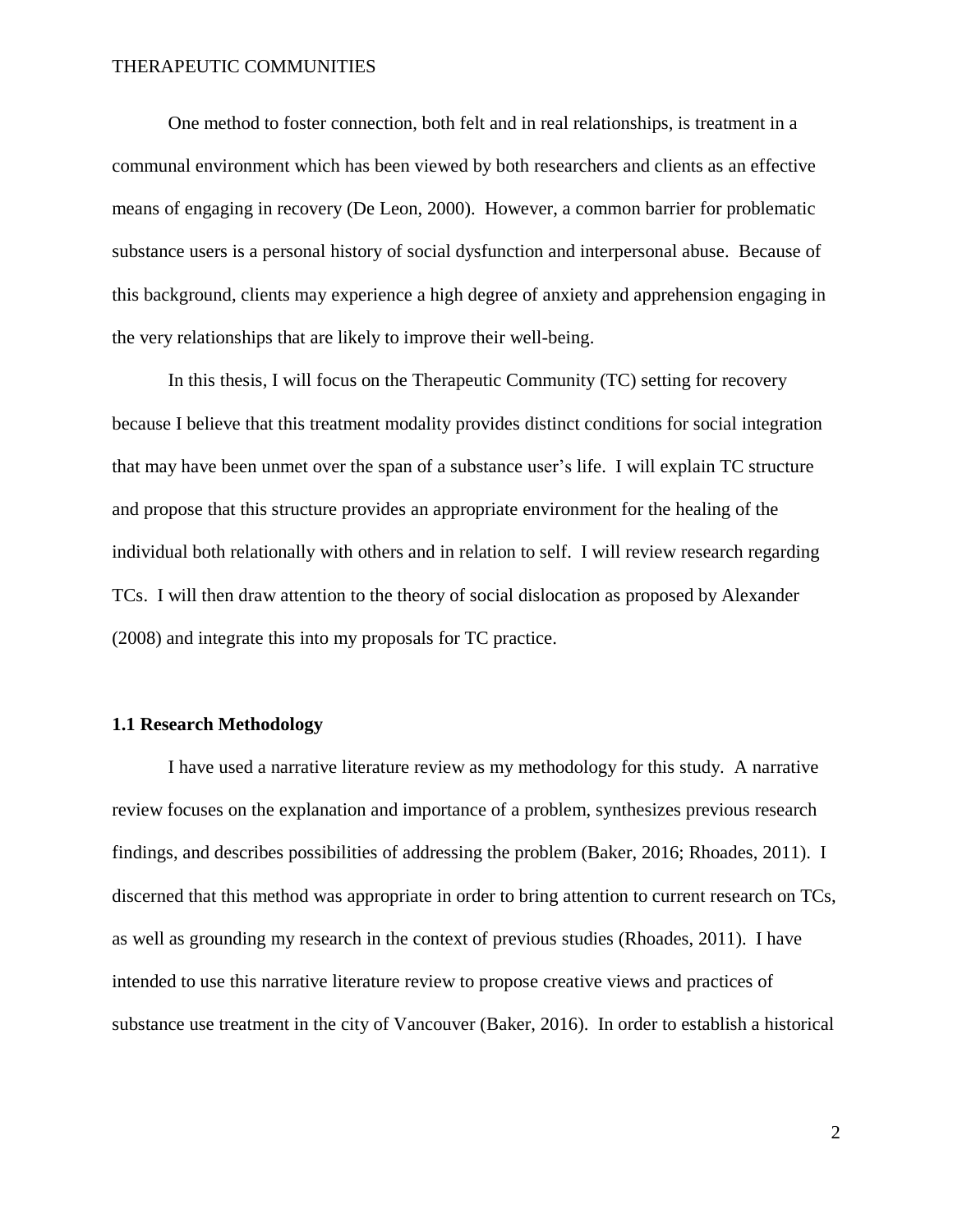basis for my proposals, as well as highlight a strong tradition of TC research and practice, I have consulted studies from previous decades ranging back to the 1980s.

I deemed a literature review appropriate for the purposes of synthesizing the writings of numerous authors across North American and European contexts (Rhoades, 2011). Since the beginnings of TC practice and research, there have been multiple observations in the literature that the TC environment has undergone changes from its initial foundations. These changes have been strongly influenced by the paradigms of North America and Europe, as I will demonstrate below. To clarify the degree to which TCs adhere to foundational approaches, authors have used labels such as "TCs," "Modified TCs," and "TC-oriented." Service deliveries have varied from peer-delivery to professional involvement, residential houses to prison environments, and from populations of hundreds to small groups. This literature review will attempt to draw themes from the research in order to propose recommendations for beneficial practical treatment options in Vancouver.

I began my research by using the search terms "residential," "recovery," and "substance use" in the City University of Seattle's academic library. However, these words turned up few relevant results. In reading this handful of articles, a common term that was mentioned was "therapeutic community." Using this term to conduct further searches turned up many articles that were written over decades of study.

Another goal I had in developing my research in this area was that it would be applicable to the clients I currently serve. I have been working at a recovery centre for over a decade. It is a six month residential, abstinence-based program that provides a six month time period for men who want to change their patterns of substance use. To this end, I limited my article selection to research with adult populations. Furthermore, the clients that access my agency's service are not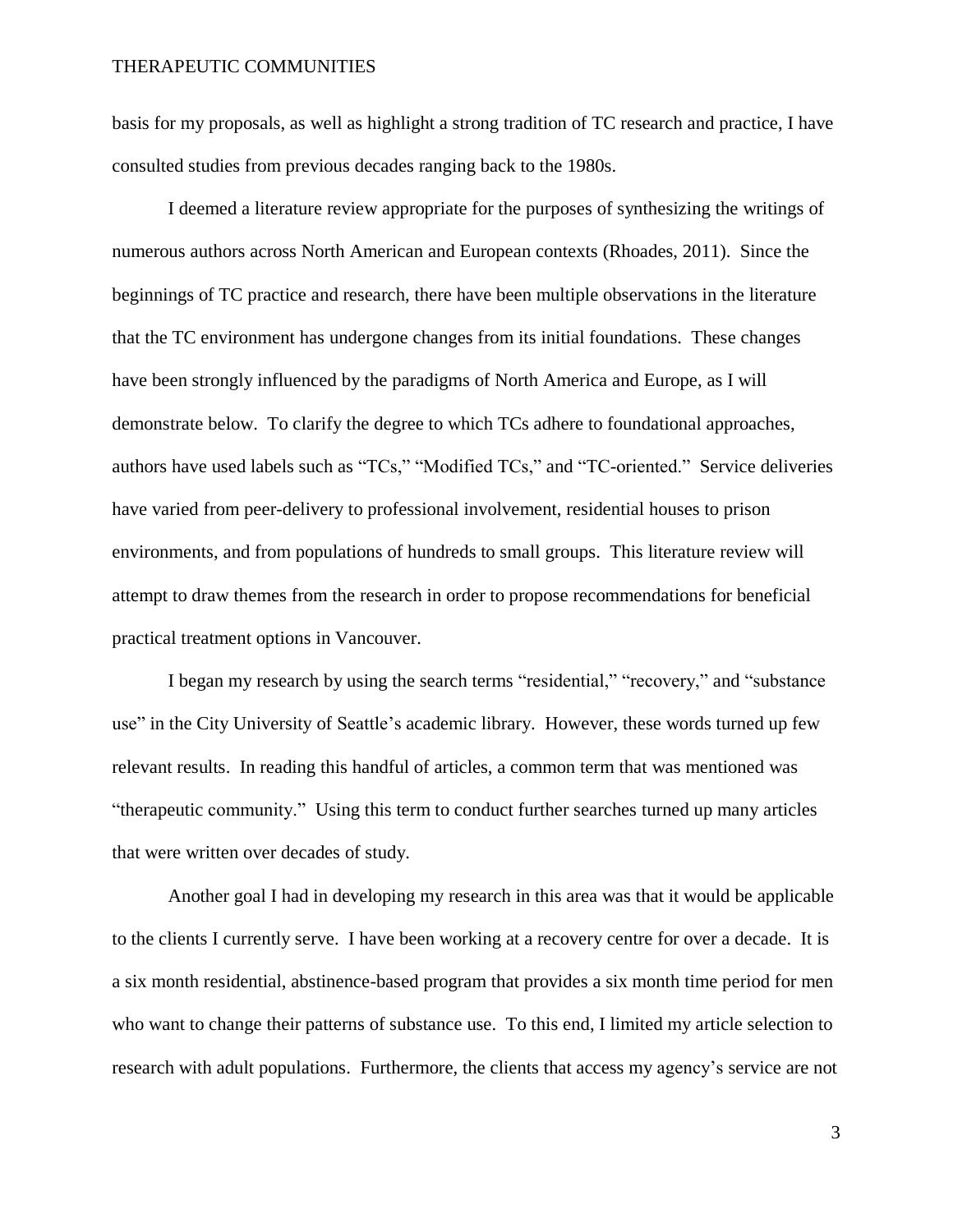officially mandated by the judicial system to attend the program, although there often are strong recommendations to participate from probation officers, lawyers, and police. With the goal of gathering studies that presented clients who had similar sources of social influence as my own clients, I excluded studies that were exclusive to prison-based populations and services. Nevertheless, I have included studies that address the interactions clients have had with the legal system and the changes that TC participants have experienced in their relationship to illegal behaviour. I have included these studies because many problematic substance users have had experiences with law enforcement, and it was difficult to draw from studies that did not include any mention of legal influences.

### **1.2 Key Terms**

*Substance user.* For the purposes of readability, I have chosen the term "substance user" to describe individuals who use substances associated with addiction. This includes alcohol, illicit street drugs, and prescription medications. This term is not intended to reduce these individuals' identity to their struggle. Indeed, these people are brothers, sisters, daughters, sons, parents, and friends amongst many other roles they may have. I am grateful for the individuals who have shared their stories with researchers, as well as the people I have learned from in my own practice. Additionally, I have used the terms "resident," "client," "participant," and "members" to describe clients of TCs. I have done this with an intention to draw attention to the relationship between the individual and the TC community, as well as provide variation for reader interest.

*Right living.* This term is used to describe the standards that program residents are to adhere to. Coined by De Leon (2000) in relation to TCs, right living is a shared view of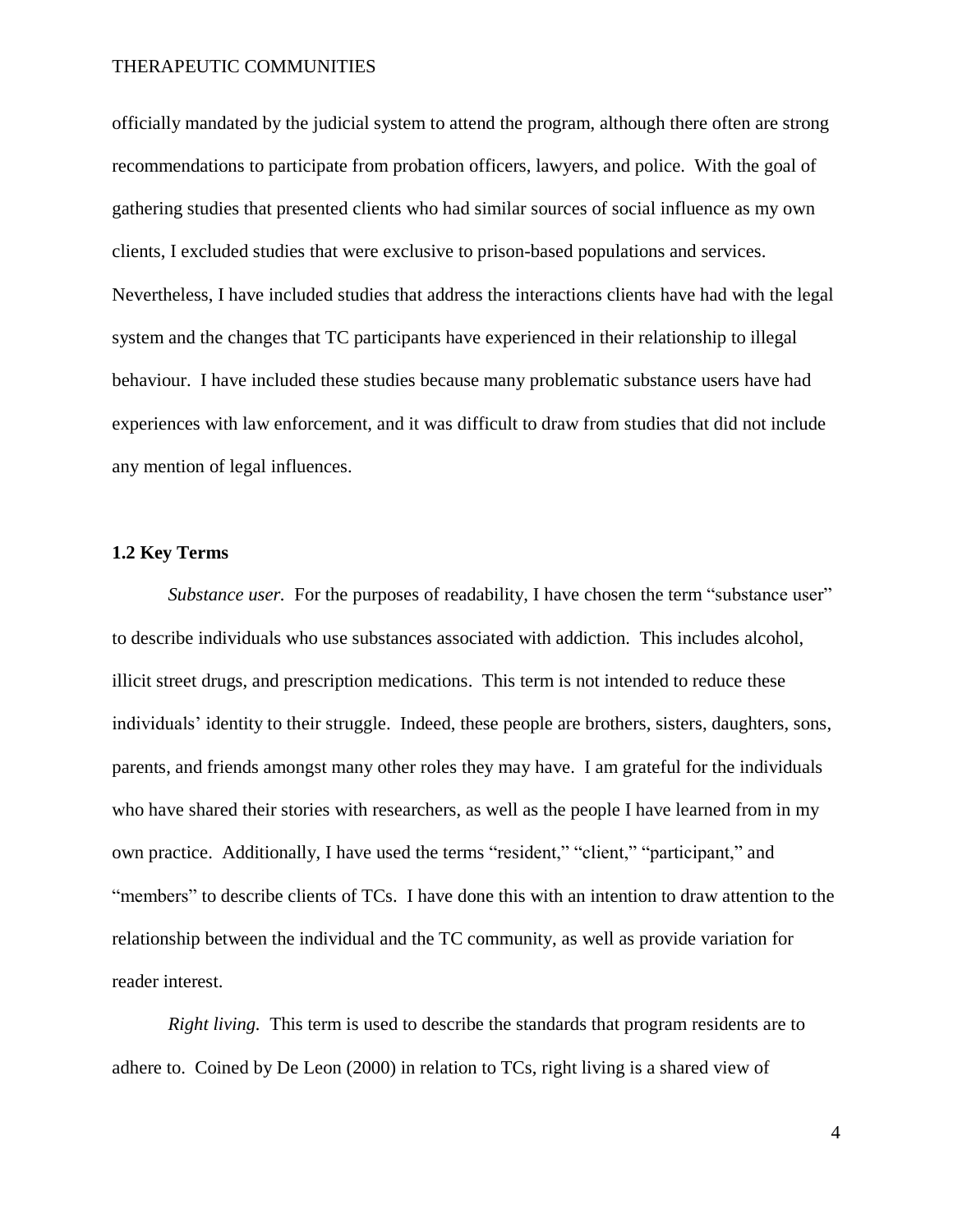community living that is obtained by maintaining abstinence from substances, participation in all elements of TC culture, being honest, and displaying care towards self, the community, and the environment. Right living provides a framework of orderly conduct for individuals who often arrive from lifestyles of chaos. Right living is not only for the communal environment of the TC; it is also intended to be a way of life for individuals after they transition from the TC. To sum up the need for right living, "Sobriety is the prerequisite for learning to live right but right living is required to maintain sobriety" (De Leon, 2000, p. 74).

Additionally, I use the following abbreviations throughout this paper:

TC - Therapeutic Community

AA - Alcoholics Anonymous

- EBP Evidence Based Practice
- RCT Randomized Controlled Trial

HT - Historical Trauma

### **1.3 Psychosocial Dislocation**

In this paper, I will place my recommendations for TC treatment within the theoretical context of Alexander's theory (2008) of dislocation and within the environmental context of Vancouver, British Columbia. TC research has been guided by theory most prominently advanced by George DeLeon (2000). In brief, the TC outlook on the phenomenon of addiction is that it is a "disorder of the whole person" (De Leon, 2000, p. 37). Addiction permeates many, if not all, aspects of the substance user's life. Individuals often practise substance use as they try to cope with difficult and traumatic life circumstances. In order to numb uncomfortable memories and feelings, they will turn to substances rather than work towards resolving difficulties.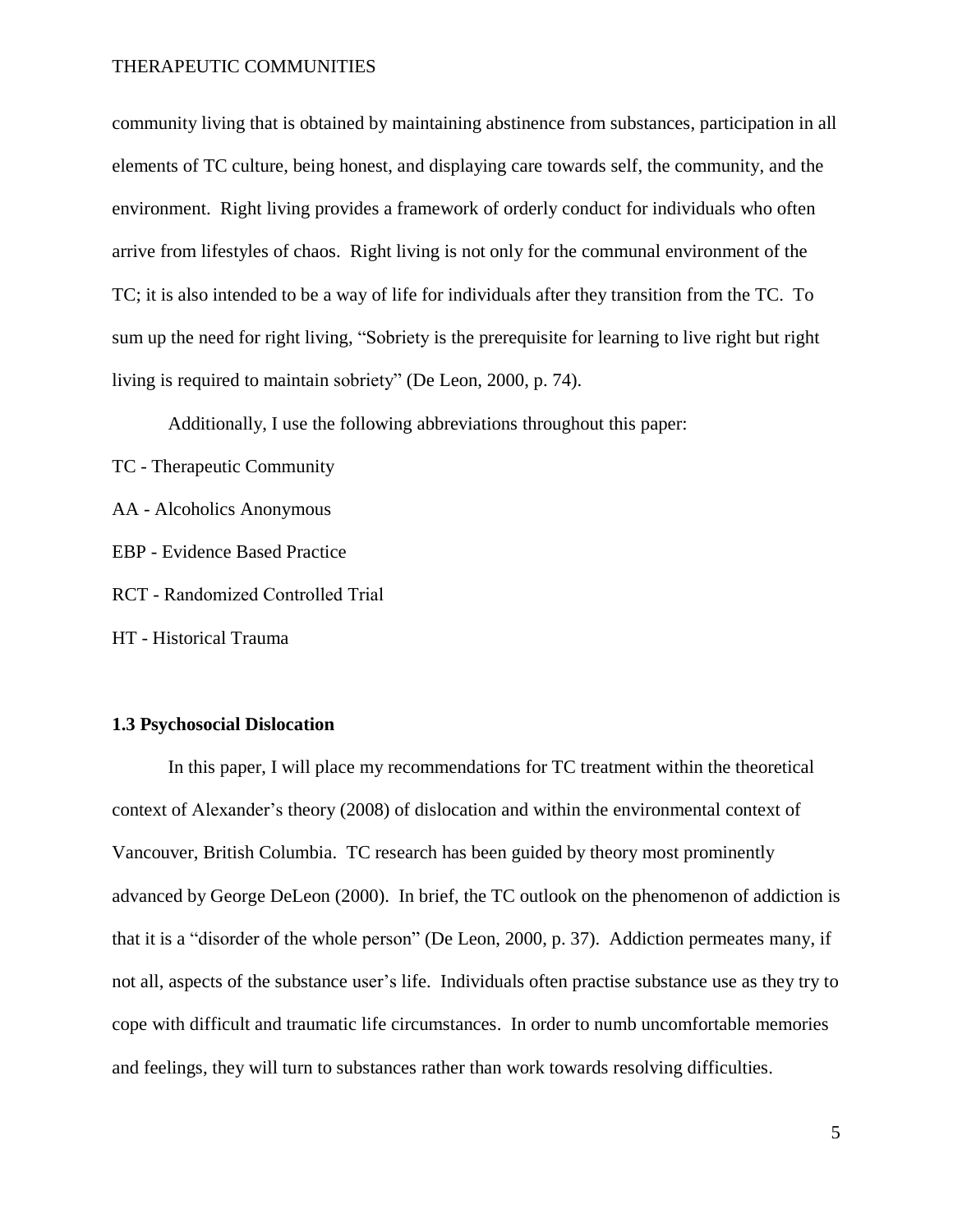However, the substance use often serves to perpetuate lifestyle problems and the user's distress increases. TCs employ a paradigm of "Community as Method" (De Leon, 2000). In this view, engaging in the TC environment is a here-and-now therapeutic, experiential practice that grants the participants new life-skills and outlooks that will enable them to continue in ongoing sobriety after their stay at the TC.

In my research of Alexander's (2008) theory of addiction, I have found that it can be conceptualized as a companion to TC theory. Furthermore, I believe that the theory of dislocation provides a domain in which "Community as Method" can be practiced. I will elaborate on this idea below. Briefly, the theory of dislocation does not only account for the individual substance user. Alexander seeks to place the phenomenon of addiction within the context of the greater current society.

Alexander identifies the current free-market system as the context in which addiction is perpetuated (Alexander, 2008). The free-market is defined as "virtually every aspect of human existence [being] embedded within unregulated, competitive markets" (Alexander, 2012, p. 1477). He points to Europe before the 1500s and explains that at the time, the markets served society. That is to say, the production, trade, and acquisition of goods was practiced in a manner that ensured the functioning of the collective society. Currently however, societies serve the free-market. Alexander points to the example of the colonization across North America as First Nations communities were forcefully subjugated to embrace industry and removed from traditional territory (Alexander, 2008). Additionally, he highlights the English subjugation of the Scottish people with the objective of furthering their methods of production. The result of practices that devote energy and service towards the "market god"— a term Alexander (2008, p. 256) uses to personify the free market as a benevolent, all-powerful force—naturally produce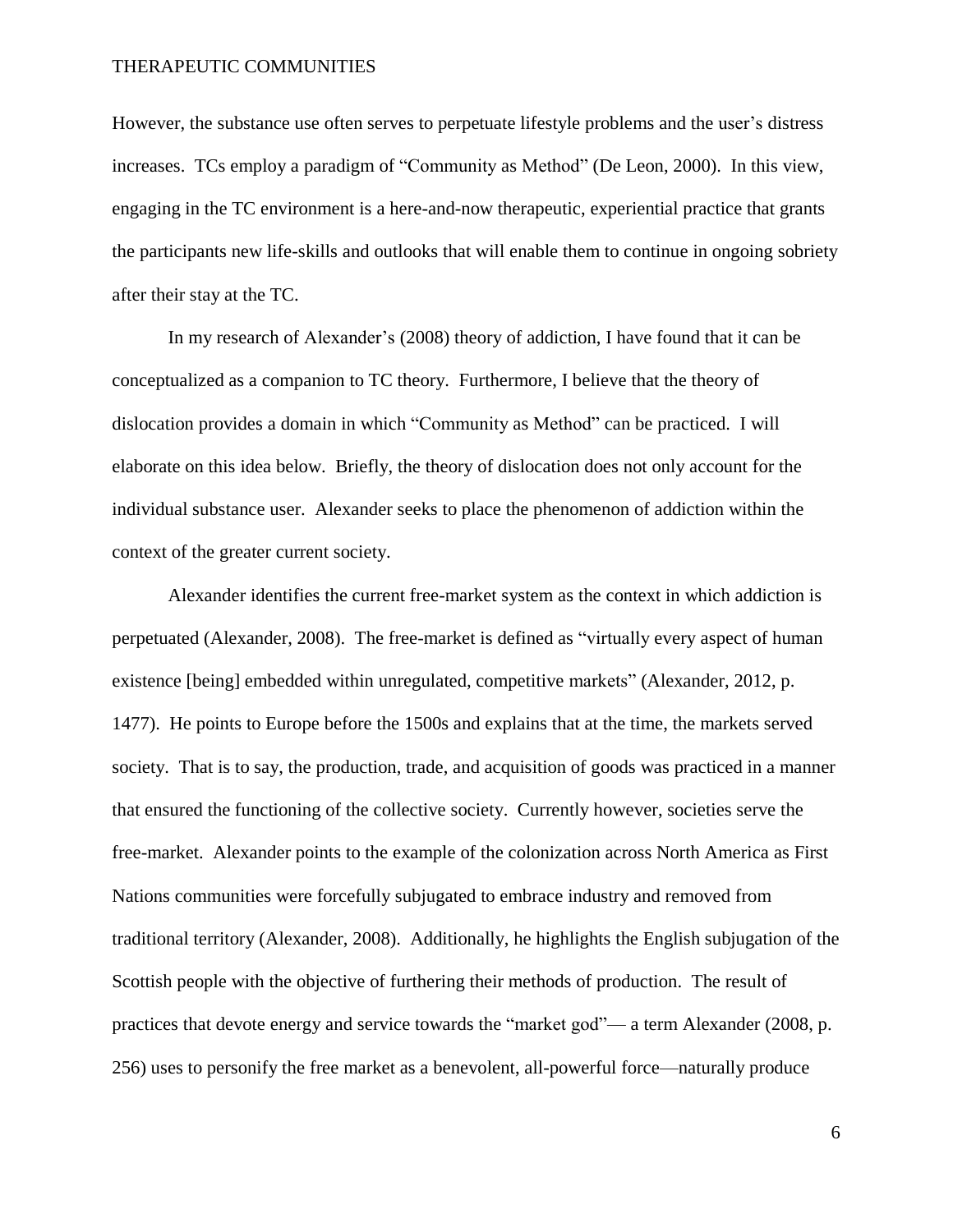allegiance to the free-market system, weak interpersonal relationships, and social dislocation (Alexander, 2012). This dislocation is the individual experience of a socially disconnected society (Alexander, 2015). This experience of disconnection affects an individual's identity, as they do not sense a connection with their family, community, traditions, environment, faith, or God. The free-market needs these relationships to be weak in order for individuals to devote their effort to serving the 'market god' (Alexander, 2008). As energy is spent perpetuating this system, individuals experience an overwhelming consciousness of what Alexander calls "poverty of spirit" (Alexander, 2015, par. 15).

This dislocation, or poverty of spirit, is felt so intensely that an individual is likely to respond with behaviours that numb this awareness. Alexander places his description of addiction within this paradigm; "addiction is a way that needy people respond to what is missing or traumatic in their own lives and communities" (Alexander, 2015, par. 1). In other words, addiction compensates for a lack of psychosocial integration (Alexander, 2012). In this understanding, addiction is not solely focused on the individual addict, but on the environment in which a person seeks to meet their need for meaningful communion with their people, their place, and their purpose. That is not to say that individual distinctives such as biology, traumatic experiences, and family history do not influence a person's behaviour or susceptibility to addictive practices. However, social scientists outside of the field of addiction agree that the influence of societal forces is more powerful than individual aspects (Alexander, 2012).

Alexander proposes that the solution does not merely lie in individuals achieving abstinence from their addictive behaviours, but in helping people enter and participate in a healthy, purposeful community (Alexander, 2015). Alexander borrows the language of Erik Erikson and names this phenomenon "psychosocial integration" (par. 27). When persons are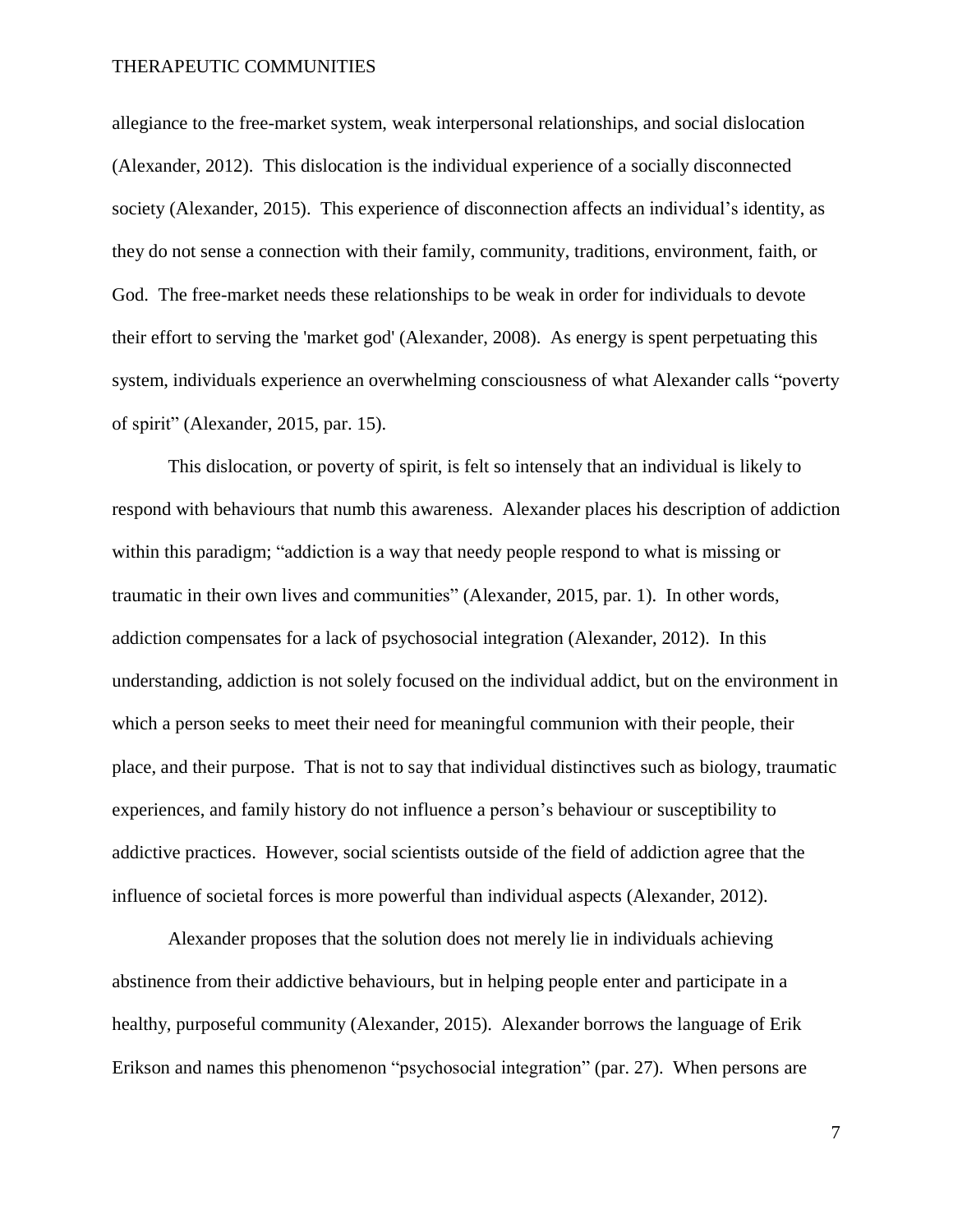integrated, they experience three conditions (Alexander, 2012). First, they acquire an individual identity. This identity is formed through healthy social relationships that recognize the role of the individual, as well as differentiate the roles of others. Second, individuals develop a sense of meaning and relationship to the material world. This can be pursued through his or her relationship to his or her land or the elements he or she interact with. Third, people are often validated by their community in their sense of the divine as members witness and give meaning to each other's sense of the unseen. This can be seen in shared creation narratives, religious ceremonies, or forming a sense of purpose and meaning. Alexander summarized psychosocial integration as a sense that one can "belong, yet still feel free" (2015, par. 28).

Critiques of Alexander's theory of dislocation point to the macro scale changes he envisions in order to curb the global spread of addiction. It is difficult to offer practical solutions that significantly alter macro-systems (Acker, 2012) or to present a preferred macro-system (Sharma, 2012). Alexander (2008) does not suggest how an ideal macro-system would function, but does identify actions of living in opposition to free-market society, which require strength, courage, and intentionality (Alexander, 2012). Specifically, he names the recovery movement as a micro-scale effort that seeks to develop an intentional community, which provides an environment for individuals to experience and grow into psychosocial integration (Alexander, 2015). I am convinced that this integrative environment Alexander describes is descriptive of a healthy, effective TC.

### **1.4 Historical Context of Vancouver**

In order to provide a context for presenting the TC method in Vancouver, I will outline a brief history of this city. In order to discern the information to include in this paper I have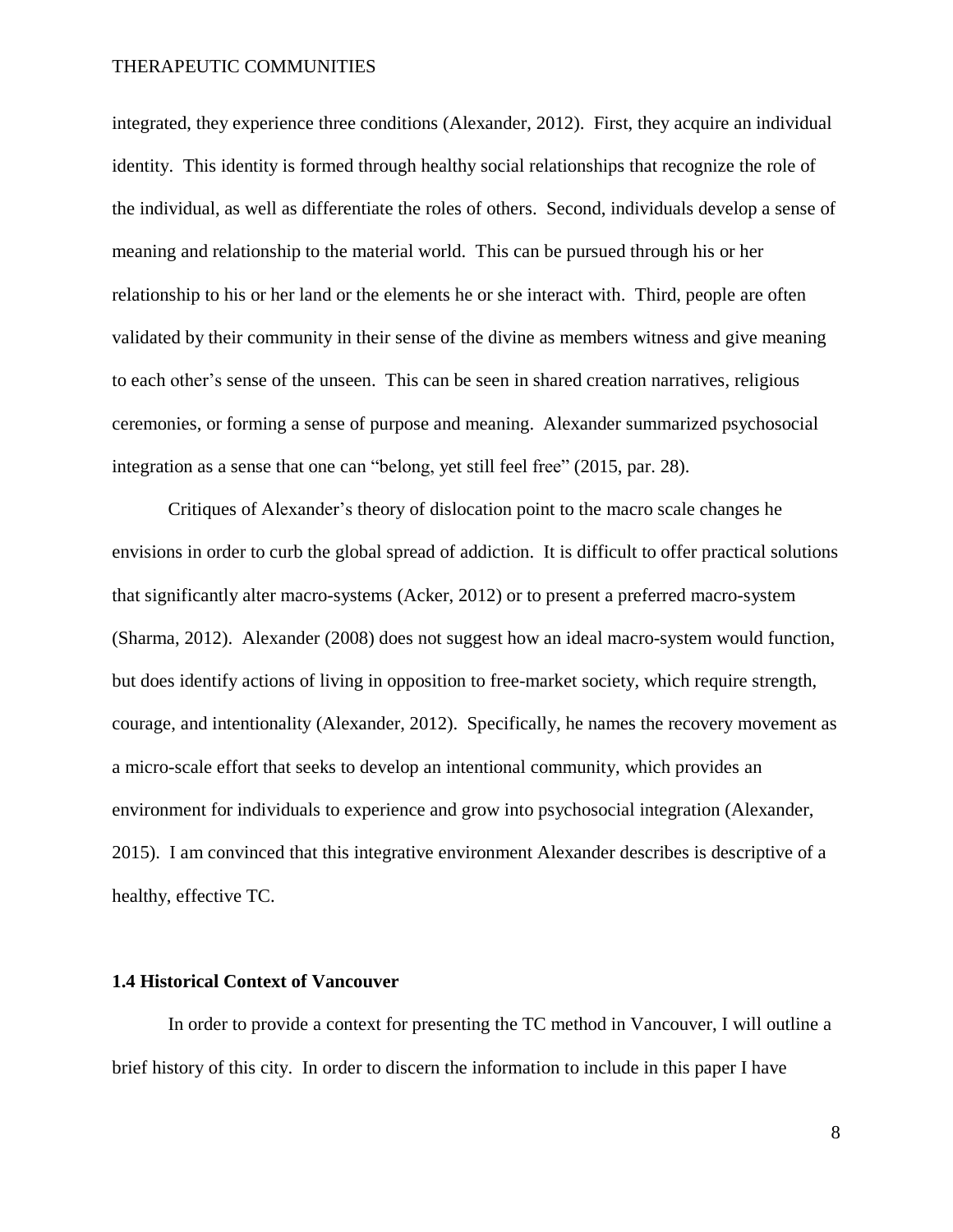selected information that illustrates and informs Alexander's theory of dislocation. Additionally, I have included statistics and narratives that focus on Vancouver's culture as it relates to problematic substance use.

Early policies of British Columbia were significantly formed by James Douglas, of Scottish decent, who governed Fort Victoria beginning in 1851 (Hume, 2003). Under his leadership, he promoted the availability of British Columbia's gold to prospectors in California as their own gold rush declined. British Columbia experienced an influx of 30,000 prospectors who were drawn to the wealth of the land.

This massive influx of people occurred within the cultural tensions that were already being experienced between the First Nations and the Caucasian settlers (Alexander, 2008). However, Hume (2003) notes that Douglas himself engaged in multi-cultural practices that promoted harmony among those of varied cultural backgrounds. He married a Cree woman and maintained a long-lasting marriage. Additionally, he had a vision of all people enjoying freedom in the land. He welcomed African-Americans to prosper in British Columbia, much to the consternation of the Euro-Americans who had journeyed north.

British Columbia's resource-rich land, coupled with its industry, became well-known from the beginning of the twentieth century (Alexander, 2008). Indeed, in his research regarding the tourism of the time, Douglas (2004) asserted that, "it is the common remark of visitors from the United States that Victorians have mastered the art of combining business with pleasure" (p. 14). Additionally, early tourists were "intrigued by the economic opportunities and the wonders of industrial production that they saw in British Columbia" (Dawson, 2004, p. 16).

Many people from diverse culture groups came to settle in the Vancouver area (Alexander, 2008). In addition to the First Nations people of the land, Europeans, Asians, and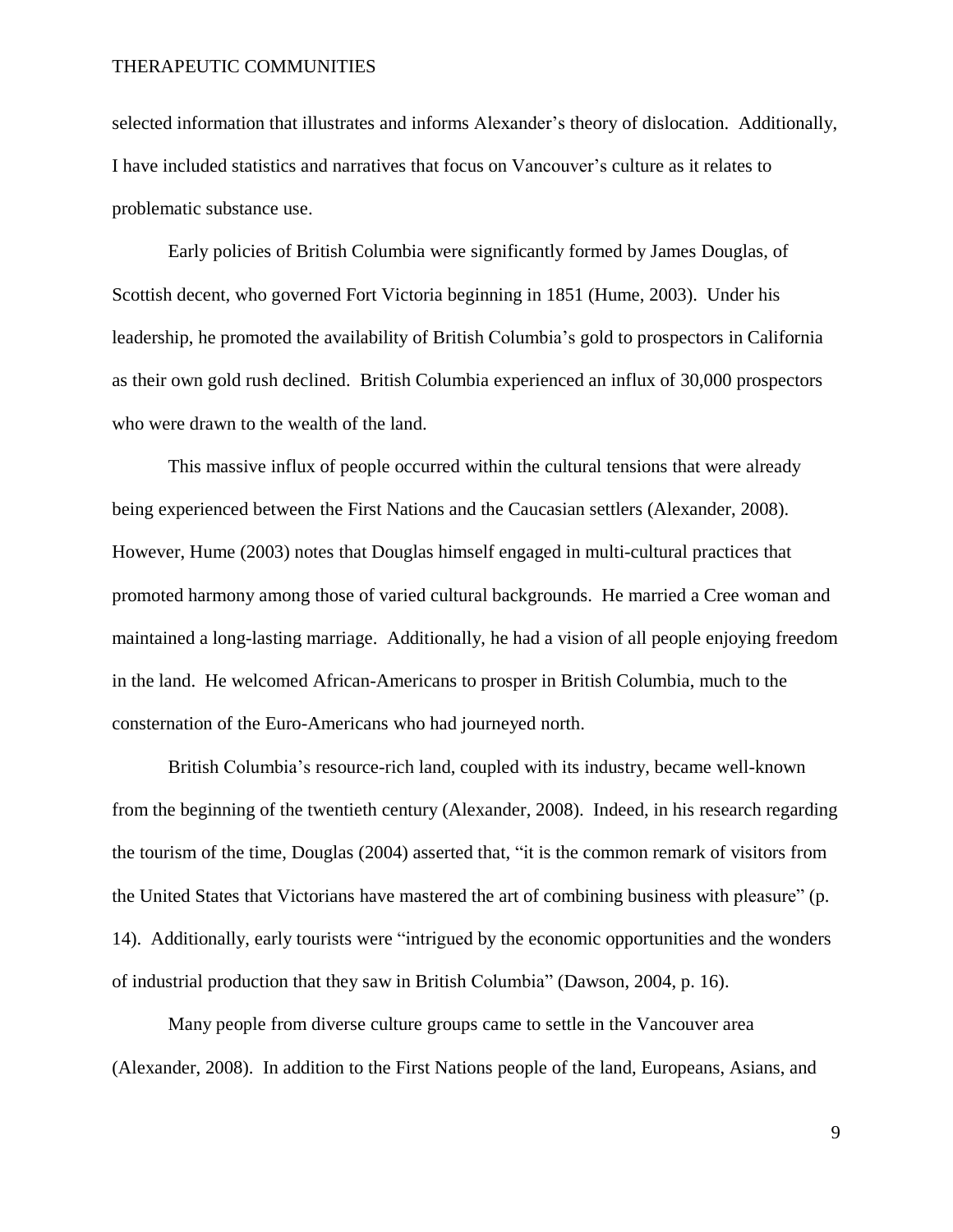others from across North America moved to Vancouver with an eye to benefit from its potential profits. Unfortunately, the cultural acceptance practiced by James Douglas was not continued as Asian immigrants and First Nations peoples' rights as citizens of Vancouver deteriorated (Purvey & Belshaw, 2011).

The methods mobilized to control substances further aggravated the animosity between cultural groups. As Vancouver became known for the opium smuggling occurring in the city, Chinese workers were widely believed to be most prolific providers, as well as the most prominent users, of opium (Purvey & Belshaw, 2011). This belief was widely accepted despite the knowledge that opium use among Euro-Canadian citizens was most likely just as high (Murphy, 1922; Middleton, 1997). Additional measures were established by the federal government as they enacted the Opium Act in 1908, which was developed as an attempt to control the Chinese distribution of the drug (Middleton, 1997; Schaffer Library of Drug Policy, n.d.). In regards to alcohol, because of the reputation of Chinese peddling behaviours that were detrimental to society, they were not allowed to operate, or work at, liquor parlours. Regulations were developed in the early twentieth century, either by the Liquor Control Board (LCB) or by individual beer parlours, dictating who could be served alcohol in these parlours (Campbell, 2001). Status Indians and Asians were most likely to be targeted by these official regulations, while "blacks or mixed-raced couples" (Campbell, 2001, p. 79) were managed by unwritten rules from the LCB or individual parlour.

These official regulations for First Nations had been officially entrenched through the Indian Act of 1876 (Campbell, 2001). Canadian First Nations were denied full privileges to alcohol acquisition and consumption due to regulations that marginalized them both from their culture and from the customs of European settlers. The harm and detrimental behaviours that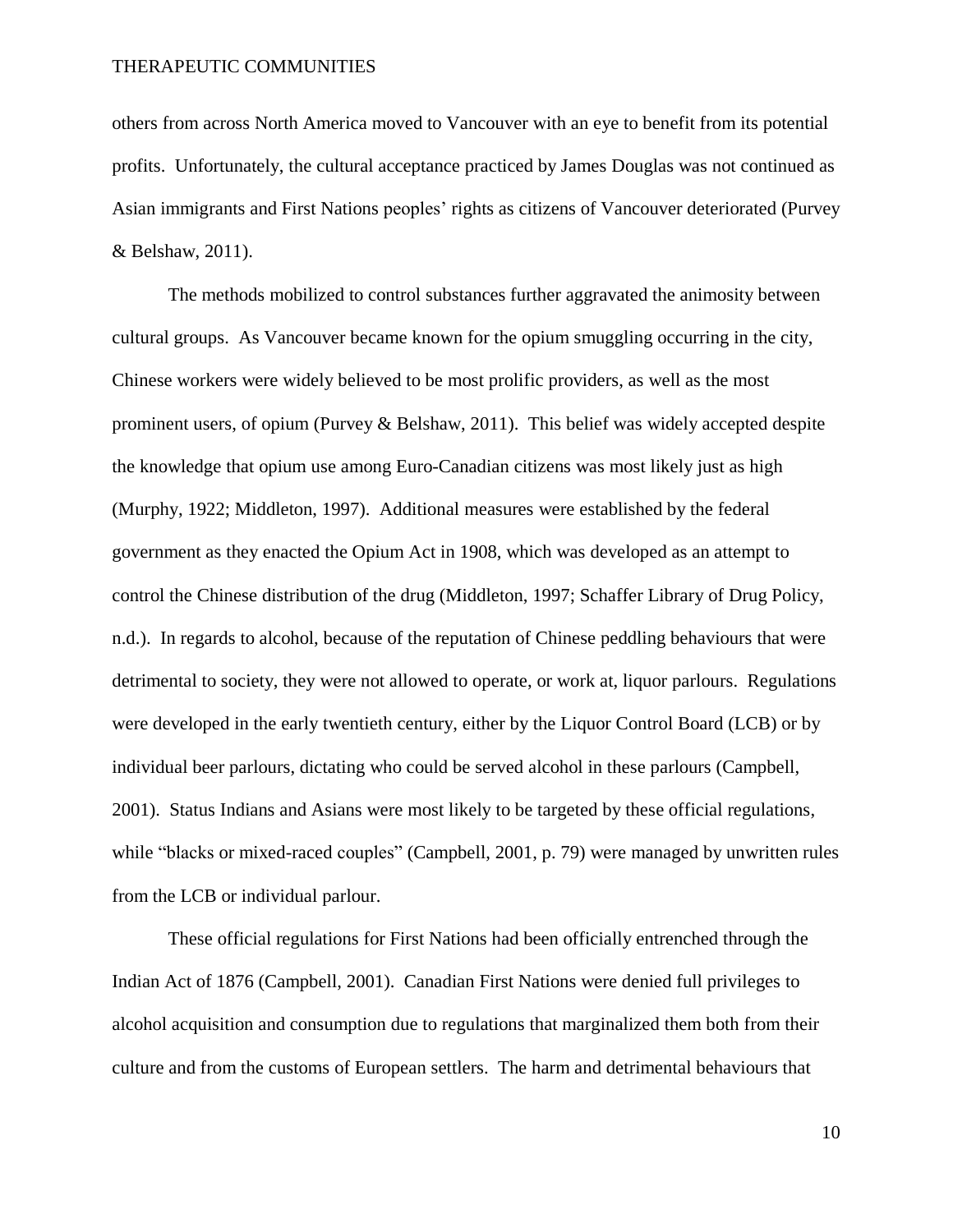Native communities suffered due to alcohol was taken as evidence by European settlers that the First Nations were not civilized. To use alcohol, a First Nations individual had to renounce their federal Indian Status as a symbol of adopting the dominant culture. However, even this practice was not a guarantee that the individual would be allowed to drink. Liquor restriction could still be enforced if the individual was judged to be continuing in the Native way of life.

Alcohol regulations for First Nations people were gradually decreased after WWII. These changes were likely motivated after many First Nations soldiers fought and drank alongside Euro-Canadians oversees. First Nations were allowed in regulated beer parlours after 1951, but drinking was still prohibited on the reserves (Campbell, 2001). Drinking outside of these parlours had to be done secretively, further enforcing stereotypes of Natives drinking "in some back ally or beside the railway tracks" (Campbell, 2001, p. 103). Enforcement became highly discretionary in practice. People were arrested under liquor control laws simply for physically appearing to be, or acting in congruence with, First Nations stereotypes. As an example of the arbitrary enforcement of these laws, Campbell (2001) recounts an instance when servers at a liquor parlour served alcohol to First Nations individuals and were subsequently arrested. However, because these patrons did not look "Indian enough," the servers were later acquitted.

Equal access to alcohol was granted in 1962 to First Nations people and alcohol restrictions were removed from the federal Indian Act in 1985 (Campbell, 2001). However, the myth of the Native and "firewater" is still perpetuated today (Campbell, 2001; Alexander, 2008). This myth states that First Nations people have a genetic susceptibility to alcohol. As has been alluded to above, Alexander (2008) proposes that this phenomenon is better understood within the context of social pressures rather than individual factors.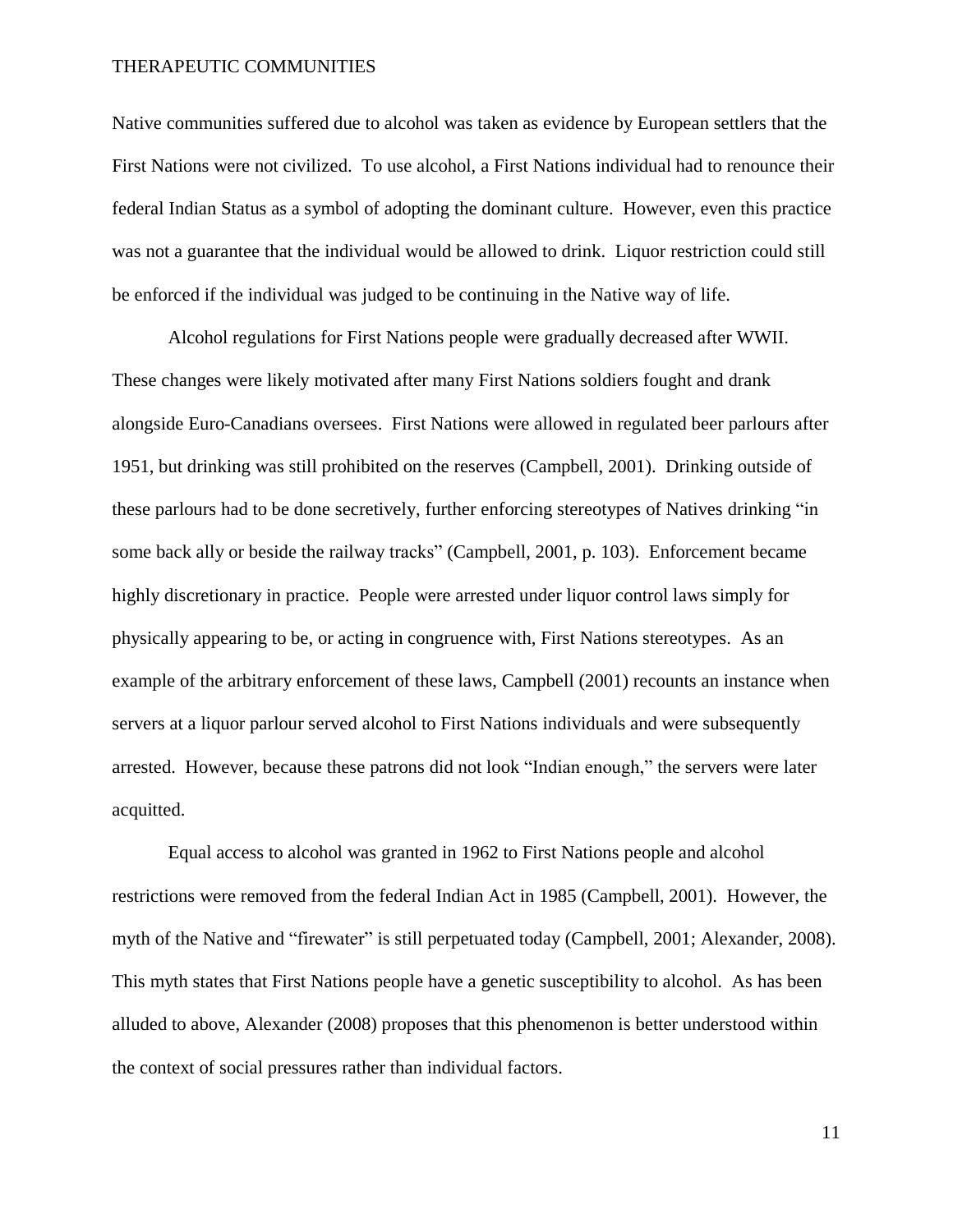As substance use increased in the city, so too did efforts to curtail its effects. In what would have been a revolutionary position at the time, the Vancouver police chief in 1914 advocated for medical treatment of substance users rather than criminalization (Demers, 2009). Further efforts to address problematic drinking continued with the establishment of Alcoholics Anonymous (AA) meetings in the city. According to AA's Vancouver archives, the group held its first meeting in December of 1944 (AA Archivist<sup>1</sup>, 16, May, 2016, personal conversation). Other substance use treatment programs in the city gradually commenced operation in the years following such as the Alano Club in 1947 (Alano Club of Vancouver, 2003), Salvation Army Harbour Light in 1953 (The Salvation Army, 2012), Pacifica Treatment Centre in 1977 (Pacifica Treatment Centre, 2016), Turning Point in 1982 (Turning Point Recovery Society, n.d.), Union Gospel Mission in 1982 (Antill, 2008), Vancouver Recovery Club in 1983 (Vancouver Recovery Club, n.d.), Together We Can in 1993 (Together We Can, 2016), and the Insite Supervised Injection Site in 2003 (Vancouver Coastal Health, n.d.).

### **1.5 BC Substance Use**

To assess the need for problematic substance use interventions, it is important to accurately gauge the severity of the problem. In order to ascertain this information I have cited a report issued by the Canadian Centre on Substance Abuse (CCSA) (2005). This report compares substance use between all Canadian provinces and territories. It is a landmark study because it included a research sample across the entire Canadian population (CCSA, 2008). Despite this meta approach, this survey is limited in that it addresses substance use by province and not by specific cities.

 1 I have chosen to keep this individual's identity anonymous in alignment with AA tradition.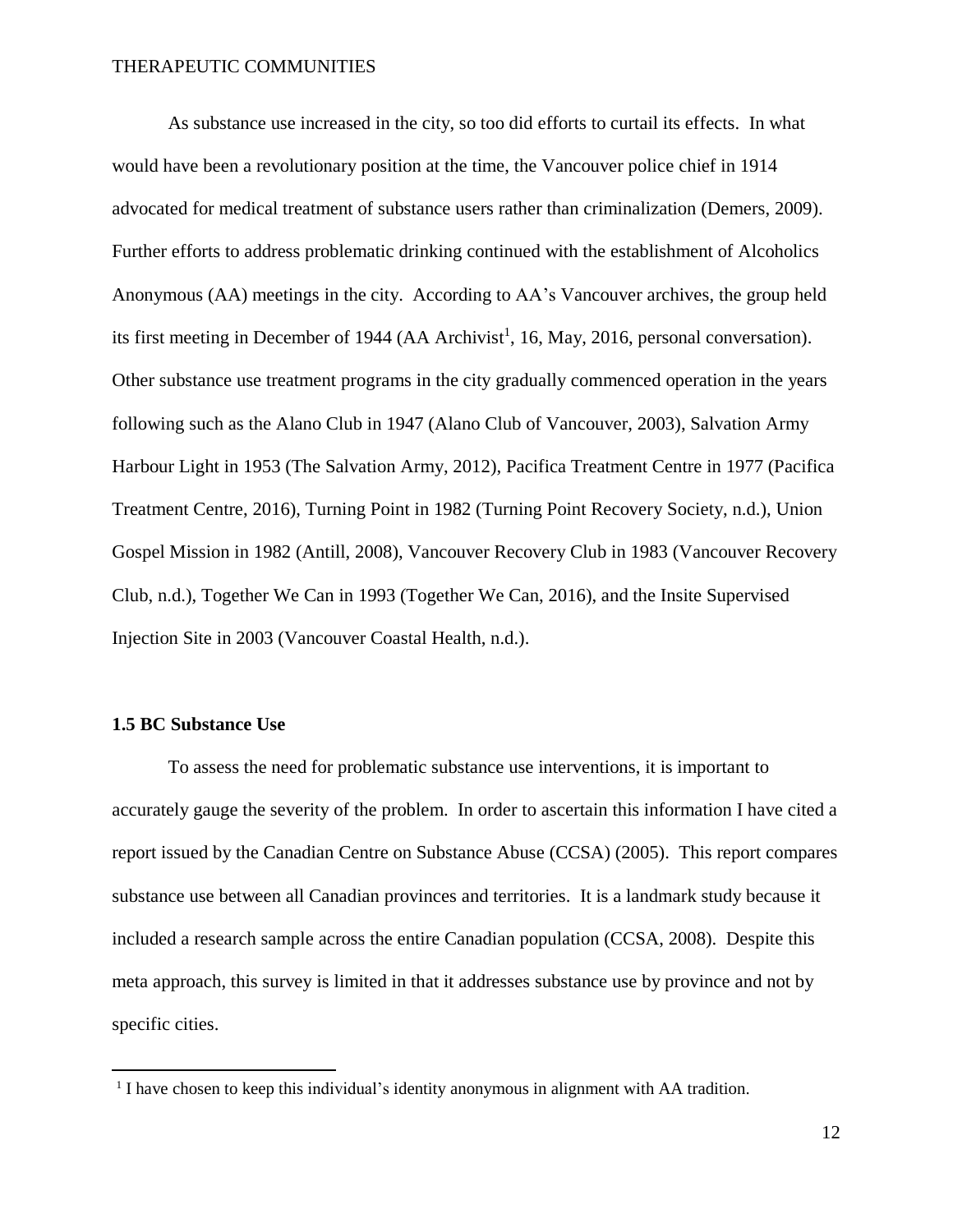According to the CCSA, British Columbia was noted for having the highest likelihood of harm from alcohol. Harm was defined as, "adverse consequences [and] damage to friendships, social life and physical health. Negative verbal interactions are by far the most frequent type of harm attributed to the drinking of others" (CCSA, 2005, p. 33). Additionally, BC has one of the highest odds of not just engaging in harmful practices, but also of reporting harmful practices relating to alcohol. Furthermore, the province has the highest rate of harm to physical health due to alcohol use.

Regarding the use of drugs, BC has the highest rate of cannabis use and the highest rate of use for cocaine, heroin, and ecstasy. Overall, BC has the second highest reports of harm from illicit substance use. When compared to the rest of Canada, British Columbia has a demonstrated need for appropriate interventions to curtail problematic substance use.

#### **1.6 Development of the Therapeutic Community**

Communal healing has long been a restorative practice that benefits the well-being of the group and the individual. Ancient communities developed codes of conduct that members were to abide by if they were to maintain their relationship to the body (Broekaert et al., 2000; De Leon, 2000). As humanity adopted a scientific paradigm through which to understand the world, these healing communities changed in structuring their organization and practice. At the beginning of the twentieth century, the TC environment was first proposed in England as a curative milieu for individuals with psychiatric disorders (De Leon, 2000). Maxwell Jones is credited with cultivating a hospital setting that encouraged open, receptive communication between patients and staff (Broekaert et al., 2000). The professional and support staff were not seen as over and above the patients. Rather, they understood their role as creating, and engaging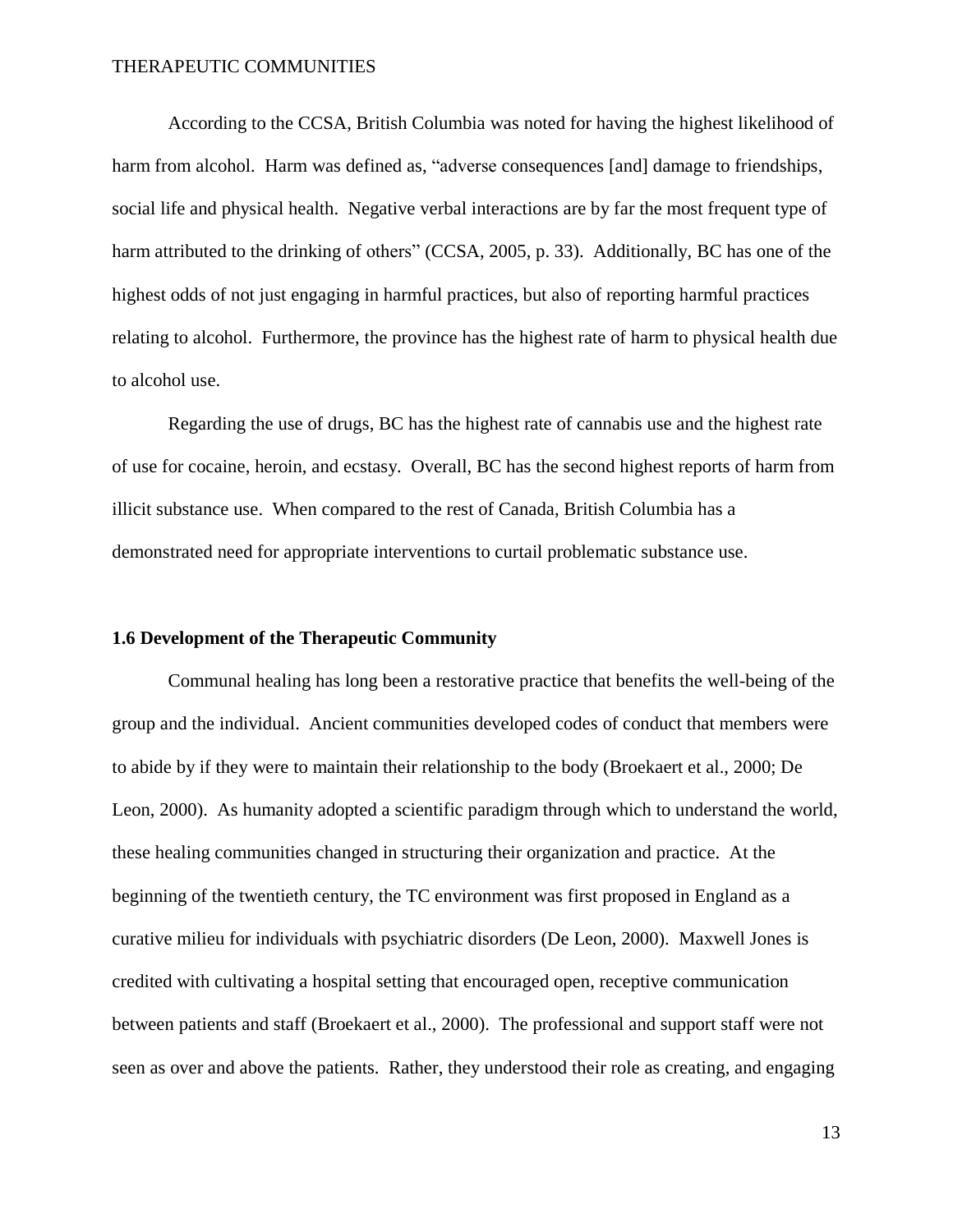in, a culture where patient distress was alleviated and personal well-being could be developed and encouraged through open discussion and patient input into treatment and recovery.

During this time in North America, three organizations were formed that would be highly influential to TC development: The Oxford Group, AA, and Synanon (De Leon, 2000). The Oxford Group believed the healing process occurred through a belief in the power of God, as seen in the Christian faith, confession of shortcomings and misdeeds, and helping others with similar maladies. Although the Oxford Group was developed to help people with problematic alcohol use specifically, several of the principles it advocated were used and expanded on in AA. AA believed the only qualification for membership was the desire to stop drinking. Therefore, specific religion adherence or beliefs were not prescribed. Members were encouraged to look for healing from God or higher power as they understood this. They believed that this would make membership more inclusive for atheists or agnostics. AA emphasized that recovery was mobilized through interactions with other members, and passing on their stories of healing to other people with problematic alcohol use that continued to drink.

Synanon moved further from specific religious beliefs towards focusing on the power of the group to encourage recovery from substances. Started in Santa Monica, California in 1958 by a group of recovered substance users (Vanderplasschen et al., 2013), Synanon is considered the first TC, although members never used that language to describe their community (De Leon, 2000). Chuck Dederich led the Synanon community towards what he believed would be an ideal restorative culture (Broekaert et al., 2000).

Synanon was marked by residential living for its members, rather than the gatherings of the Oxford Group or AA that occurred at specific times during the week. Sobriety was required of all who resided in the community. The particular substance was not held as a standard for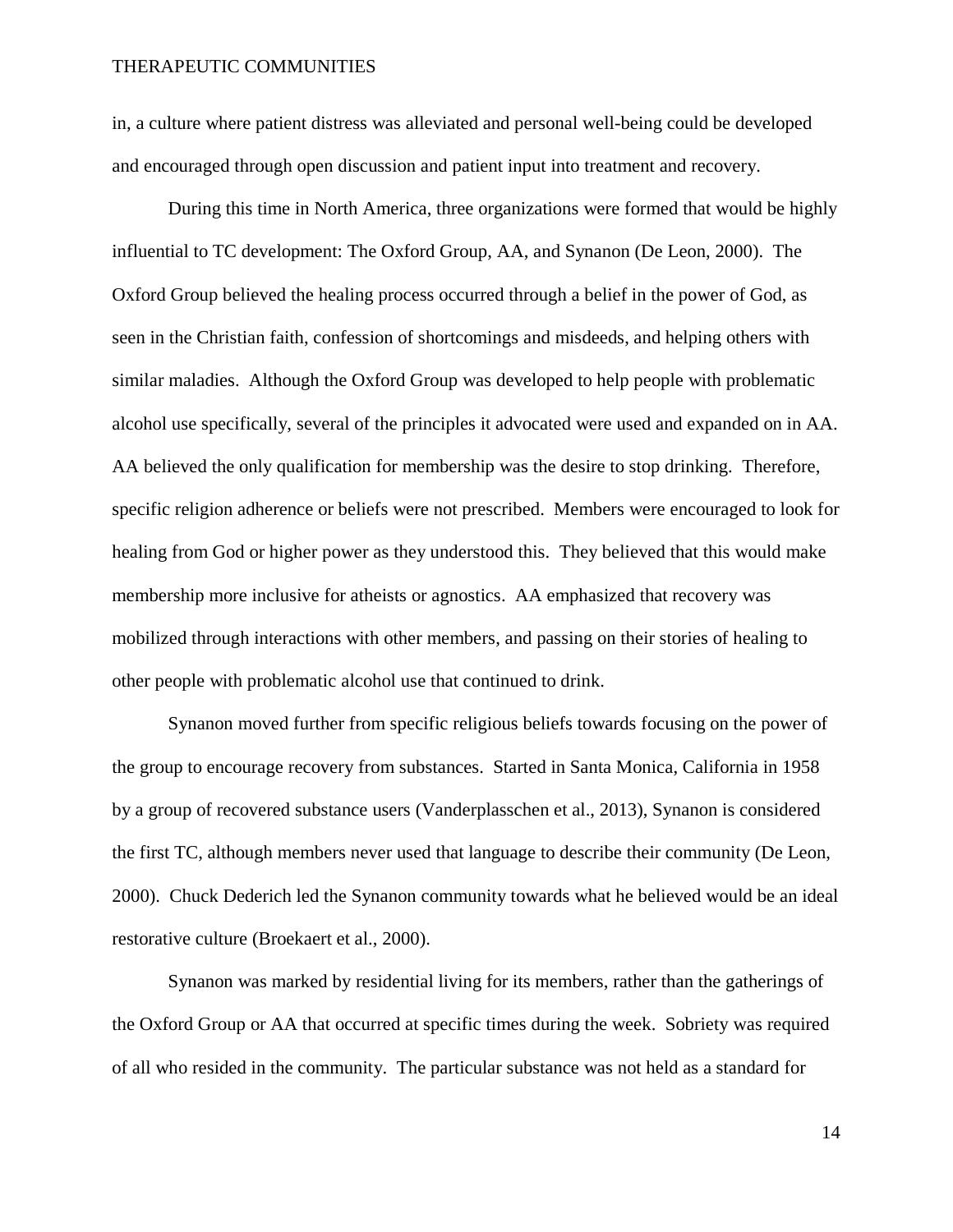membership, like AA. Accordingly, many drug users and poly-substance users availed themselves of the Synanon community. Interestingly, Synanon proportionally drew more women and visible minorities than AA (De Leon, 2000). Members of Synanon realized that it was the here-and-now interactions with the other residents that provided the space for developing their own individual well-being. Although the development and formation of group interactions may not have been intended to be replicated elsewhere, Synanon leadership implemented two prominent therapeutic activities that are now integral to modern TCs.

"The Game," as it was known at Synanon, or encounter group, as it has come to be known in other programs, focused on eliciting open dialogue regarding the current relationships between the individual community members (Broekaert et al., 2000; Goethals et al., 2011). The goal was to enlighten residents regarding their unconscious, detrimental patterns of relating to others, and change these into patterns aligning with the values of right living. The encounter group continues to be an integral practice in present day TCs (De Leon, 2000).

A second element started at Synanon that has been maintained through years of TC development is hierarchical leadership. Dederich regarded residents of Synanon as children and therefore they had to be educated towards right living (Broekaert et al., 2000). In light of this, he held himself as the ultimate authority within the Synanon community. This particular style of charismatic leadership is likely to have contributed to Synanon's decline and demise. However, there has been some sort of hierarchical leadership model in many elements of modern day TCs. Currently, this is most clearly seen in the administration of work responsibilities, as newer residents are most likely to be assigned menial tasks (De Leon, 2000). Hierarchical leadership can also be witnessed in the peer mentorship roles, as senior residents facilitate the encounter groups or other community meetings. During the time that American TCs were growing and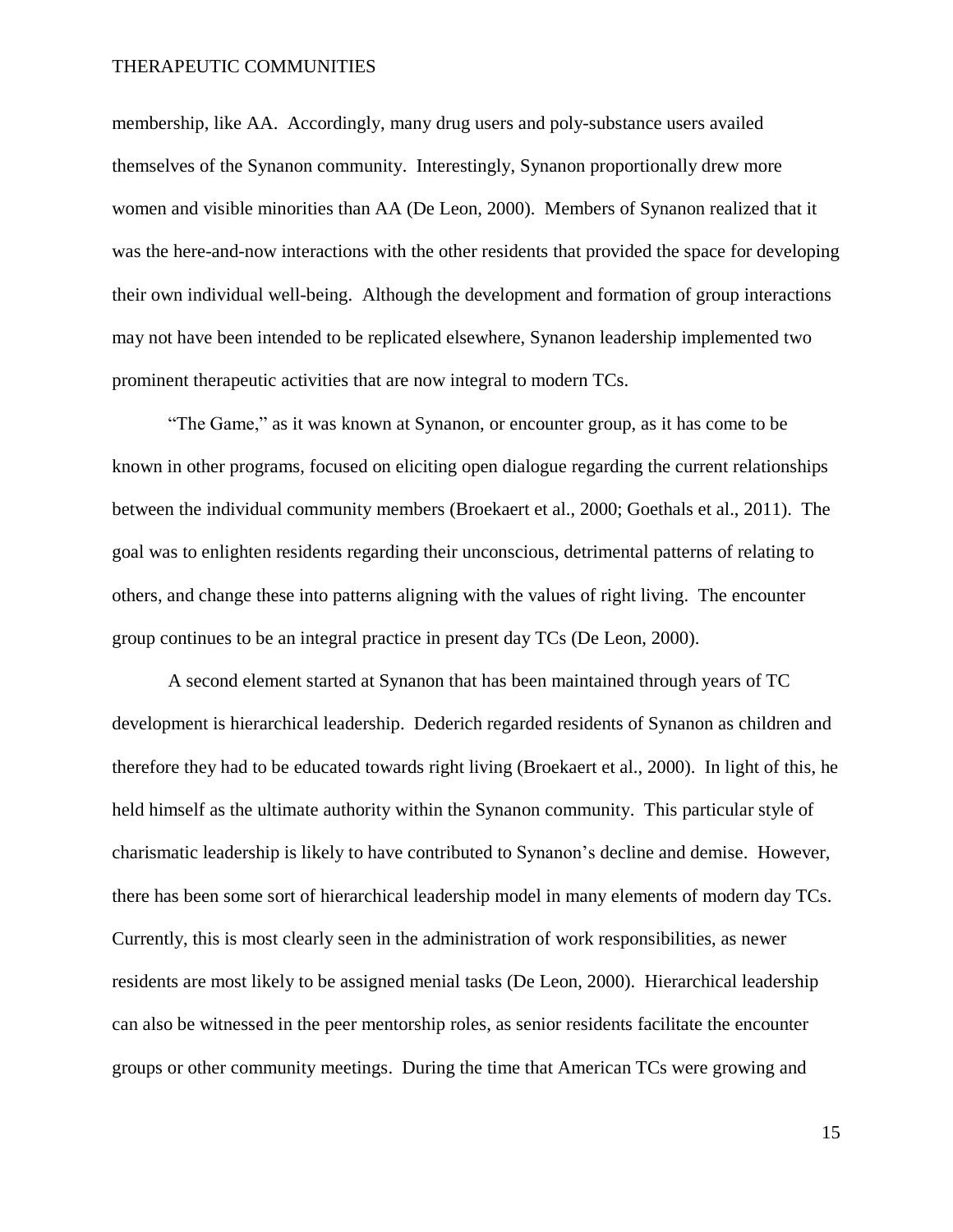enhancing their approaches, European TCs were developing along similar lines, but with some significant differences.

As alluded to above, the first European TCs were developed in late 1960s with a strong influence from Maxwell Jones. At first, these TCs were used for personality disorders, with little attention towards substance use until the 1970s (Goethals et al., 2011). As European TCs began to enhance their ability to treat substance users, they developed their own means of management congruent with the paradigm initiated by Jones. The hierarchical leadership of the American TCs did not permeate the European TC culture (Broekaert et al., 2000). Rather, the democratic approach shaped by Jones was adopted (Goethals et al., 2011). In practice, this meant that all members of the European TC had input into decisions, while in American TCs, leadership decisions were made by those who had seniority. Although this description may seem like a clear distinction of leadership styles, Broekaert et al. (2000) clarify that these styles are two ends of a continuum, and most TCs have elements of both hierarchy and democracy in the governance of their community.

Additional differences in cultures can be seen in the everyday practice of these TCs. For example, European TCs have traditionally sought more involvement from family members (Goethals et al., 2011). American TCs held a different view of family influences. In the early development of American TCs, under the influence of the Synanon community, family relational patterns were viewed as destructive. Therefore, residents were pressured to disengage from family connections and instead strengthen their attachment to the TC.

Another major difference is that European TCs have utilized professional staff from their earliest days (Broekaert et al., 2000). Broekaert et al. (2000) assert that this continues to be the dominant staffing model for the majority of TCs in Europe. This staffing practice has gradually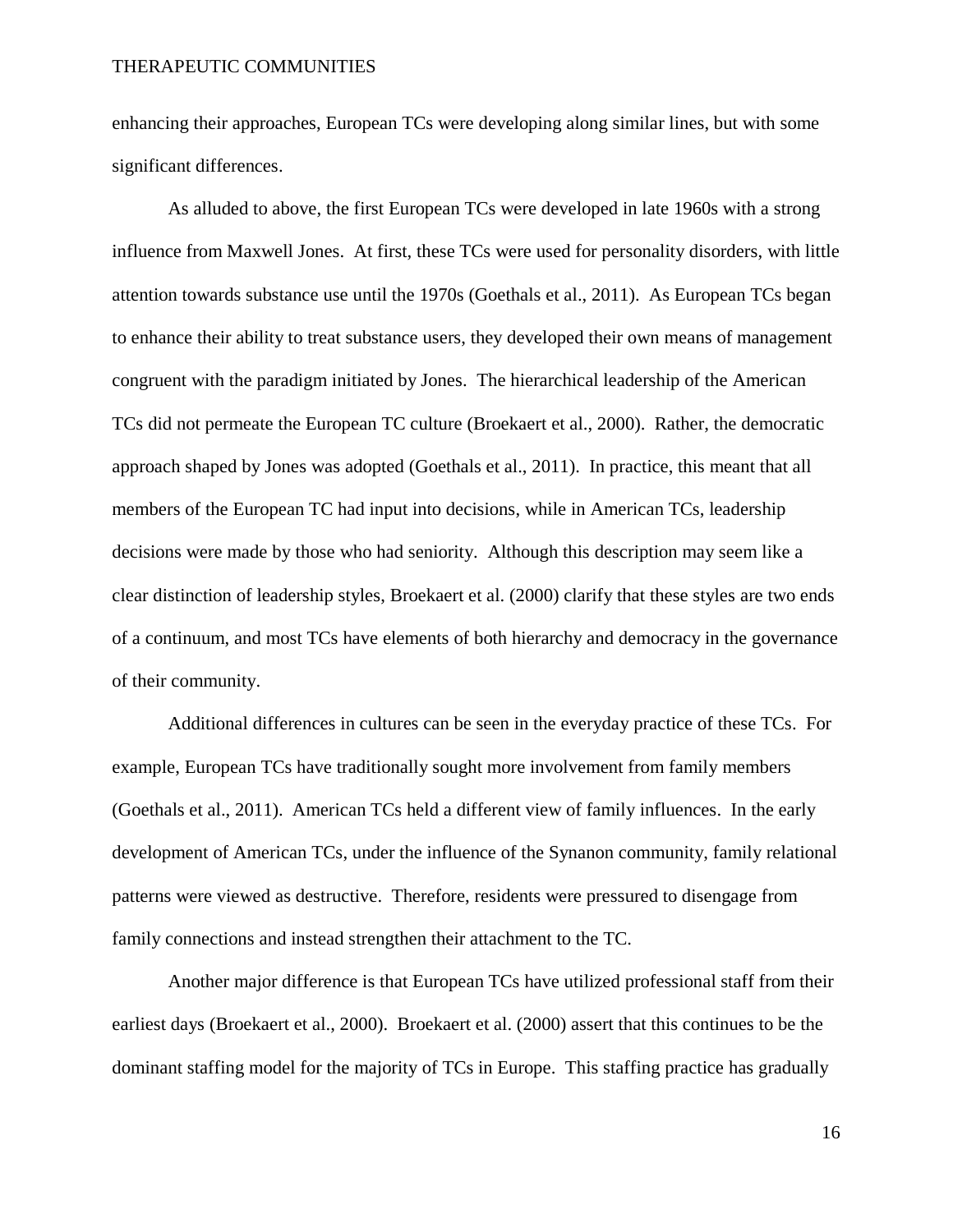been advanced within American TCs. Although Synanon itself emphasized keeping recovered substance users in the prominent positions of leadership and staff, TCs that grew out of Synanon, such as Daytop and Phoenix House in New York, began encouraging professional input in order to enhance their programming (Broekaert et al., 2000). While professional involvement in North America is currently not as prevalent when compared to European TCs, professional therapies are employed within the peer-support milieu.

As TCs matured throughout North America and Europe, and individual communities developed unique characteristics specific to their particular population, questions were raised as to what defined a TC, while maintaining the diversity of individual TCs. Organizations such as the Therapeutic Communities of America (TCA) and the World Federation of Therapeutic Communities (WFTC) were both founded in 1975 to establish codes of conduct for leadership and ethical standards of practice (Broekaert et al., 2000; TCA, 2015; WFTC, n.d.). Because of the unique environments of each TC, these multinational bodies established the following standards for TCs (Broekaert et al., 2000; Broekaert et al., 1998):

- 1) Integral elements to TCs, namely self help and aid from the peer group, are the foundation of the TC process.
- 2) Residents are to be integrated into the community in order to support a prolonged interaction within the TC.
- 3) Leadership is open to questioning and challenges.
- 4) Staff members, regardless of past history with substances of abuse, must maintain standards of competence.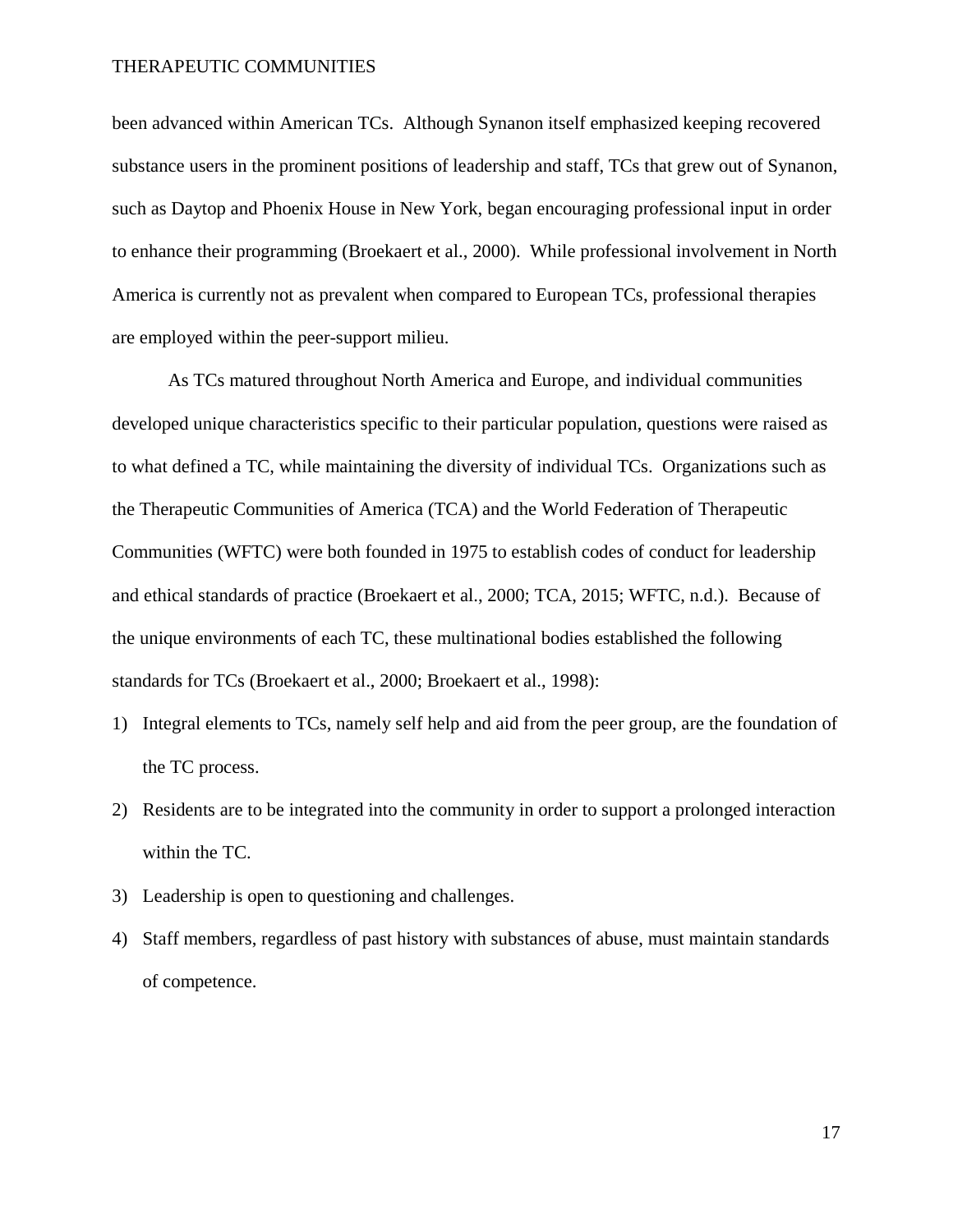- 5) The TC must continually revisit its purpose in order to preserve its healing identity. Changes within TC practice may take place in alignment with its purpose while maintaining quality of service.
- 6) Participants may be suspended from the program for violations of community standards.
- 7) TCs are strongly encouraged to participate in international bodies.
- 8) Staff must uphold and practice ethical standards.
- 9) The community shares in a) daily life, b) community norms, c) maintaining safety by preventing violence and drug use, and d) practicing concern for the well-being of the community and its structure.

In the 1980s, both American and European TCs were affected by funding reductions. Modified TCs were developed that altered the duration of stay along with changing their service delivery to account for specific populations, such as women, homeless people, incarcerated individuals, and those who were dually diagnosed (Goethals et al., 2011). TCs continue to be employed throughout the world. There are likely over 3000 TCs currently operating globally (De Leon, 2015). In further chapters, I will expand on the operational procedures of TCs and demonstrate their history of effective practice.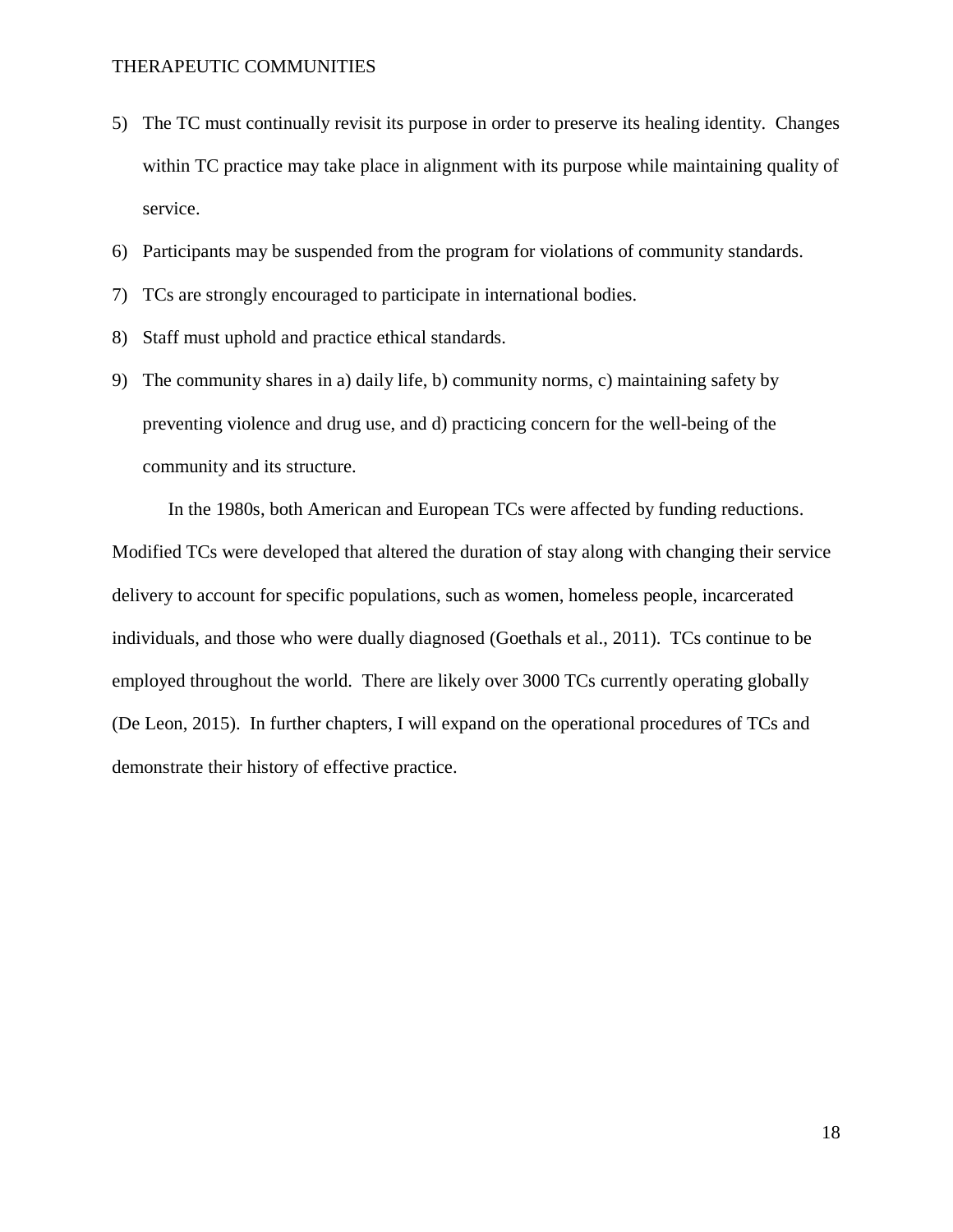### **Chapter 2: Elements of the Therapeutic Community**

Several themes arose in the literature on Therapeutic Communities (TC). While I have already mentioned some of the main differences that occur between American and European TCs in the previous chapter, this chapter will focus on the similarities that are customarily present in TCs around the world. Specifically, I will focus on the structure and management of TCs.

Traditionally, TCs have included residents participating in 24 hour communal living (Roberts, Galassi, McDonald, & Sachs, 2002). TCs have historically been understood to be highly confrontational, usually within a group context, with punitive consequences for residents who have violated group norms (Broekaert, Vandevelde, Vanderplasschen, Soyez, & Poppe, 2002). Examples of this view have been popularized in such Hollywood movies as Clean and Sober (Howard, Daniel, & Caron, 1988) and 28 Days (Topping & Thomas, 2000). As TCs have been adapted for specific populations, so too have the interventions changed to becoming based in dialogue rather than confrontational approaches (Broekaert et al., 2002). Throughout the changes, however, the understanding of substance use and the goal of right living (De Leon, 1989) remained.

Two themes emerged in the literature as researchers described how TCs orient their residents to right living. First, residents are motivated to grow in personal and social responsibility, even though the growth is experienced as uncomfortable. Second, residents are encouraged to persevere through the travails of growth using the mutual support of the community. Debaere, Vanheule, and Inslegers (2014) speak of the tension between a frustrating environment and a holding environment. The frustrating environment exacerbates personal discomfort, while the holding environment provides a safe place to experience the frustrating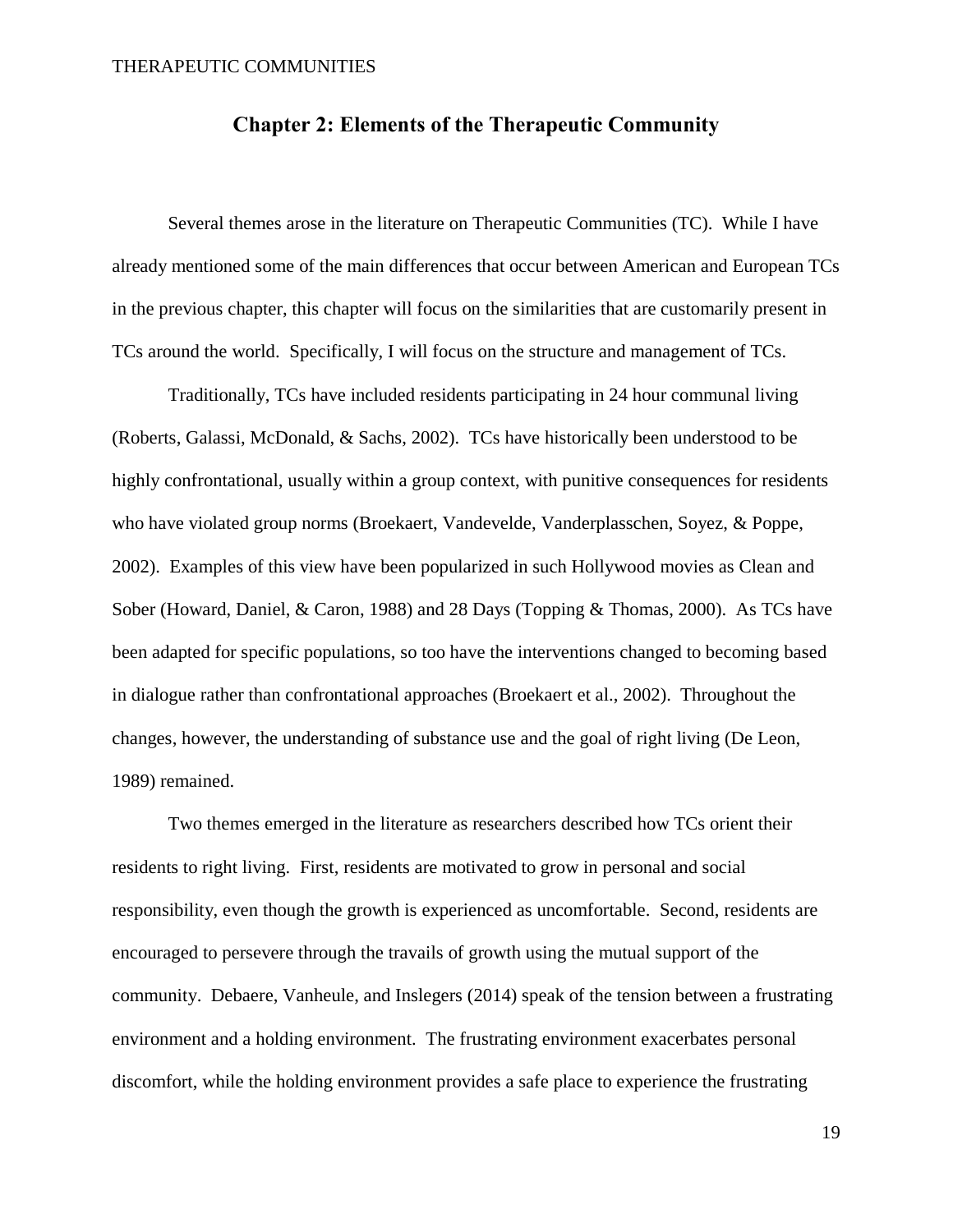experiences alongside supportive peers. Pearce and Pickard (2012) describe these two phenomena as a call to responsible agency and an environment that meets the need for belongingness. Responsible agency requires the ability to reflect on one's own behaviours, the insight to identify the desired changes to these behaviours, and the initiative to enact those changes (Dawson & Zandvoort, 2010).

### **2.1 Pro-Social Bonding**

Next I will first turn attention towards how TCs provide a sense of belongingness. Upon taking a closer look at the TCs provision of a sense of belongingness, I recognized that Roberts et al. (2002) refer to this as pro-social bonding. Pro-social bonding, they explain, provides support to residents, which enables them to break bonds with detrimental attachments to former relationships, and establish new, healthy relationships with the TC community. This may be their first exposure to caring relationships (Roberts et al., 2002).

A reoccurring theme in the literature is that many substance users require terminating the relationships that have been associated with their substance use patterns. First and foremost, residents must move from a relationship with their drug of choice to a relationship with a healing community (Nealon-Woods, Ferrari, & Jason, 1995). Additionally, residents may have social connections that present reminders of the life the individual is trying to move away from, and these reminders may distract from their motivation to practice sobriety. Thus, separation from outside influences that are detrimental to the culture of the community is seen as necessary for both the safety of the individual and the community (Center for Substance Abuse Treatment, 1999). TC residents are encouraged to obtain "sufficient psychological distance from their old, dysfunctional support systems and be more resistant to temptation" (Bleiberg, Devlin, Croan, & Briscoe, 1994, p. 737). Separation from former relationships not only serves as an aid to relapse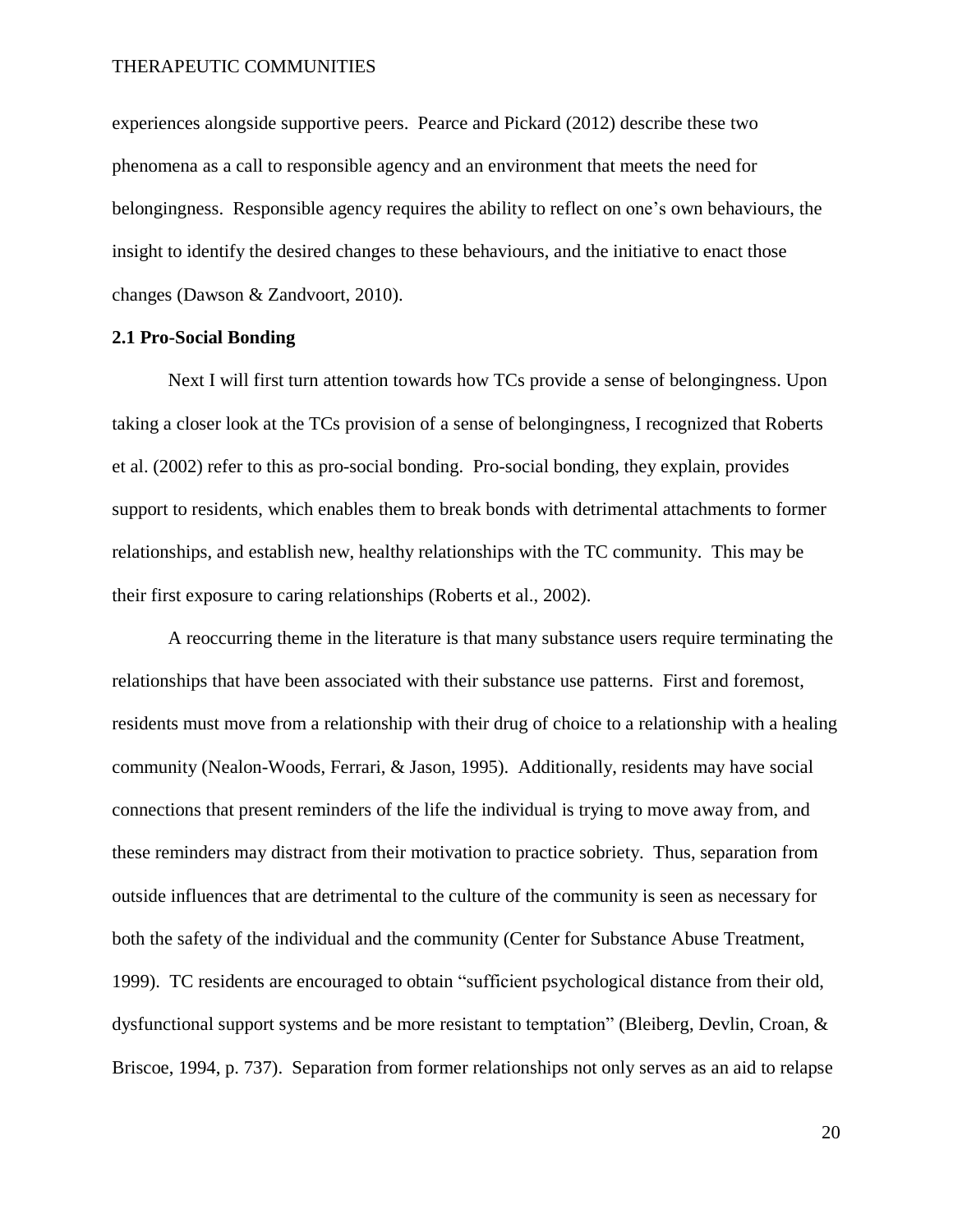prevention, but can also guard against physical harm. The lifestyle of active addiction may entail retribution for violence due to unpaid debts (Debaere et al., 2014), therefore many TCs have protective guidelines that limit contact with unhealthy relationships outside the community (De Leon, 1989). As most residents have experienced a history of missing healthy social support, the TC emphasis on pro-social bonding is an integral element of their service (Hambley, Arbour, & Sivagnanasundaram, 2010).

TC leaders and clients recognize that there may be a tremendous sense of discomfort as new clients limit or cease their contact with previous relationships. This discomfort can be aggravated as the resident orients their behaviour to right living. To transition to new and healthy relationships and behaviours, new TC residents are oriented and mentored by senior residents. It is this peer support that is integral to the TC change process. Indeed, De Leon (2000) clarifies that it is not distinct methods that produce change, but rather community is the method. Because the primary therapist is the community itself, peer-pressure can be viewed as a fundamental aspect of the therapeutic process (Center for Substance Abuse Treatment, 1999). This peer-pressure is used to continually motivate positive change (De Leon, 1989). As many of the treatment staff are previous residents, they are seen as role models (Bleiberg et al., 1994) and senior residents, who display the evidence of positive change, help mentor newer residents (Debaere et al., 2014).

This supportive, interrelated way of practicing life is likely to evoke discomfort for those who have had a history of abusive, harmful relationships. Therefore, the development of a sense of belongingness must involve contact that is, "frequent, stable over time, positive and expressive of mutual concern" (Dawson & Zandvoort, 2010, p. 637). It is this continual exposure over a prolonged period of time that is likely to effect change. As will be shown in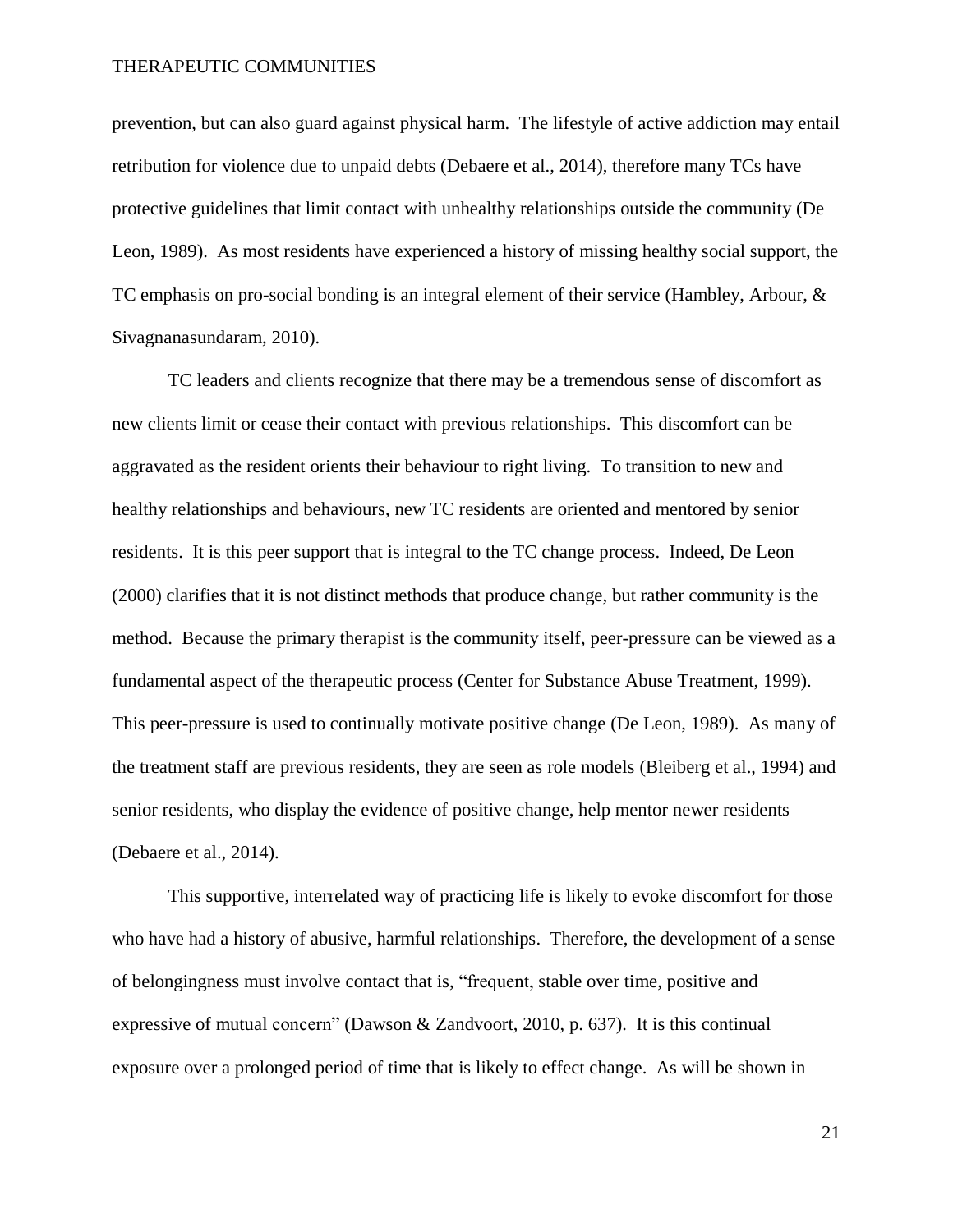later chapters, length of stay in the TC community is correlated to beneficial outcomes for members.

As alluded to above, current TCs have been observed to be less confrontational than in the past (Dye, Ducharme, Johnson, Knudsen, & Roman, 2009). That is not to say that confrontation has been done away with. Rather, behaviours incongruent with right living are addressed in a public forum, such as a meeting, with the goal of having the group enabling beneficial change for the individual (Broekaert et al., 2000). In these groups, members develop a "reciprocal sense of fellowship, belongingness, and support" (Nealon-Woods et al., 1995, p. 316) rooted in a culture that encourages personal responsibility and a belief that one can change one's behaviour (Dawson & Zandvoort, 2010). This can differ from the insight-oriented or psychoeducational groups practiced in other therapeutic contexts, as the TC paradigm believes that growth does not depend solely on insight, but rather on taking responsibility for behavioural change in the present (Broekaert et al., 2000).

Because of this caring social support, residents are able to endure the confrontation that occurs through honest, here-and-now feedback within the TC (Roberts et al., 2002). The recognition that support is needed to maintain sobriety is also a motivation to persevere through these uncomfortable processes (Nealon-Woods et al., 1995). If there are infringements of right living, negative consequences are decided by the residents and must be appropriate and delivered with compassion (Dawson & Zandvoort, 2010). Broekaert et al. (2000) observe that the offender is not the only object of the confrontation. Productive confrontation also involves the member or members who initiate the confrontation to acknowledge how the offending behaviour is affecting them, allowing the initiator to practice a measure of vulnerability as they seek to restore the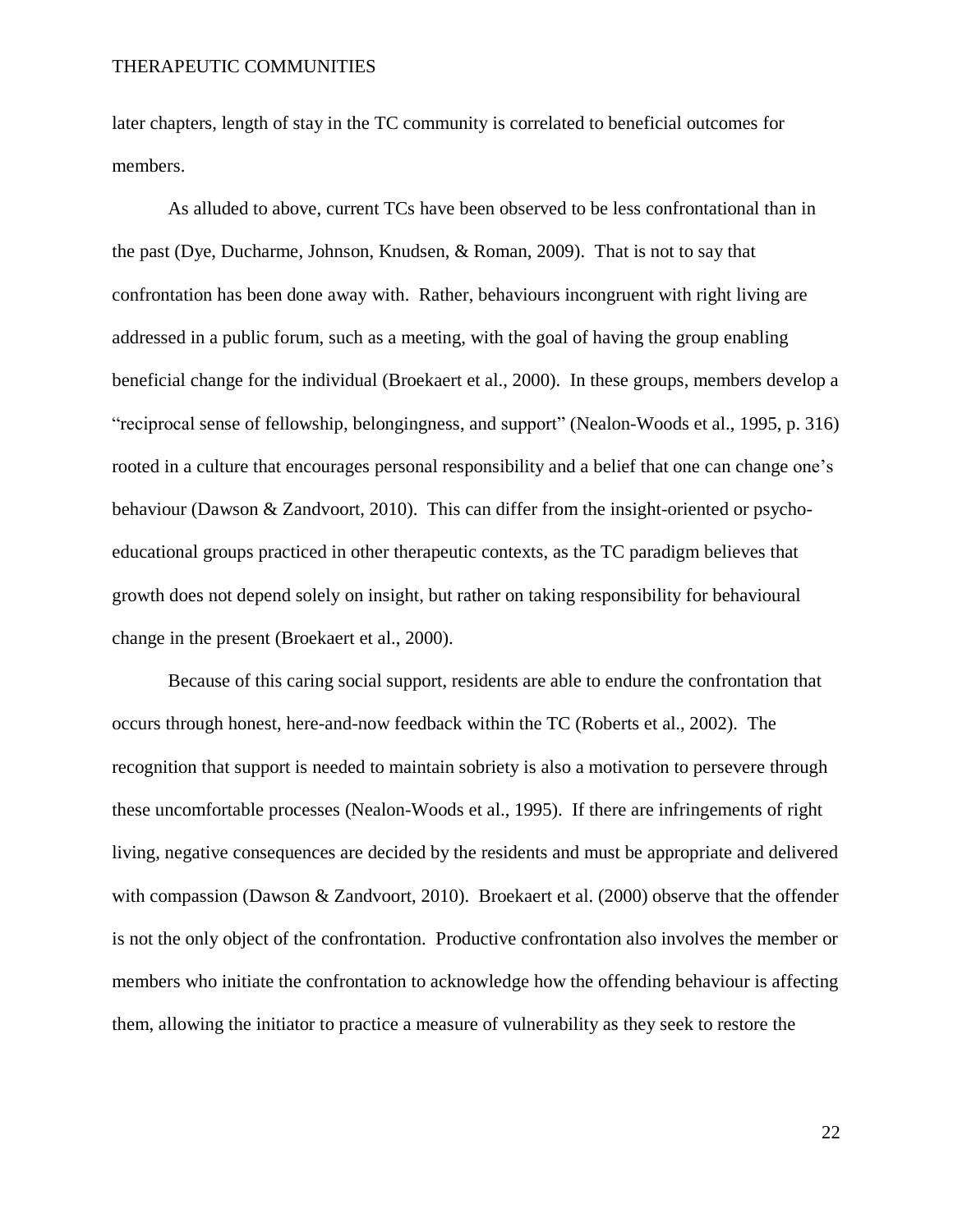offender to the standards of right living. This mutual community concern encourages hope to a greater degree than concern solely expressed by a professional (Dawson & Zandvoort, 2010).

Finally, Timko, Yu, and Moos (2000) bring attention to the level of functionality for individuals who are likely to benefit from a TC. The authors identified the interaction between high and low functioning clients with high and low demand programs. High demand programs are defined as "expecting more order and organization, and clarity regarding program routines" (Timko et al., 2000, p. 395). Additionally, the authors found that "high expectations for patients' spontaneity and discussions of their personal problems was related to better patient functioning, more patient activity, and more use by patients of program services" (Timko et al., 2000, p. 390). Furthermore, clients in high demand programs initiated more social activity (Timko et al., 2000). The authors caution that pro-social bonding may be experienced as too difficult for lowfunctioning individuals (Timko et al., 2000). The TC environment may not be conducive to the growth of an individual who lacks the capacity for responsible agency and insight into how their behaviour interacts in a structured, pro-social environment.

### **2.2 Clear Guidelines**

Because of the diverse cultures and histories of TC residents, there must be common understandings in order to provide effective therapy and safe living accommodations. Roberts et al. (2002) emphasize that it is advantageous to the TC culture that clear guidelines are established, communicated, and manifested in the behaviours of TC members. The need for clear guidelines was seen by TC leaders as necessary for individuals who had a long relationship with substances. It was assumed that substance users had failed to acquire "[internalized] traits such as responsibility, honesty, and attention to detail that are important to character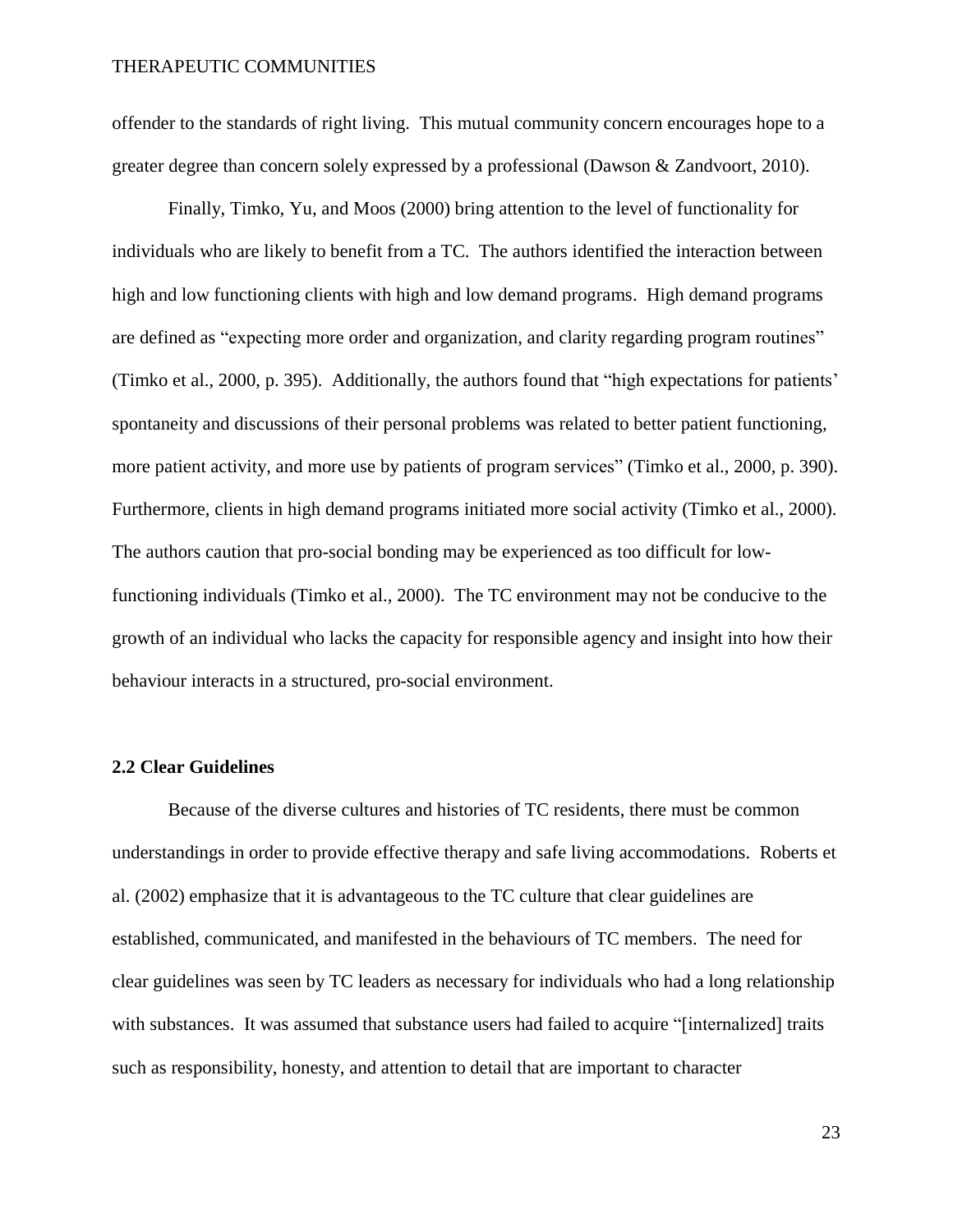development" (Roberts et al., 2002, p. 61). Many substance users have witnessed patterns of injurious personal interactions, and have perpetuated their own detrimental social behaviours (De Leon, 2010). To address these deficits, TCs use clear guidelines to focus on an orderly, predictable environment (De Leon, 1989; Debaere et al., 2014).

A function of abiding by an agreed upon structure is that it serves as an aid to pro-social behaviour (De Leon, 2010). At first, guidelines are communicated clearly through orientations and policy manuals (Timko et al., 2000). As time passes and a resident engages with the community, expectations for community living are not just a set of rules that the resident acknowledges, but they are seen by the resident, and the TC community, as a means of embodying right living and are upheld by the residents (Debaere et al., 2014). Well-defined structure is dependent on the residents and staff communicating shared cultural values and reorienting members to the guidelines of the program in the cases when expectations have been violated (Center for Substance Abuse Treatment, 1999; Broekaert et al., 2000). A particularly innovative element in the TC culture is that the development of guidelines and program planning are not limited to management and staff. TC members are encouraged to provide input regarding program planning and activities through resident committees (Timko et al., 2000). An additional function of these guidelines is that it is not only for the here-and-now functioning of the community, but they are also developed with a view to the future. Roberts et al. (2002) maintain that adhering to the norms of the TC helps ensure success as residents live by these standards after they complete treatment at a TC.

While individual TCs develop their own distinct culture, there are guidelines that are common to TC practice. Primarily, there is an expectation that residents will maintain abstinence from addictive substances (Debaere et al., 2014). If a resident is found to be using,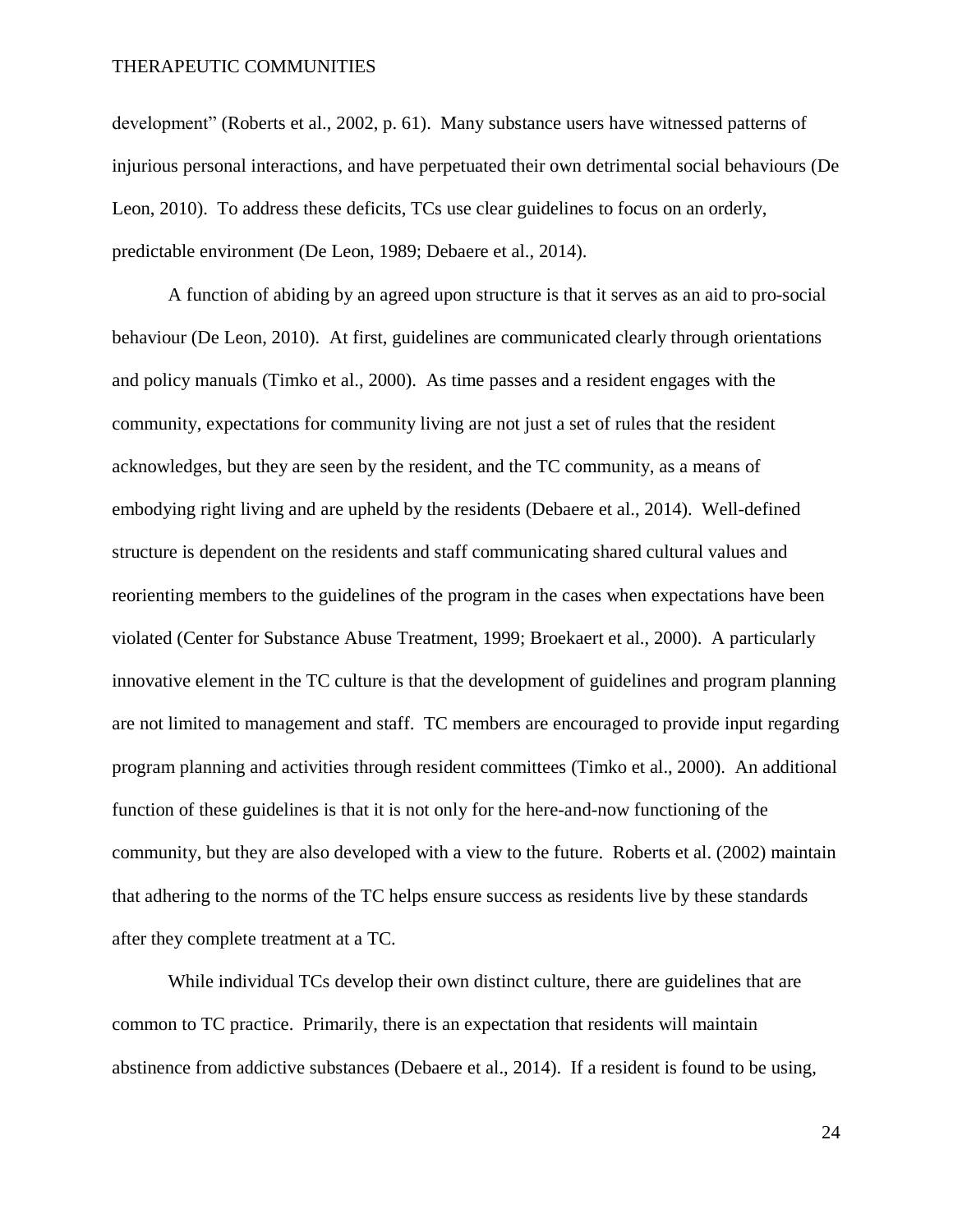either through the witness of another resident or through testing positive through urinalysis (Roberts et al., 2002), she or he will be asked to leave the community. While this provision protects residents from the substance use that they wish to stop, other guidelines seek to safeguard the pro-social element of the TC. When residents experience conflict, use of violence is not allowed, and residents are not allowed to avoid resolving the confrontation (Debaere et al., 2014). As will be shown below, the TC takes seriously a responsibility to empower its residents with tools to engage in healthy confrontation and conflict management. The strength of the TC environment is a function of how effectively the residents apply these tools (Debaere et al., 2014). Finally, most TCs provide same gender service to ensure safety for those who may have endured harm from members of the opposite gender (Nealon-Woods et al., 1995).

### **2.3 Life Skills**

A third key element for TCs is the development of life skills for its members. As mentioned above, many individuals with a long history of substance use have directed their energy towards obtaining and using their substance of choice, rather than growing in their interpersonal relationship skills and capacity to handle unpleasant emotions. Problematic substance use has been viewed as an attempt by the user to numb or distract from unwanted feelings or memories. These triggers became license to use addictive behaviours (De Leon, 1989). As patterns of substance use are strengthened, these people encounter difficulties exercising skills to deal with triggers in a beneficial manner (De Leon, 2010). In a TC, residents develop coping skills that are an alternative to impulsively using substances to distract from these sensations (Bankston et al., 2009). Debaere et al. (2014) highlight that TCs are a frustrating culture, and frustrations are likely to trigger strong, unpleasant emotional experiences.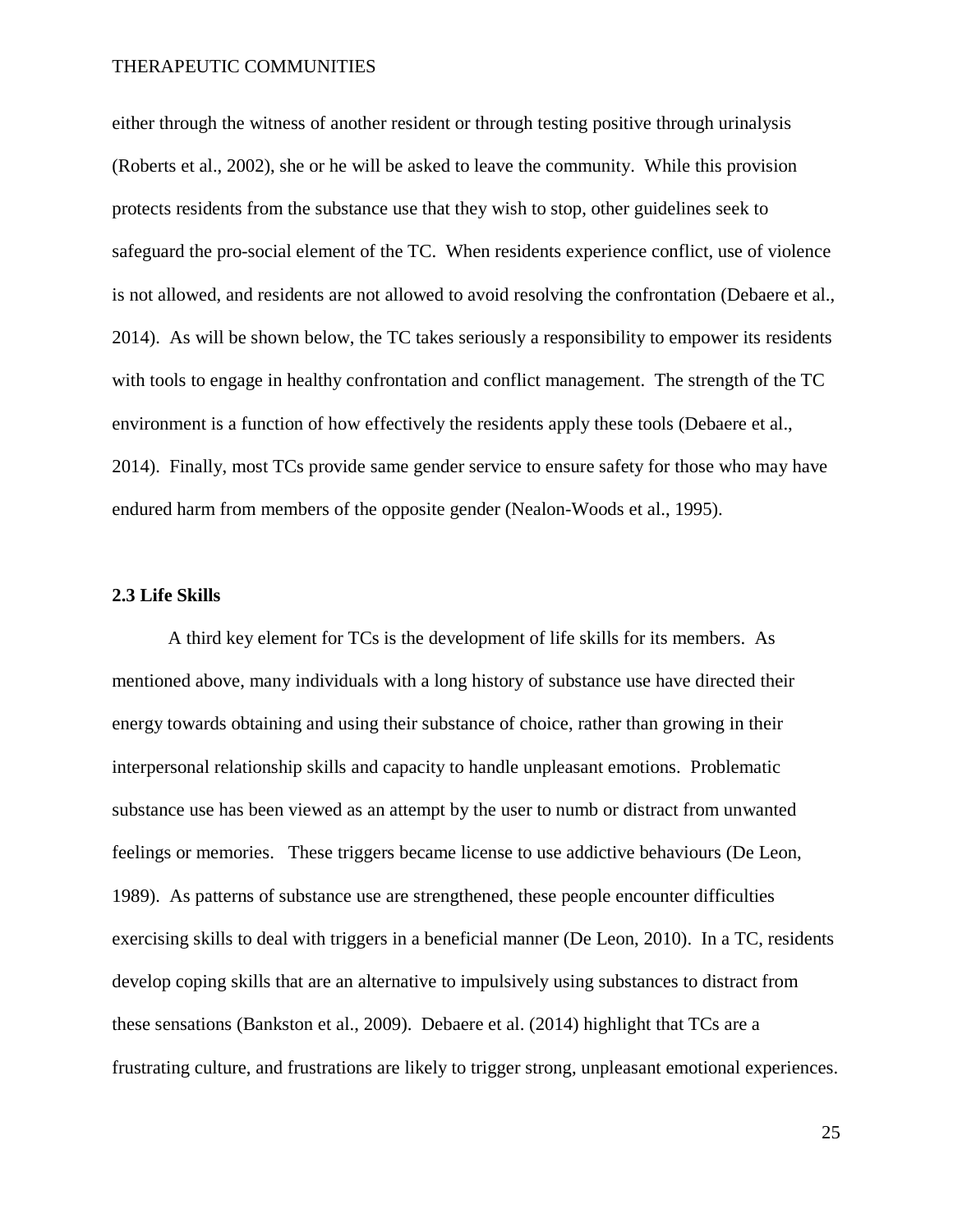In order to engage with this frustration in a healing process, residents must develop an emotional maturity in order to benefit from these situations.

Many residents have voiced that the TC was the place where they grew up and learned to delay satisfaction (Debaere et al., 2014). Maturing takes time and therefore it stands to reason that an individual who spends more time in a TC is more likely to experience favourable results from their stay. As will be shown in later chapters, a greater amount of time spent in a TC is the most reliable predictor of success (Debaere, et al., 2014). Yet maturing does not occur by passively spending time at a TC; there must be effort directed towards developing the capacity to delay gratification and enhance pro-social behaviour.

Maturity in the TC culture can be demonstrated by an individual's capacity to engage in healthy social behaviour, constructive communication, and responsibility towards work (Roberts et al., 2002). To aid TC members in their pursuit of these behavioural objectives, staff often assign residents to practice new actions. Tools such as worksheets are provided to guide a resident in productive communication, (Debaere et al., 2014), prevent relapse (Reif et al., 2014), and to promote leadership roles (De Leon, 1989). As members demonstrate a responsibility towards their community they are given greater authority and leadership within the TC thus reinforcing these new skills (De Leon, 1989; Roberts et al., 2002).

TCs place a specific emphasis on respect for work (De Leon, 2000; Roberts et al., 2002). The word "work" refers to two distinct, yet related meanings. In the first meaning, work describes the tasks residents perform in the TC environment (De Leon, 2000). These tasks include grounds maintenance, kitchen and meal preparation, cleaning the facility, gathering and organizing donations, and supervising work teams. Consistent with the TC culture of residents advancing through stages of responsibility, there is often a hierarchical structure for assigning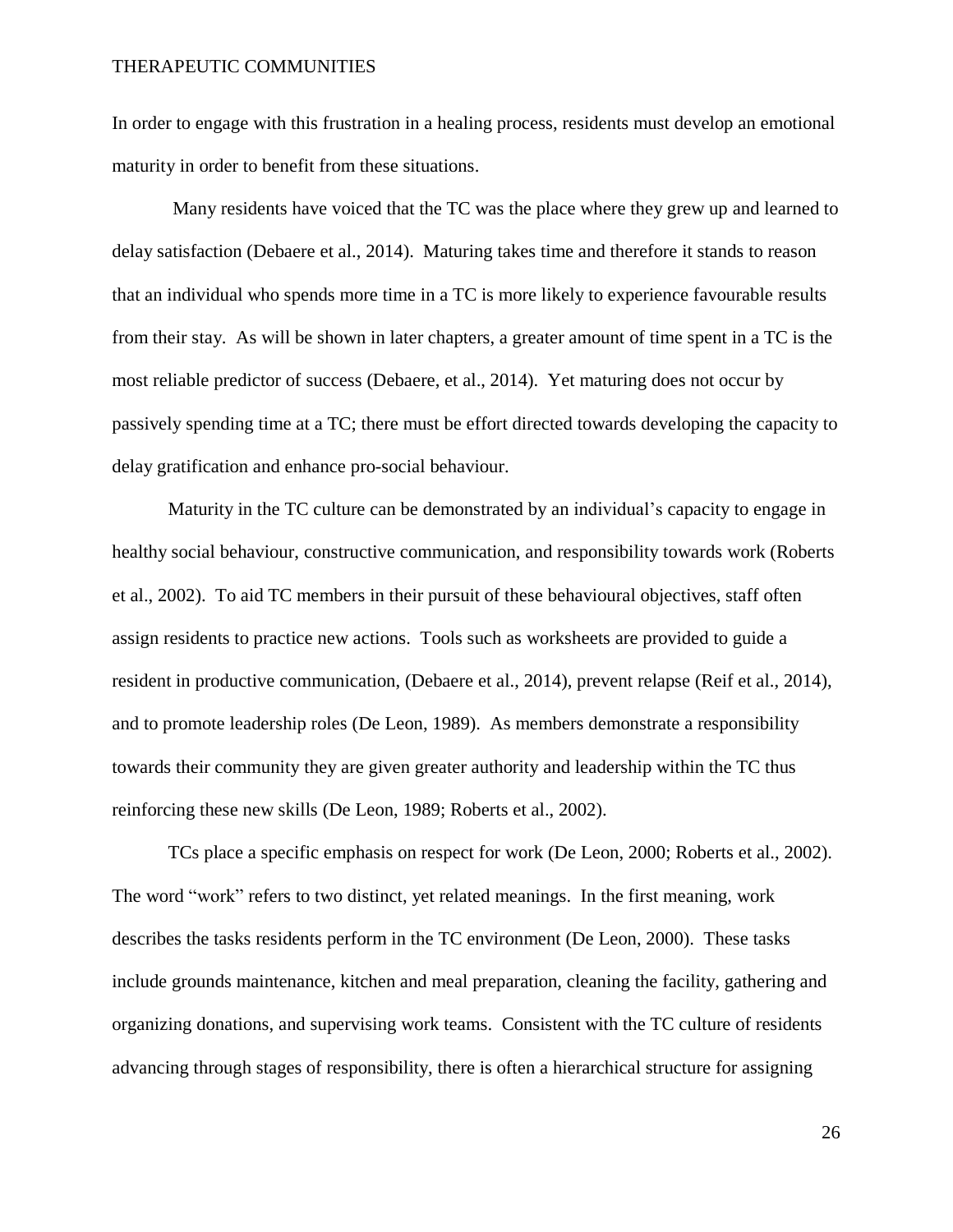work duties (Debaere et al., 2014). Tasks are commonly assigned according to seniority (De Leon, 1989) from comparatively unskilled labour to management tasks.

The second meaning or work refers to the personal development that occurs as residents progress in their capacity to handle frustrating situations that occur while they perform their tasks. As De Leon says:

The individuals themselves engage in their own recovery by participating in the changepotential activities, in and out of programs. In the TC programs a central activity is peers assisting each other in their participation. The word work underscores the effort the individual makes (not a medicine or a counsellor) in changing themselves by participation and practice (16, March, 2016, personal conversation).

TC members profit from this focus on work by developing a determined work ethic, which in turn increases their employability. Additionally, there is a strong correlation between the development of work abilities and decreased substance use (Roberts et al., 2002).

### **2.4 Staffing**

Recently, TCs have undergone changes in how they have staffed their communities. In the early years, recovered substance users who completed the TC program became staff and continued to serve as role-models for newer members (De Leon, 1989; Debaere et al., 2014). Currently, TCs accept the role of staff members with professional credentials, either as a core component, or on a consultant basis (Center for Substance Abuse Treatment, 1999). While this has been a characteristic of European TCs for many years, American models are currently engaged in staffing their programs with professionals as core employees (Goethals et al., 2011). This progression has been advantageous to TCs as these professionals have enhanced the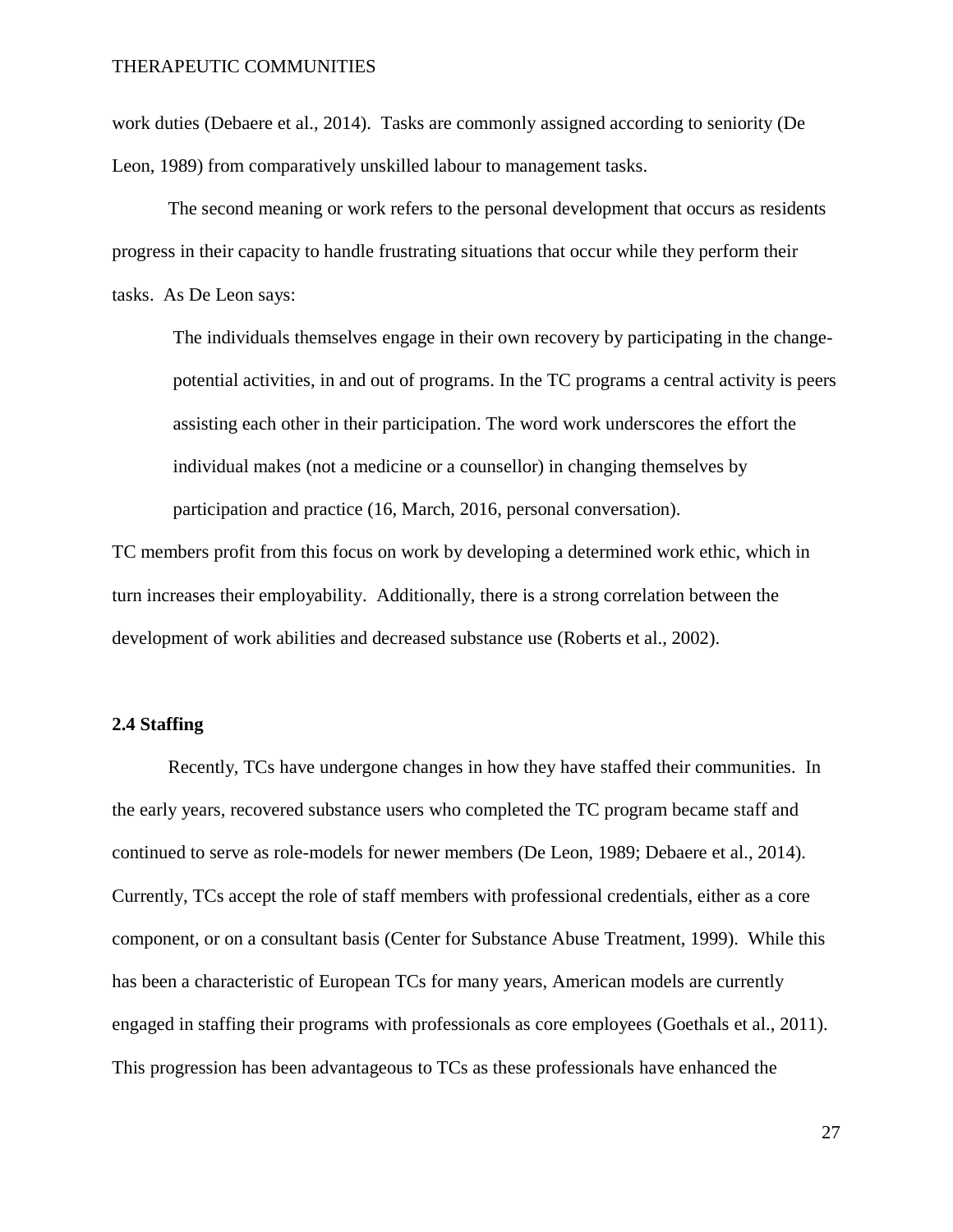treatment experience for clients with other serious co-occurring concerns, such as mental health, homelessness, or physical limitations (Dye et al., 2009).

With these changes in the staffing of TCs, the question arises, "How has this changed TC service delivery?" In a study of current programs adhering to traditional TC elements, researchers discovered that staff with a history of recovery from substance use and who have completed the TC program are more likely than professional staff members to adhere to traditional elements of TCs, such as peer-confrontation and hierarchical structure (Dye et al., 2009). With numerous TC programs having a variety of staffing compositions and therapeutic techniques, there may be a concern that the term "Therapeutic Community" loses its distinctiveness. Therefore, it may be more accurate to describe some modified TCs as "TCoriented" (Goethals et al., 2011, p. 1028).

In this chapter I have presented core elements that are integral to the functioning of TCs. Pro-social bonding is paramount to TC residents experiencing a caring supportive environment. As the residents recognize this support, they are able to make efforts towards right living. In the next chapter I will discuss the effectiveness of TC treatment.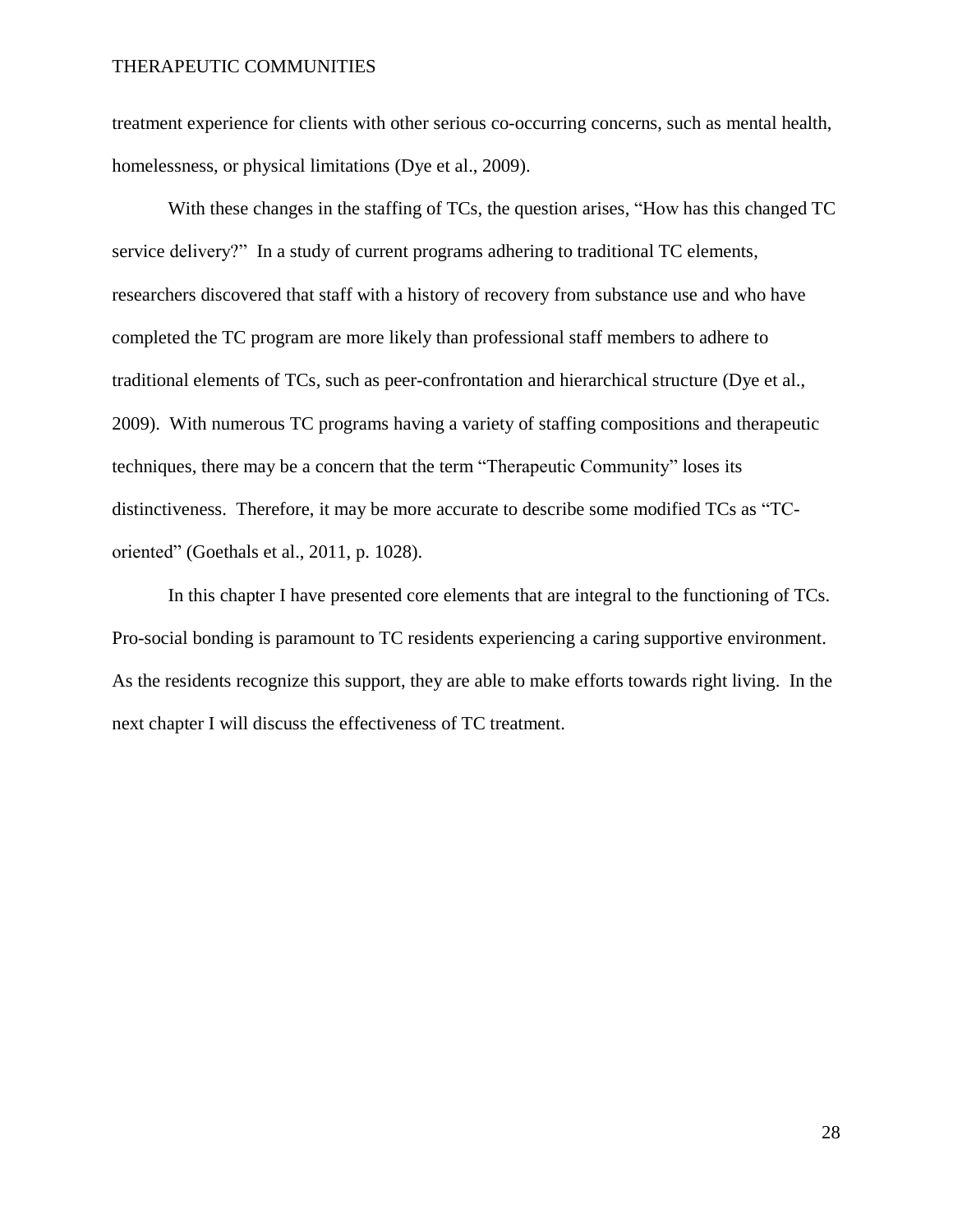### **Chapter 3: Effectiveness of the Therapeutic Community**

In this chapter, I will explore the effectiveness of treatment in a TC environment by presenting a summary of outcomes from multiple studies. I have drawn from literature from the past three decades, as there is a long history of TC practice and research. I will then discuss the critiques of these studies, and argue for the validity of TC treatment. Finally, I will present a discussion of the literature that attempts to explain the phenomenon of client dropout and retention.

### **3.1 Effectiveness**

This section will discuss and demonstrate the effectiveness of TCs. The effectiveness of TCs is understood as the degree to which community members meet the goals of abstinence from substances and manifest right living.

TC treatment has been found most effective in relation to changing an individual's use of substances and decreasing their criminal behaviour. In regards to substance use, Malivert et al. (2012) have found that clients' use of substances decrease in correlation with participation in and adherence to the TC program and lifestyle. In their systematic review of 12 studies, they write that all 12 reported a decrease in participants' substance use during the program when compared to a baseline measurement taken at intake. Additionally, Malivert et al. (2012) record that all of these studies performed follow-up measures at intervals ranging from six months to six years after program completion. These interviews also reported a decrease in participants' substance use. In a narrative review, Vanderplasschen et al. (2013) examined 16 studies that compared TC treatment to control groups that were 1) treated with a usual standard of care, 2) treated in a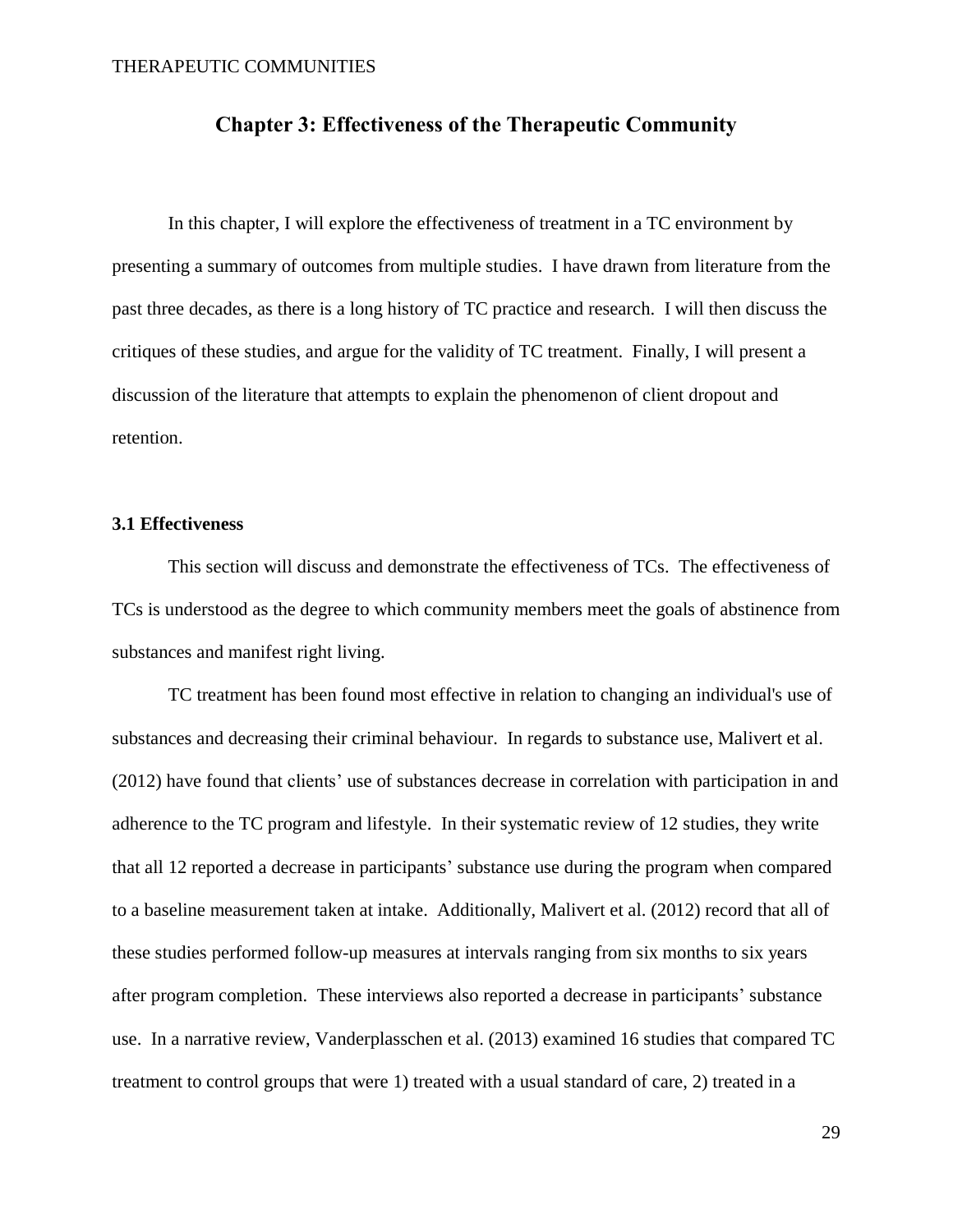shorter TC or TC day program, or 3) not being treated at the time (e.g., incarcerated or on a waitlist). They found that in nine of these studies, TC participants reported lower relapse rates or longer times between treatment and relapse at a one year follow-up compared to the respective control group. De Leon (2010b) states that TCs have not only been effective for those whose presenting problem is exclusively substance use. This treatment has also been effective in promoting well-being and diminishing substance use and distress for those substance users with compounding difficulties, such as psychiatric conditions, homelessness, methadone maintenance, and mothers with children. Indeed, clients accessing the services of TCs usually have higher level of dysfunction (Yates et al., 2010). Condelli and De Leon (1993) write that TCs are more effective at retaining clients compared to outpatient abstinence-based programs, but the retention rates are lower when compared to methadone maintenance programs (Condelli & De Leon, 1993). This may be due to the lack of extra-therapeutic supports for those utilizing outpatient services, while those who participate in methadone maintenance programs do not report the high distress levels that TC participants disclose. For TC participants who relapse to substance use, there is a longer time of abstinence after TC treatment when compared to other individuals who relapsed after engaging in different modes of service (Vanderplasschen et al., 2013).

From a criminal involvement perspective, TC treatment is associated with reduced financial expenditures for society due to participants ceasing criminal behaviour while engaging in a TC, as well as economic benefits due to their increased employability after they complete treatment (De Leon, 2010b). While treatment completion is not necessarily associated with sustained abstinence from substances, it is associated with reduced recidivism (Vanderplasschen et al., 2013). It is significant that drug use and criminal activity considerably decline while in a TC environment (De Leon, 2010a) since, unlike a prison based program where the clients are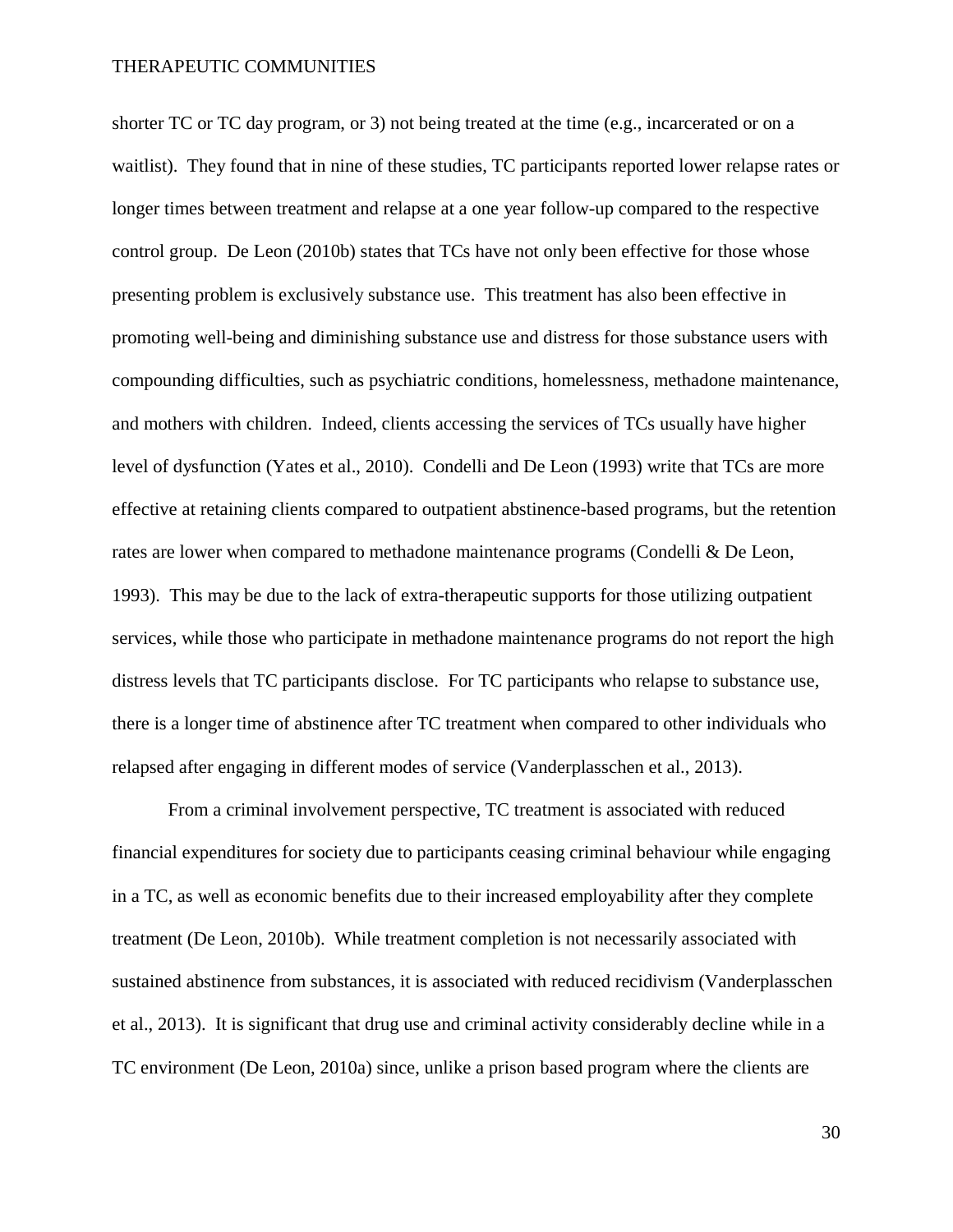confined, TC participants still have access and opportunity to return to substance use or illicit behaviour even while they are living in a TC.

The statistical findings of TC outcomes related to substance use and criminality are varied, as different TC communities have been studied using multiple research instruments and methodologies. In addition to the systematic and narrative reviews that I have already mentioned, researchers have demonstrated several positive outcomes in their studies of TC effectiveness. De Leon (1989) writes that in both national and program-based studies 30% of clients who participate in a TC are able to sustain abstinence from drug use and cease criminal activity. He notes that an additional 30% of program participants report meaningful improvements compared to their life before engaging in a TC, even though they do not report abstaining from substance use or criminal behaviour. Mierlak (1998) found that 75% of participants who completed two years of TC treatment remained abstinent from drugs and criminal involvement compared to 50% of participants who completed one year and 25% for those who did not complete treatment. In measurements of clients who drop out of treatment and clients who complete treatment, 40–60% of dropouts improve over baseline, while 90% of residents who complete improve over baseline (De Leon, 2010a)

It is not only in substance use and criminality that TC clients experience beneficial results. Improvement has been demonstrated in many realms, including anxiety, depression, impulsive behaviour, and personality disorders (Blankston et al., 2009; Dawson & Zandvoort, 2010; De Leon & Wexler, 2009; Taylor, Crowther, & Bryant, 2015). Clients have described an increased sense of well-being (Pearce & Pickard, 2012) and self-concept (De Leon, 2010b). A sense of belonging that is experienced in the TC environment has been linked to lower risk of suicide and aggressive behaviour (Pearce & Pickard, 2012). Additionally, employment rates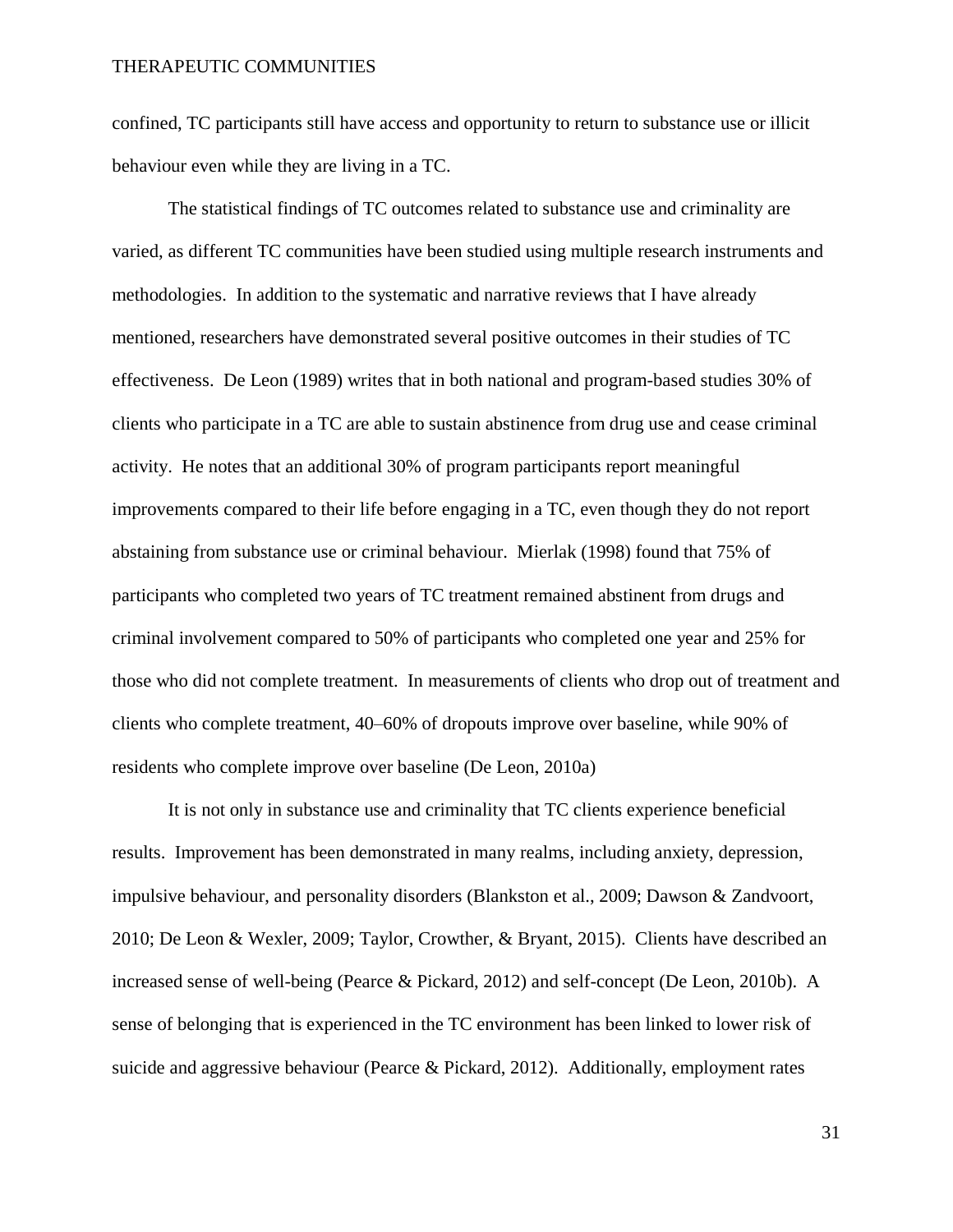were higher for TC participants (Vanderplasschen et al., 2013). While these benefits from treatment are likely to be maintained (Vanderplasschen et al., 2013) the effects tend to level off after one year post-completion (De Leon, 2010a)

A theme that I observed in the literature is that one factor is frequently linked to beneficial outcomes. A prolonged length of time in TC treatment is most clearly correlated with favourable outcomes (De Leon, 2010a; De Leon & Wexler, 2009; Malivert et al., 2012; Vanderplasschen et al., 2013; Yates et al., 2010). Compared to residents who dropped out prematurely, residents who completed treatment "remain at significantly improved levels… after years of follow-up" (De Leon, 2010a, 121). Engagement in an aftercare program is also a strong indication of sustained success (De Leon & Wexler, 2009; Vanderplasschen et al., 2013), with at least 90 days in aftercare being correlated to maintaining outcomes (De Leon & Wexler, 2009). Yates et al. (2010) emphasize "TCs are effective for those who remain in treatment long enough for treatment influences to occur" (p. 97).

An important perspective to take into account when considering the effectiveness of TCs is an economic approach. Governments have placed a high precedence on cost effectiveness for substance abuse treatment since the early 1990s (Broekaert et al., 2002). In the United Kingdom, this focus has resulted in a preference for funding short-term programs (Dawson & Zandvoort, 2010). However, while there have been numerous studies devoted to the cost effectiveness of substance abuse treatment, there have been relatively few studies on this topic in relation to TCs (De Leon, 2010a).

From this small sample, it has been observed that TCs are effective from a financial perspective when accounting for two main factors. First, TCs provide a savings for society due to a reduction in public service use. This means that TC clients are not engaging in anti-social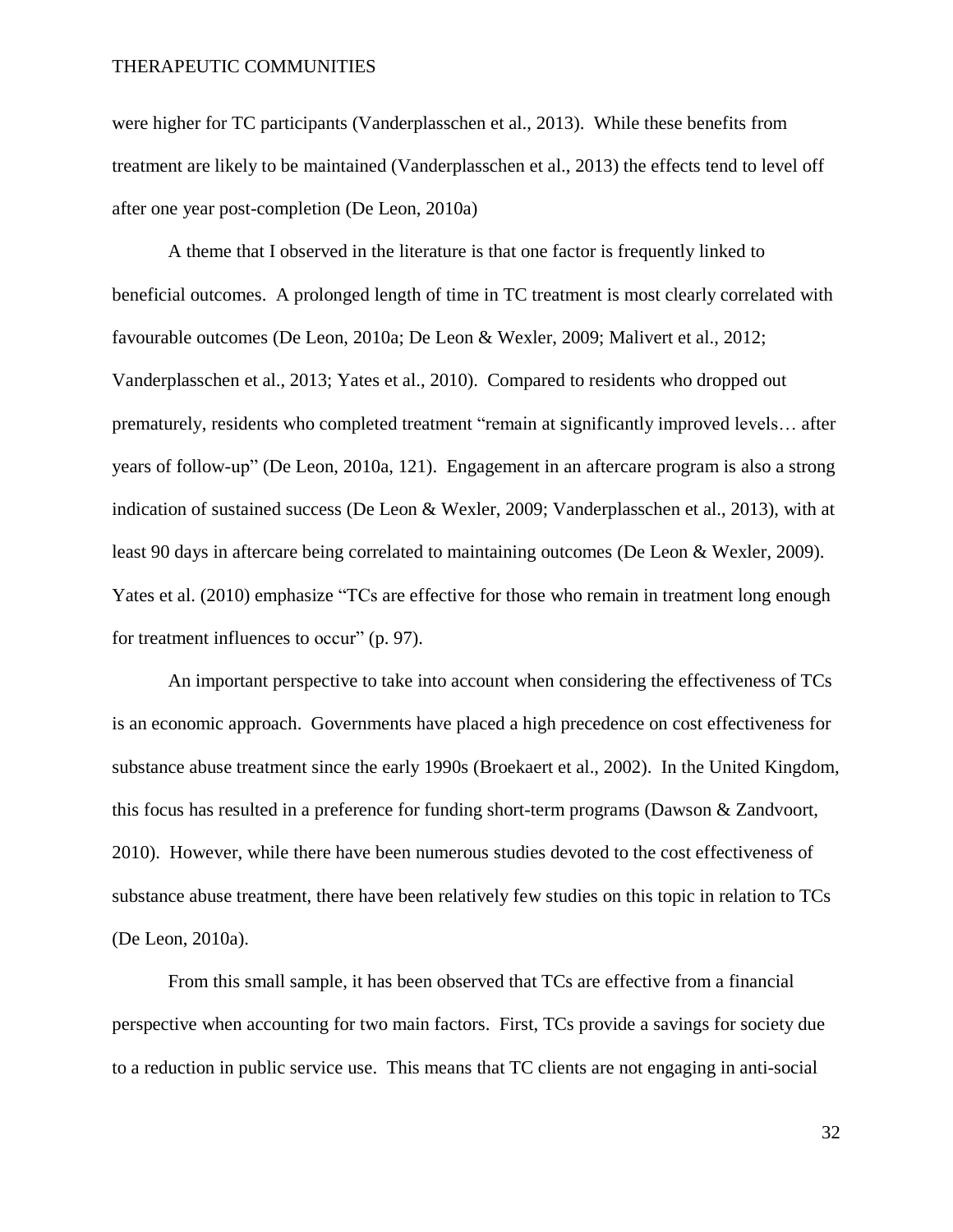behaviour that results in hospitalization or incarceration (De Leon, 2010a; De Leon, 2010b). Second, TC residents are more employable after their stay, and therefore are in a better position to contribute to society (De Leon, 2010b).

When evaluating the cost effectiveness of TCs, some programmatic elements must be considered. The peer-support that encourages right living reduces the need for professional staff. This equals a financial savings when compared to the staffing expenditures of hospitals, prisons, or other institutions (De Leon & Wexler, 2009). There is also a need to account for residential needs. The expenses of housing, facility maintenance, and food are all integral to the functioning of a TC and cannot be easily delineated from the cost of clinical services (De Leon, 2010a).

Furthermore, there is a need to consider the higher administrative costs at the initial stage of a client's program (De Leon, 2010a). As I will discuss below, there is a high dropout rate during the first 30–60 days in a TC. It may appear that there is a disproportionally high expenditure of funds designated towards these residents who leave prematurely, and display minimal improvements. On the other hand, a resident who stays for the duration of the TC program accumulates a higher total treatment cost, but as I wrote above, the benefits for these individuals increase as a function of their increased time spent in the TC.

### **3.2 Validity of TC Research**

In numerous studies over the past decades, as mentioned above, participants who have engaged in a TC environment have demonstrated positive change in multiple areas of life. However, there have been criticisms of these studies. In this section I will discuss questions regarding the validity of the evidence, proposals of appropriate research paradigms, and present possibilities for the best use of this research.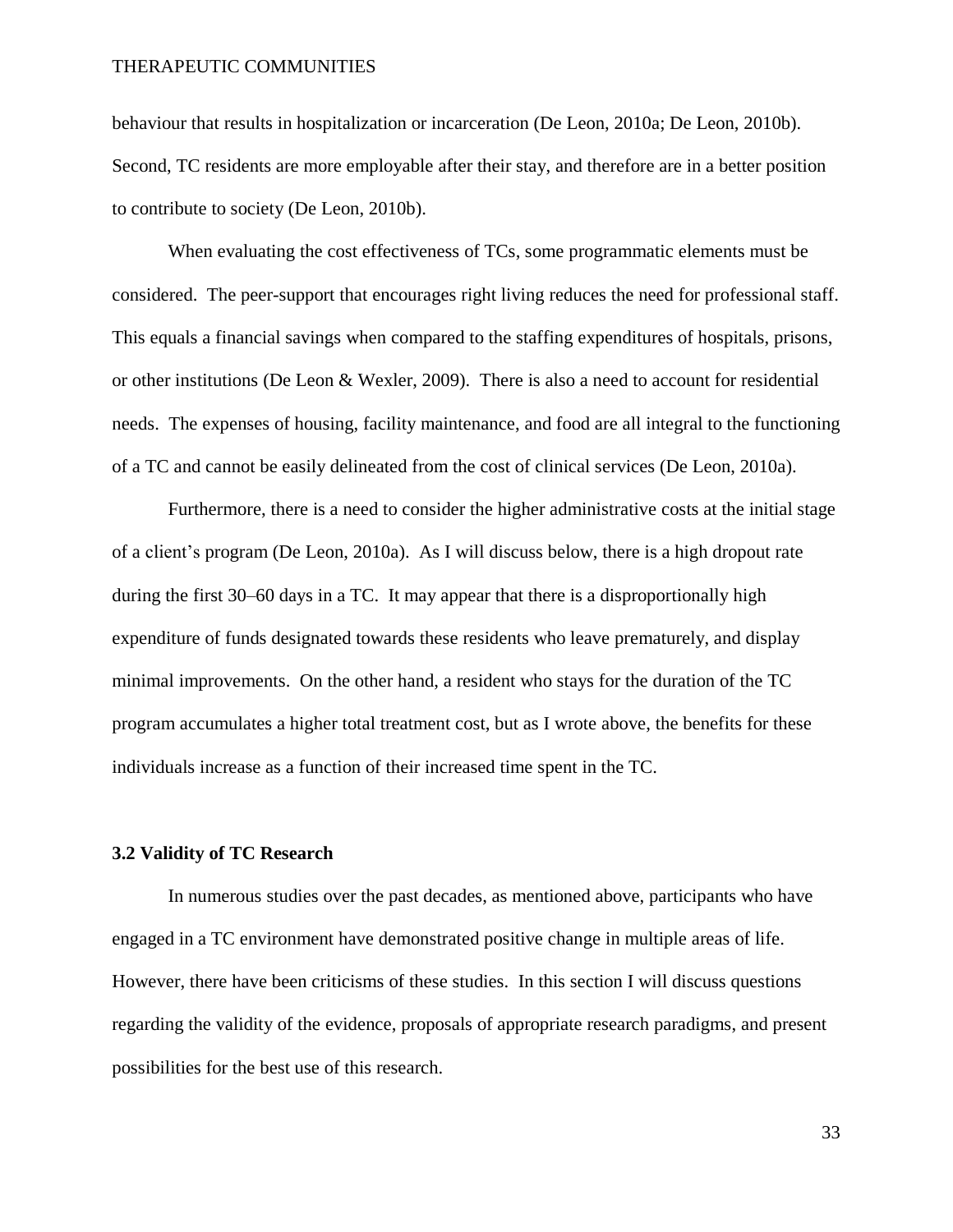Evidence-based practice (EBP) has been accepted by practitioners, funders, and researchers as a measure for acceptable service procedures. In order to establish credibility with regard to these parties, it is important to establish if the TC is an EBP, and if not, how could the TC best be understood. Advocates for TC treatment have raised acknowledged objections about the TCs place among EBP (e.g. Bellasich & De Leon, 2012; De Leon, 2010a; De Leon, 2015; Vanderplasschen et al., 2013). This has been due to a history of poor methodological studies (Malivert et al., 2011); a high drop-out rate, which may compromise the validity of results (Vanderplasschen et al., 2013); an inability to achieve random assignment of participants (Vanderplasschen et al., 2013); evidence judged as spurious due to client self-report (De Leon, 2010a); and not meeting the demands of a randomized controlled trial (RCT) (Bellasich & De Leon, 2012; De Leon, 2015; Vanderplasschen et al., 2013).

TC research has been conducted differently than the medical research model, an approach deemed to meet the "gold standard" (De Leon, 2015, p. 1106) of research design. Researchers who practice according to the medical model first demonstrate the efficacy of a particular treatment in ideal circumstances before the treatment is implemented in real world conditions (De Leon, 2015). However, according to De Leon (2010a; 2010b; 2015), TC research has a tradition of following practice. This tradition can be observed from the beginning of the Synanon community as their leadership developed practices that seemed to bring about positive outcomes for group members. It was later that most evidence of positive outcomes was obtained through field outcome studies (De Leon, 2010a) and this observational evidence provided valuable data (De Leon, 2015).

Both De Leon (2015) and Broekaert et al. (2010) address criticisms levelled at TC research. De Leon (2015) asserts that it may be more accurate to assess TCs by the same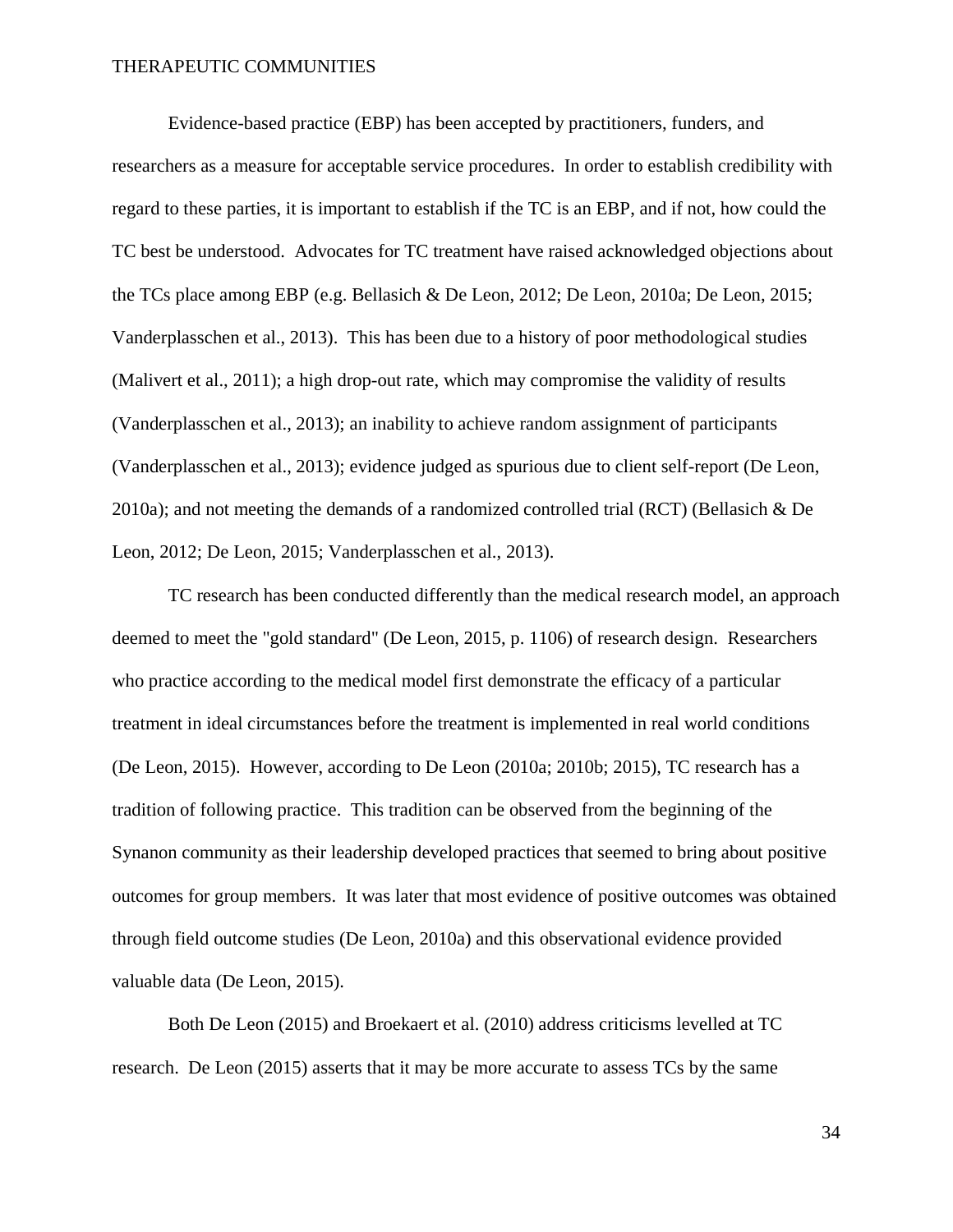standard that educational programs are measured by due to the experiential and educational goals of the TC. In framing research this way, participants are viewed as dynamic agents in achieving beneficial goals, rather than passive subjects that TC treatment acts upon. Furthermore RCT may not be an appropriate research design as client self-selection to participate in a program is an intrinsic element of the TC process (De Leon, 2015), in opposition to the inherent method of random placement of participants in RCTs. Broekaert et al. (2010) suggest that the empirical research paradigm may not be the most appropriate study design for examining TC outcomes. Rather a phenomenological paradigm may be better suited to investigate TCs. "Phenomenological research concerns meaningful action, critical dialogue, inter-subjectivity,

and particularity, and a cycle of planning, action, evaluation, change and improvement, based on subjective interpretations" (Broekaert et al., 2010, p. 232). This is more appropriate because TCs are more than their individual parts, and to be comprehensively studied, a qualitative research model such as the design Broekaert et al. (2010) propose is essential.

In a further argument, De Leon (2010a) advances his premise that TC treatment for substance use is an evidence-based treatment. Because TCs are "a multi-interventional treatment for a multidimensional disorder" (De Leon, 2010a, p. 123) the TC's dynamics may be too complicated to be studied by RCT (Yates et al., 2010). However, there is strong acceptance that the practices that TCs use are evidence based. These include peer tutoring, monitoring the therapeutic alliance, motivational enhancement, behaviour modification, and goal attainment (De Leon, 2010a). Within the TC environment, these evidence based interventions have proven to be effective (Yates et al., 2010). However, Broekaert et al. (2010) argue that only the interventions that are practiced within the TC environment, and not the TC process itself, can be evidencebased. From my research, I agree with Broekaert et al. (2010). I believe that TC research, as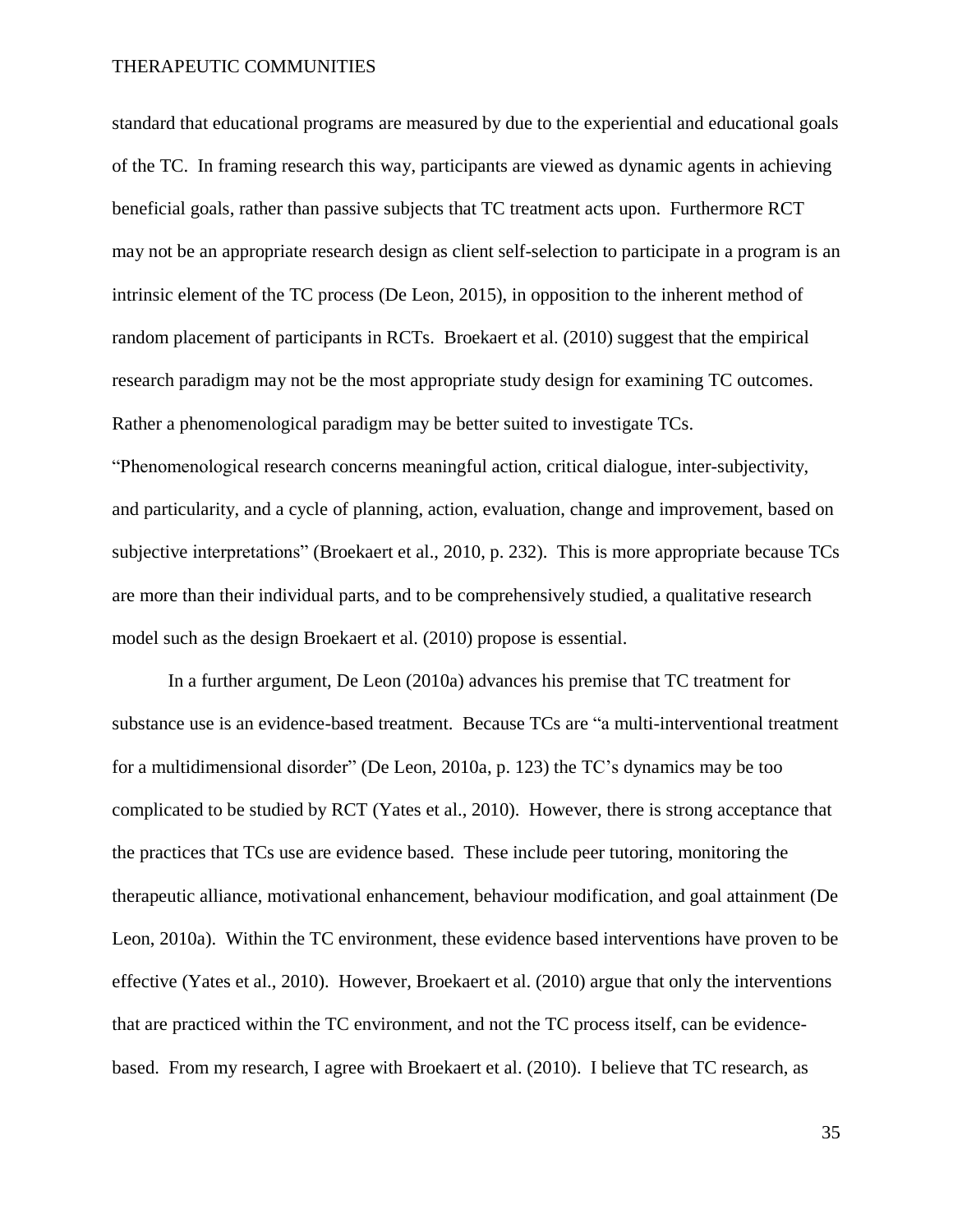$\overline{a}$ 

presented in the systematic studies mentioned above, has not met uniform criteria in the methodology of research or the measurements of TC outcomes. Therefore the evidence gathered by the studies I have mentioned does not strictly meet standards for EBP<sup>2</sup>. However, while TC research may not meet these standards, it appears to me that there is enough evidence to demonstrate that it is an appropriate treatment for a particular population of substance users, as I will demonstrate below.

Instead of equating the RCT as the gold standard of research designs and EBP as the criterion for interventions, De Leon (2015) argues that the research design itself should not be the standard of by which TCs are judged. Research should be tailored to be appropriate for the subject studied and the evidence that is discovered should be considered by whether or not it advances the knowledge base.

Adapting research design to service provision would be an appropriate course of action due to the prerequisite of client self-selection. Although this is counter to the random placement required by RCTs, "motivation and self-selection are considered to be crucial ingredients of the treatment process" (Vanderplasschen et al., 2013, p. 2). Rather than focus on the practices of the TC, research could be shaped to ascertain which clients are most suitable to TC treatment (Vanderplasschen et al., 2013). Taking this approach may be quite beneficial to understanding the dynamic relationship between the TC and the individuals who access their services. After all, numerous outcome studies have shown TC effectiveness (Yates et al., 2010) but not one treatment has been shown to produce higher beneficial outcomes. Different treatment approaches have demonstrated comparable results, and research could be beneficial to discern

<sup>&</sup>lt;sup>2</sup> There are several critiques of using EBP as the standard for therapeutic practice (e.g. De Leon, 2010a; Epstein, 2011; Lilienfeld et al., 2013; Zayas,, Drake,& Jonson-reid,2011). It is beyond the scope of this paper to discuss this criticism.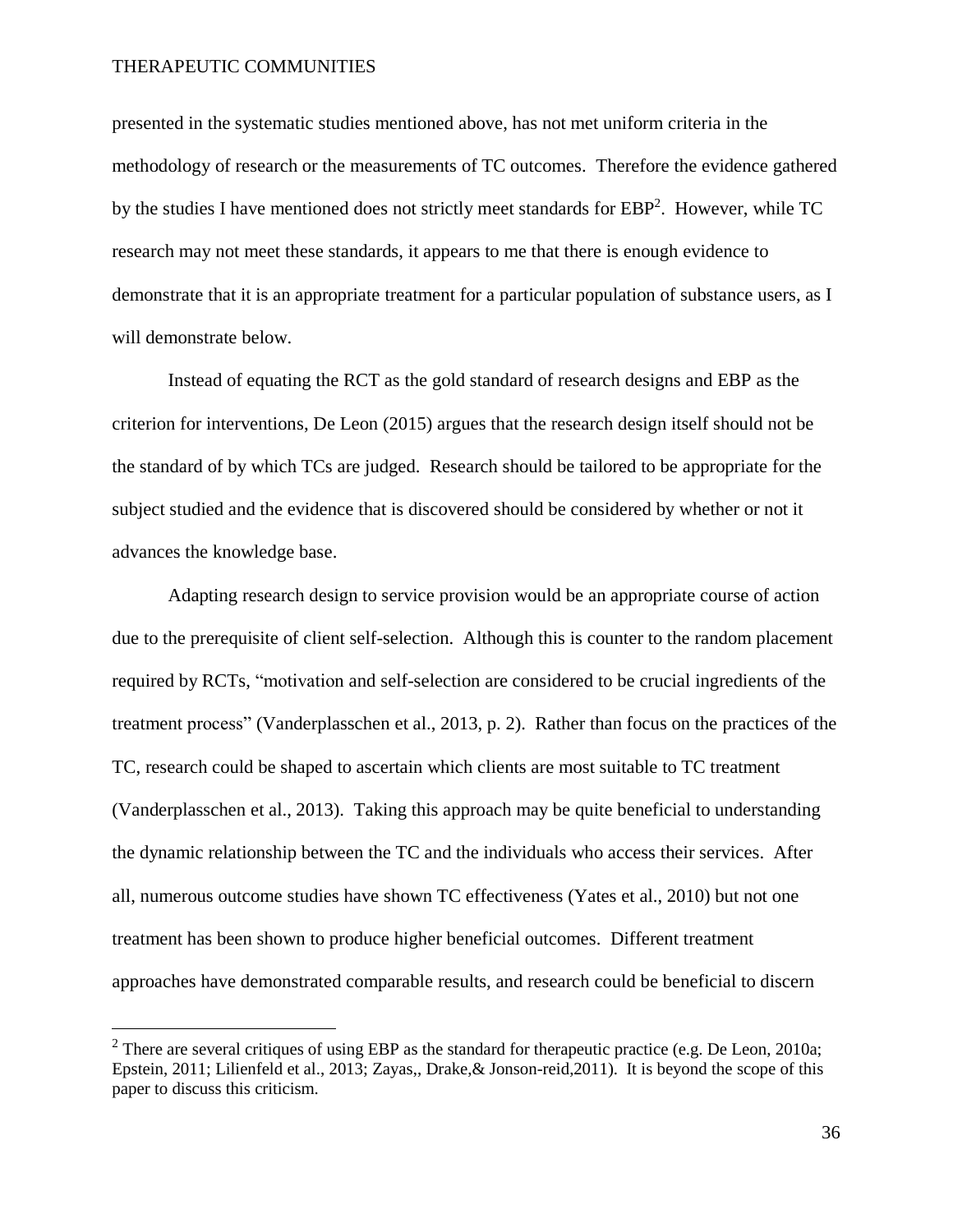who would benefit most from a particular mode of treatment delivery (Vanderplasschen et al., 2013). Put another way, it may be more helpful to conceptualize that a particular treatment is appropriate at a certain time for a specific individual who desires to change her or his relationship to substances (Broekaert et al., 2010).

### **3.3 Retention**

TCs have been shown to produce numerous benefits for the population they serve. As I referred to above, multiple studies have demonstrated that these benefits are more likely to be realized when a client is able to maintain her or his relationship with the TC for a sustained duration of time. This leads me to the final topic of this chapter. What is known about the factors that enhance retention and diminish dropout?

De Leon writes that, "retention can be understood as a continuing interaction between client diversity and treatment (program) factors" (1991, p. 236). In other words, there is a dynamic relationship and tension between a heterogeneous population and a homogenous program structure. Retention is more than simply staying in residence at the TC. It is a continual engagement and investment by both the individual and the group. The individual modifies her attitudes and behaviours to align with TC philosophy, and the program leaders and members maintain an openness to monitoring their own therapeutic practice to best meet the needs of the individuals in their community.

I have noticed several factors in the literature that lead to both dropout and retention. At times, various studies have presented findings that are at odds with former conclusions. One element that has been found consistently is that dropout usually occurs in the early stages of TC involvement. Condelli and De Leon (1993) discovered that clients were most likely to drop out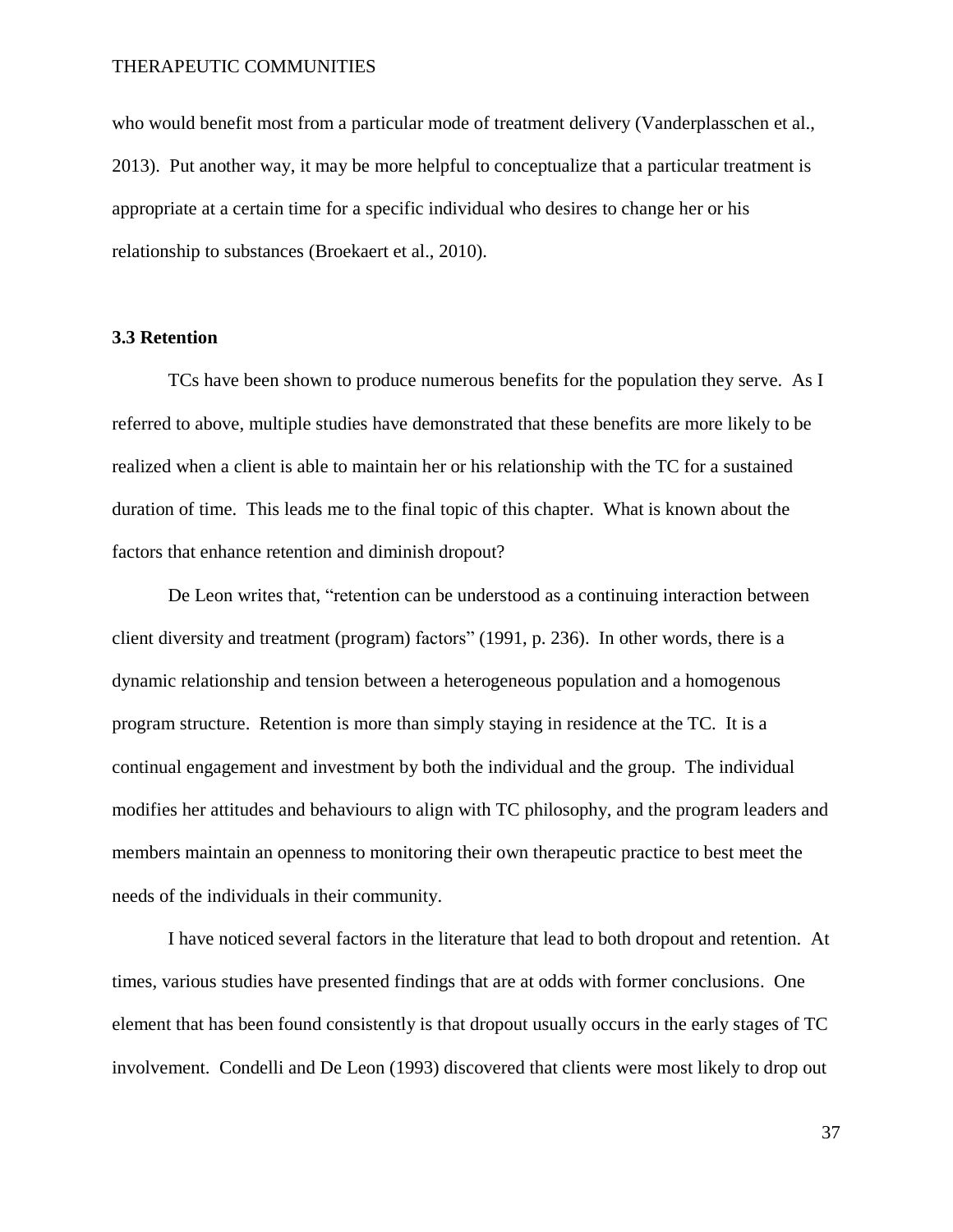during the first 90 days after admission. Yates et al. (2010) assert that it was often in the first 12 weeks. De Leon et al. (2000) maintain that the likelihood of dropout remains high during the first 30–60 days, and then levels off significantly.

Factors associated with dropout are varied. Clients are more likely to drop out earlier in a program because of personal reasons (De Leon, 1991) such as work, family pressure, or wanting to use. They have also been found to think that their substance use problem is not as severe when compared to others and they often do not believe that they need to stay in treatment. Low motivation and lack of readiness for the work of the TC has been correlated to a high risk of drop-out (De Leon, 2001). Additionally, clients early in their treatment may experience ambivalence regarding diminishing or ceasing substance, and this ambivalence can be a motivation for dropping out of treatment (Klag, Creed, & O'Callaghan, 2010). Finally, in another study regarding early client dropout, participants who identify a high degree of beneficial change early in their program may drop-out believing that they have attained the skills required to maintain their treatment goals (De Weert-Van Oene et al., 2001) and therefore believe they are no longer requiring treatment. A quick rise in perceived benefits may be a signal that the client is at risk for prematurely leaving the program. De Leon (1991) advocates staff actively monitor newly admitted clients for signs of drop-out. If a resident manifests these behaviours, senior staff or residents, as representatives of the community, can take the opportunity to reach out to the new resident. They are able to extend the invitation to the resident to reengage with the TC and communicate that the new resident has significance and importance in the community.

Clients who drop out later in a program are more likely to leave because of difficulties with the program, such as problems with staff or no longer wanting to abide by the schedule (De Leon, 1991). Those who dropped out were less likely to perceive strong therapeutic alliance (De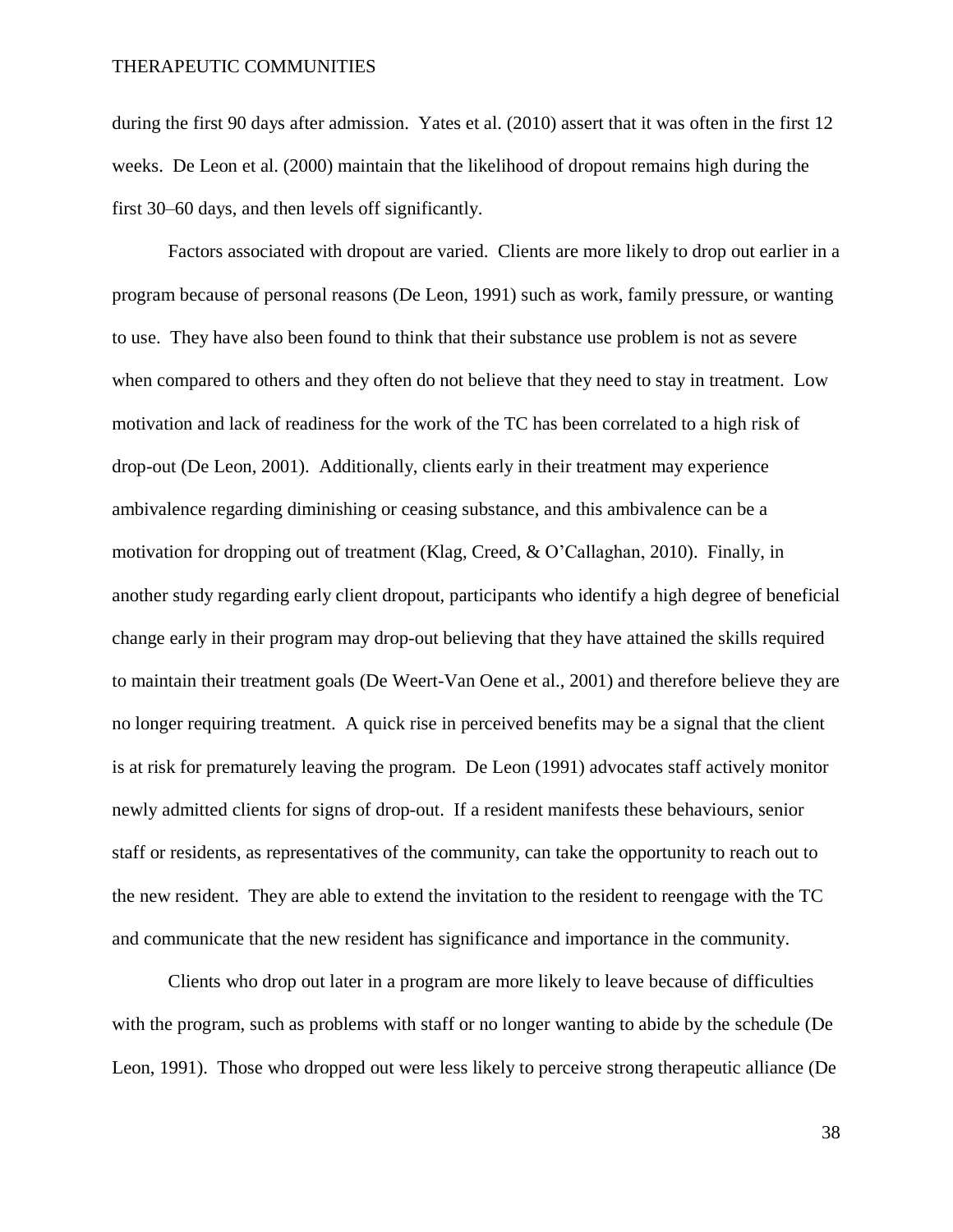Weert-Van Oene et al., 2001). Complaints against work requirements are a common predictor of drop out (Mierlak, 1998). Furthermore, drop out is correlated to client perception of a detrimental atmosphere in the community, an unorganized program, and ambiguous expectations of TC participants (Carr & Ball, 2014).

The elements that are correlated to retention are as varied as those correlated to dropout. One theme that emerged from the literature was the relationship between retention and a client's involvement in the criminal justice system. Participants were more likely to stay if they had been referred by or were involved with the justice system (Carr & Ball, 2014; Condelli & De Leon, 1993; Mierlak, 1998; Vanderplasschen et al., 2013). Furthermore, referred clients from such agencies as family services, community counselling, or hospitals, were observed to stay longer than self-referrals (De Leon, 1991).

Participants who had experienced similar environments to TCs were also more likely to stay. They were more likely to stay if they had previous experience with large groups (Condelli & De Leon, 1993), completed a prolonged commitment (Mutter et al., 2015), and had a history of employment (Mierlak, 1998). Moreover, Mierlak (1998) found that an individual's job experience has a higher correlation to retention compared to an individual's criminal history.

Program completion has also been linked to older age, single substance of use (as opposed to multiple substances) (Vanderplasschen et al., 2013), the client's perception of her or his need of a program, his or her expectation of required treatment length, the circumstances that factored into the decision to enter a program (Condelli & De Leon, 1993), and readiness for treatment and self-efficacy (De Weert-Van Oene et al., 2001). Surprisingly, while family involvement in the therapeutic process has been correlated to retention (Carr & Ball, 2014), marriage has been linked to premature termination (Mutter et al., 2015). From my experience,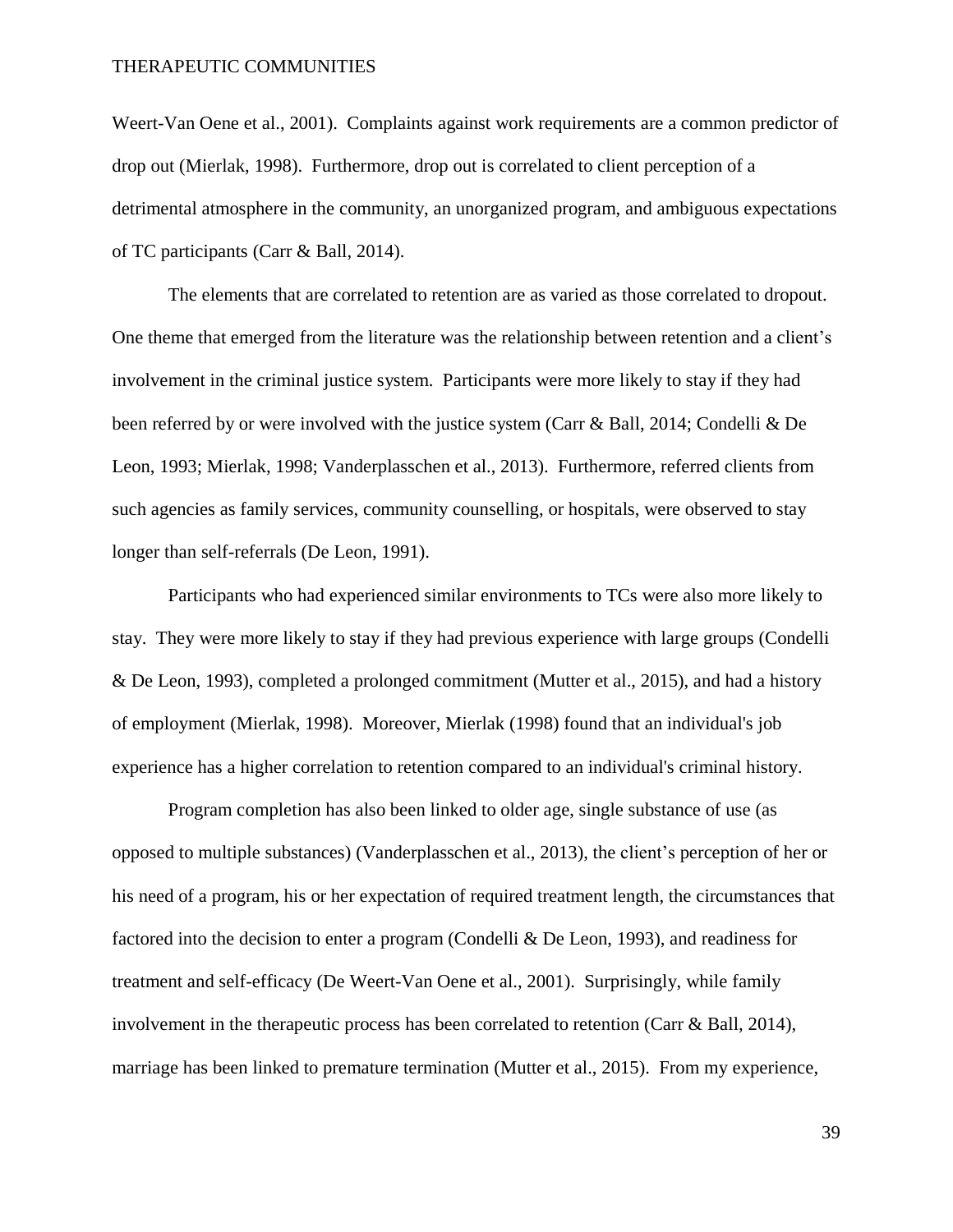these seemingly conflicting findings may be explained by the differences between the support of family members and the needs of a spouse. It is common for TC residents to be estranged from their family, and often their spouse as well, while engaging in substance use. When they make the decision to participate in a TC, this decision can have a different effect on the dynamics in relationship to family and spouse. While family is often encouraging and supportive of the TC resident to continue in treatment, their spouse more often will want them to return home, especially if the spouse is at home caring for children alone.

In light of these factors, I believe it is integral to identify how a TC can enhance the elements that lead to retaining clients. As highlighted above, the client's perception of the program has been correlated to dropout. Therefore, it is integral to be mindful of the TC atmosphere. This includes positive peer-interactions (Warren et al., 2013), a sense of responsibility to the community (Carr & Ball, 2014), program participation (Warren et al., 2013), and the therapeutic alliance (De Leon, 2001; De Weert-Van Oene et al., 2001). Retention can be enhanced through ongoing relationships with long-term residents and senior staff (De Leon et al., 2000) who have had the knowledge and experience to beneficially intervene when symptoms of dropout are manifest in the behaviours of residents. Finally, ongoing monitoring of the therapeutic relationship between the individual client and her or his counsellor has been attributed to client retention (De Leon, 2001; De Weert-Van Oene et al., 2001), therefore, it is beneficial to maintain a regular practice of gauging the client's perception of the alliance and their progress towards their therapeutic goals (Miller et al., 2015).

In this chapter I have described a history of TC research and outcomes from these studies. I have identified critiques to these studies and provided responses to these criticisms. Finally, I discussed factors associated with client retention and drop out. I will now propose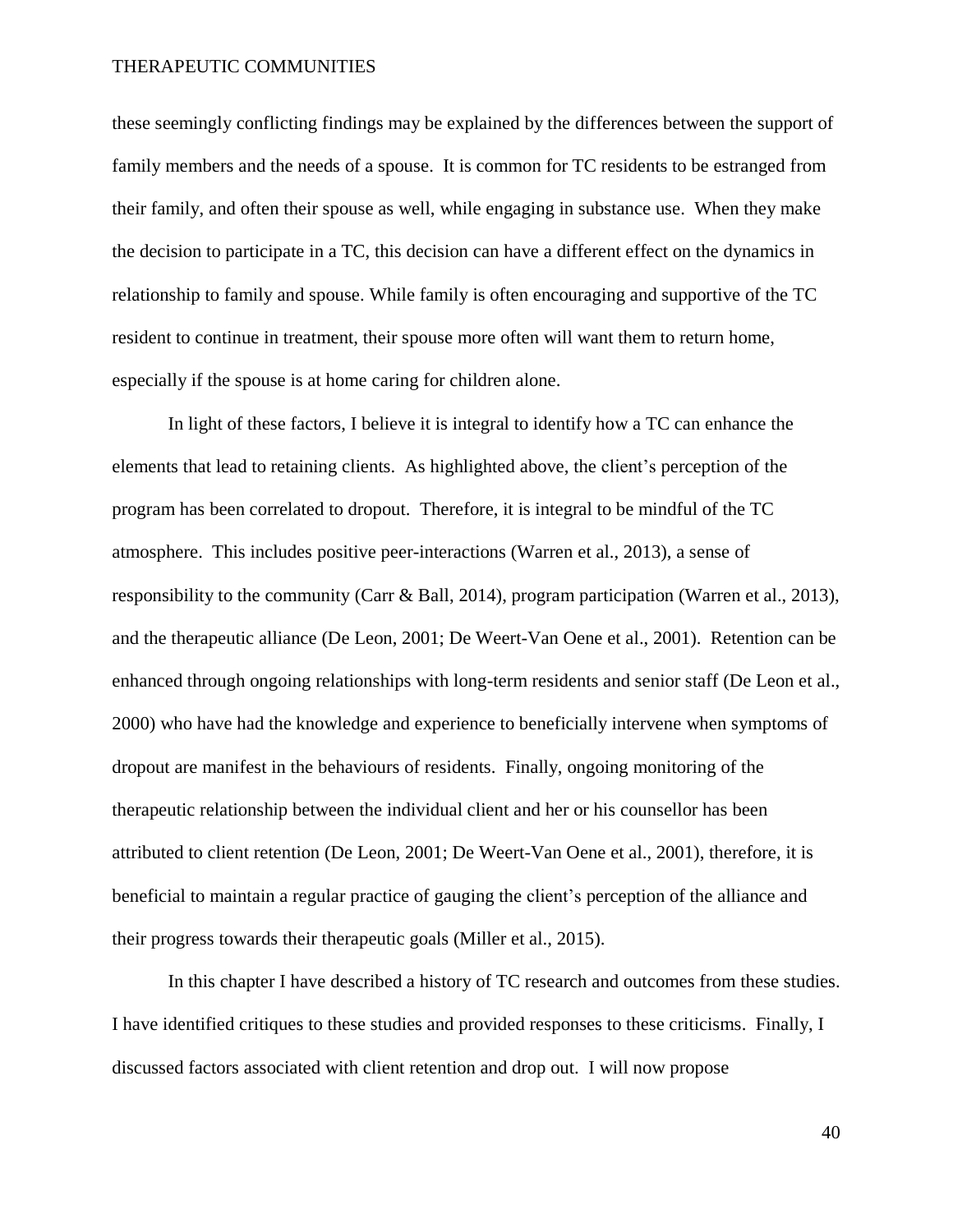recommendations for TC programming that accounts for this research and is relevant for a TC in Vancouver.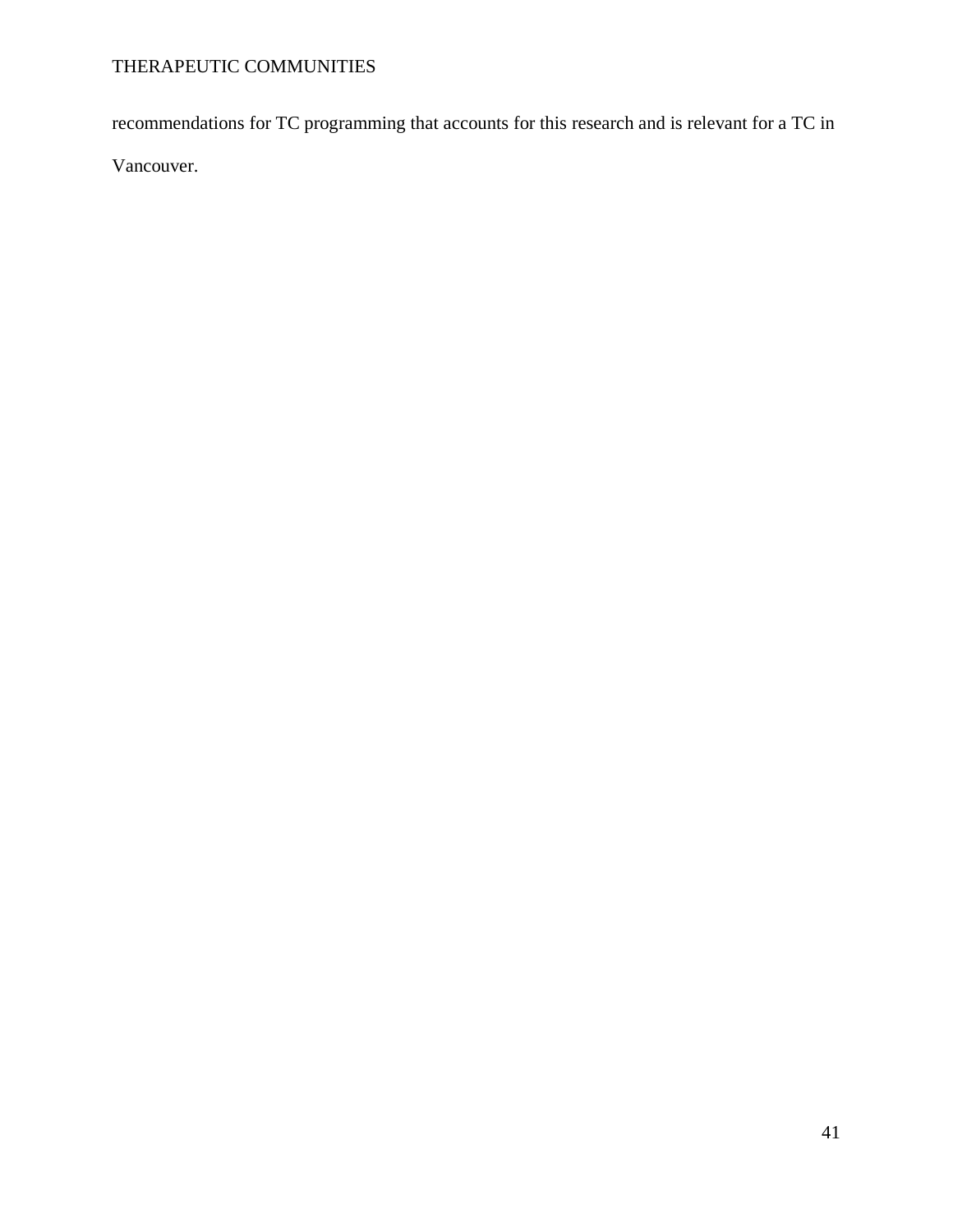### **Chapter 4: Conclusion and Suggestions**

In this final chapter, I will explore methods for strengthening a sense of psychosocial integration among TC residents. I have specifically drawn attention to actions that are applicable to the context of Vancouver. As I wrote in my first chapter, Vancouver has a history of ideologies and practices that dislocate individuals and groups for the purposes of increasing the influence of free-market structures. Rather than suggest a treatment approach that replicates the colonial methods used over a century ago by imposing a correct method or competitive practice, I propose that a TC paradigm can be applied in a manner that is relevant to the cultures they interact with. In reference to Alexander's theory of dislocation (2008), I will seek to provide suggestions that locate TC theory and method within the historical context of Vancouver, while describing practices that can serve to increase psychosocial integration.

### **4.1 First Nations Population of Vancouver**

Alexander (2008) writes that a key element to reducing addiction among all people in Canada is addressing the psychosocial dislocation of the original inhabitants. He describes precolonial First Nations living in an integrated system, dependent on relationships between individuals and the community, and between the community and their land. As I described in my first chapter, this way of life was greatly disturbed by British colonists who saw the natural resources of the land as a source of profit and the inhabitants as inconsequential. Currently, while society may be more conscious of environmental concerns, it seems that these are secondary to the desire for using the land's resources to maintain and increase the free-markets (Alexander, 2008). This relationship to the land can be re-envisioned so that the population who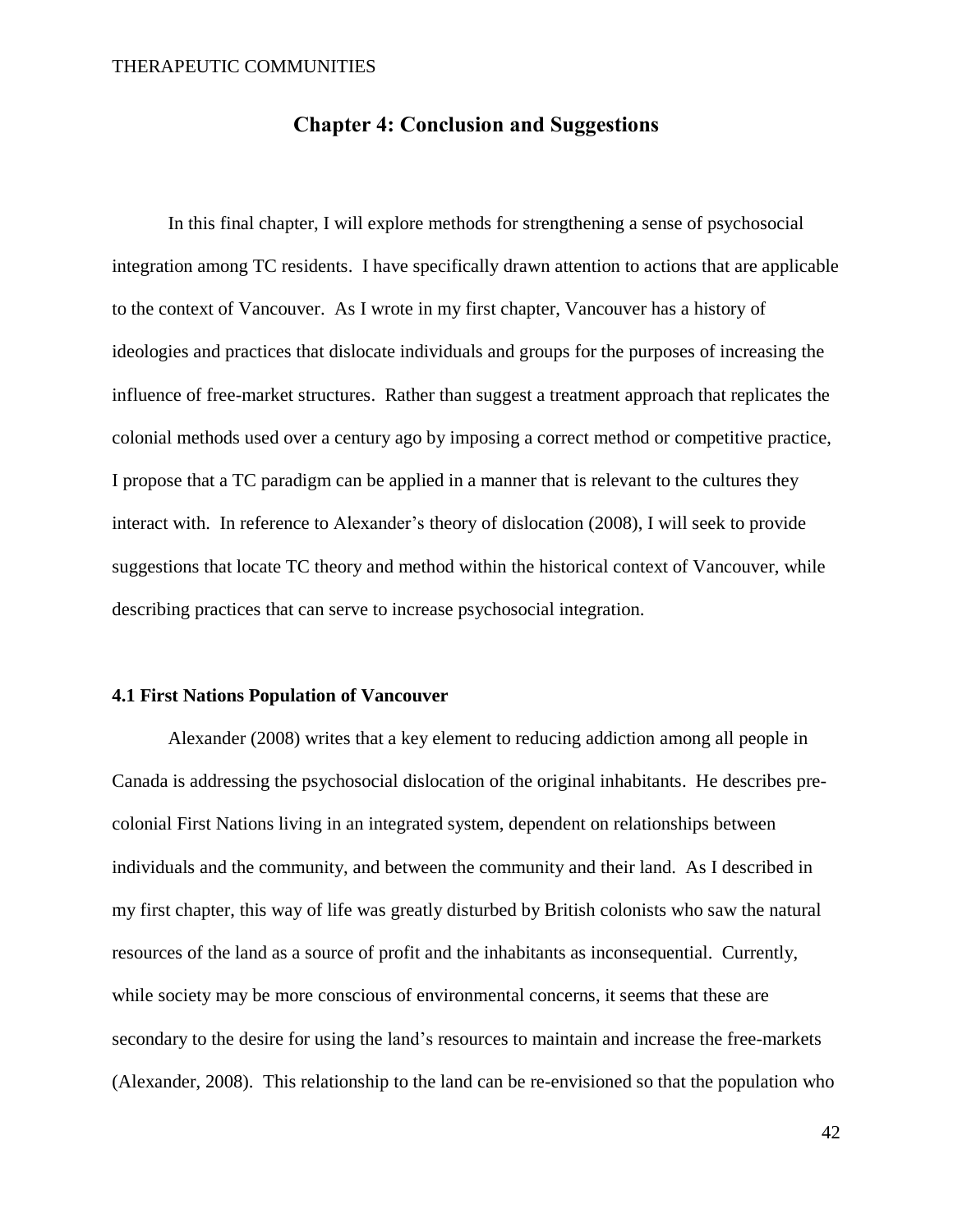currently live in Vancouver are able to maintain a sustainable, life-giving connection. To increase a sense of psychosocial integration with the land, it is beneficial to acknowledge the people who first inhabited the territory.

According to Statistics Canada's 2006 census, 196,075 people in British Columbia identified as aboriginal (Statistics Canada, 2010). Within this population, 40,310, or 20%, live in metro Vancouver. This population increased by 9% increase from 2001. Because of this significant population percentage, coupled with a notable five-year increase in population, it is integral to be sensitive to the experience of First Nations people.

The 2006 census data listed several factors associated with psychosocial dislocation among aboriginal respondents. When compared to non-aboriginal people, the data showed:

- higher incidences of children living with a single parent
- less likelihood of youth attending school
- lower rates of completing post secondary education
- higher unemployment rates
- lower income
- one third of aboriginals living below the low income cut-off
- a higher likelihood to be living in homes needing major repairs

Additionally, although I have not found specific statistics, Alexander (2008) and Maté (2009) both assert that there are higher rates of substance use and higher rates of being afflicted by substance use among the aboriginal population.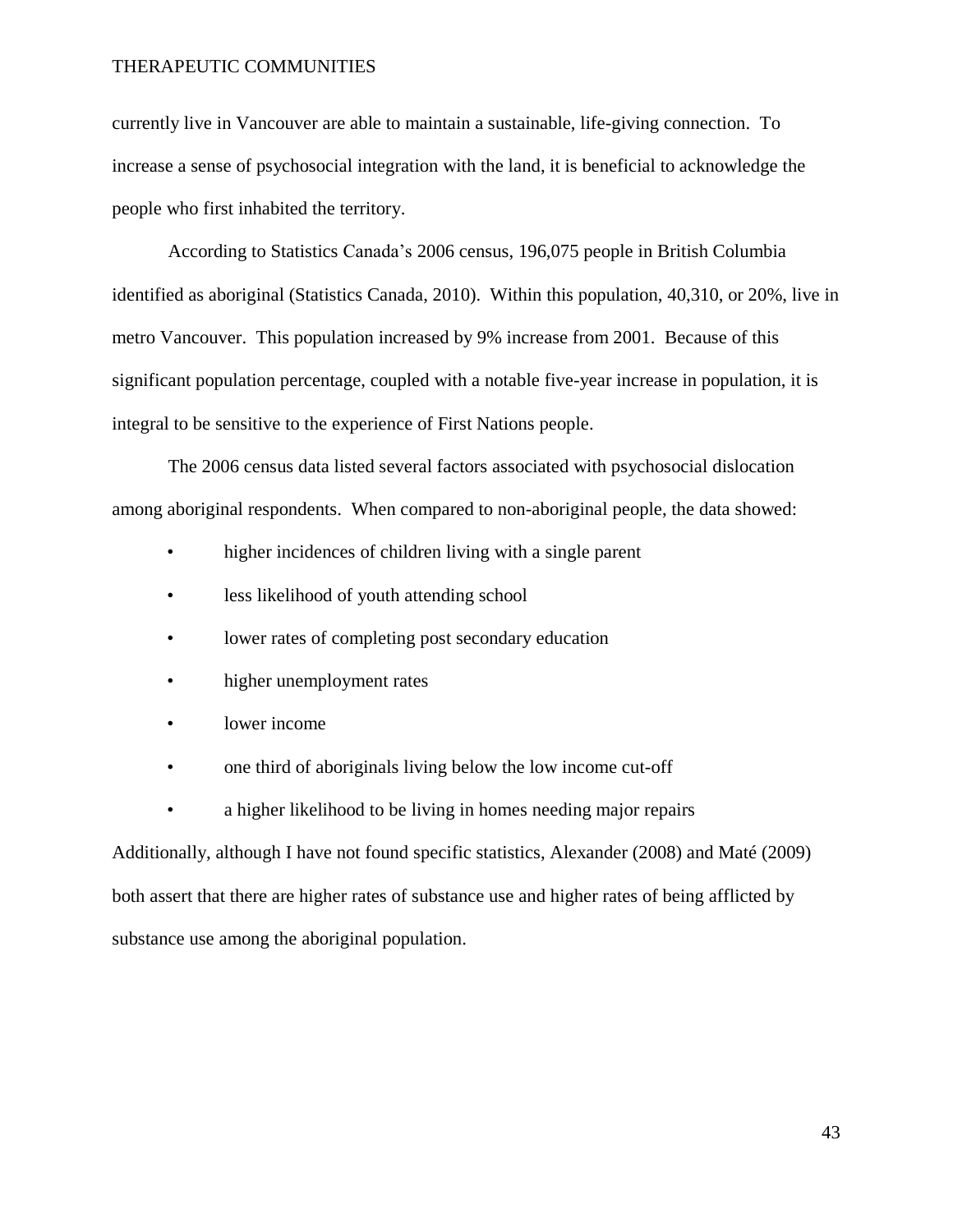### **4.2 First Nations Treatment Research**

In my search for research using the terms "Therapeutic Community" coupled with "First Nations," "Aboriginal," "Native American," or "Indian" very few relevant results were returned. One author, Gone, had multiple articles (2011; 2013). In fact, Gone (2011) calls attention to a lack of peer-reviewed psychological articles regarding Native American treatment. Furthermore, research into this topic has primarily concentrated on treatment located on reservations or in rural settings.

Similar to the TC theory that community is method (De Leon, 2000), much of the focus on First Nations treatment is contained in the concept that culture is treatment (Alexander, 2008; Gone, 2013). However, Gone (2011) clarifies that First Nations treatment delivery should be subject to research into treatment efficacy. He adds that popular treatment does not equal effective treatment. Indeed, there is a lack of literature regarding effectiveness of First Nations approaches (Gone, 2013). There appear to be no studies utilizing RCT for mental health provision involving substantial numbers of First Nations participants (Gone, 2013).

However, as I explained in the previous chapter, research results are most beneficial when appropriate research methods are employed. Indeed, I found similarities in the criticism of the research regarding First Nations treatment and TC treatment. In both methods, isolating specific healing factors is very difficult (Gone, 2013; De Leon, 2010a). Additionally, Gone (2013) asks a question in regards to client self-selection, echoing Broekaert et al. (2010) and De Leon (2010a; 2015). Rather than asking about the effectiveness of First Nations cultural treatment, a more appropriate question is what client population is this treatment most effective for? Finally, from my research, it seems that further study into First Nations treatment in an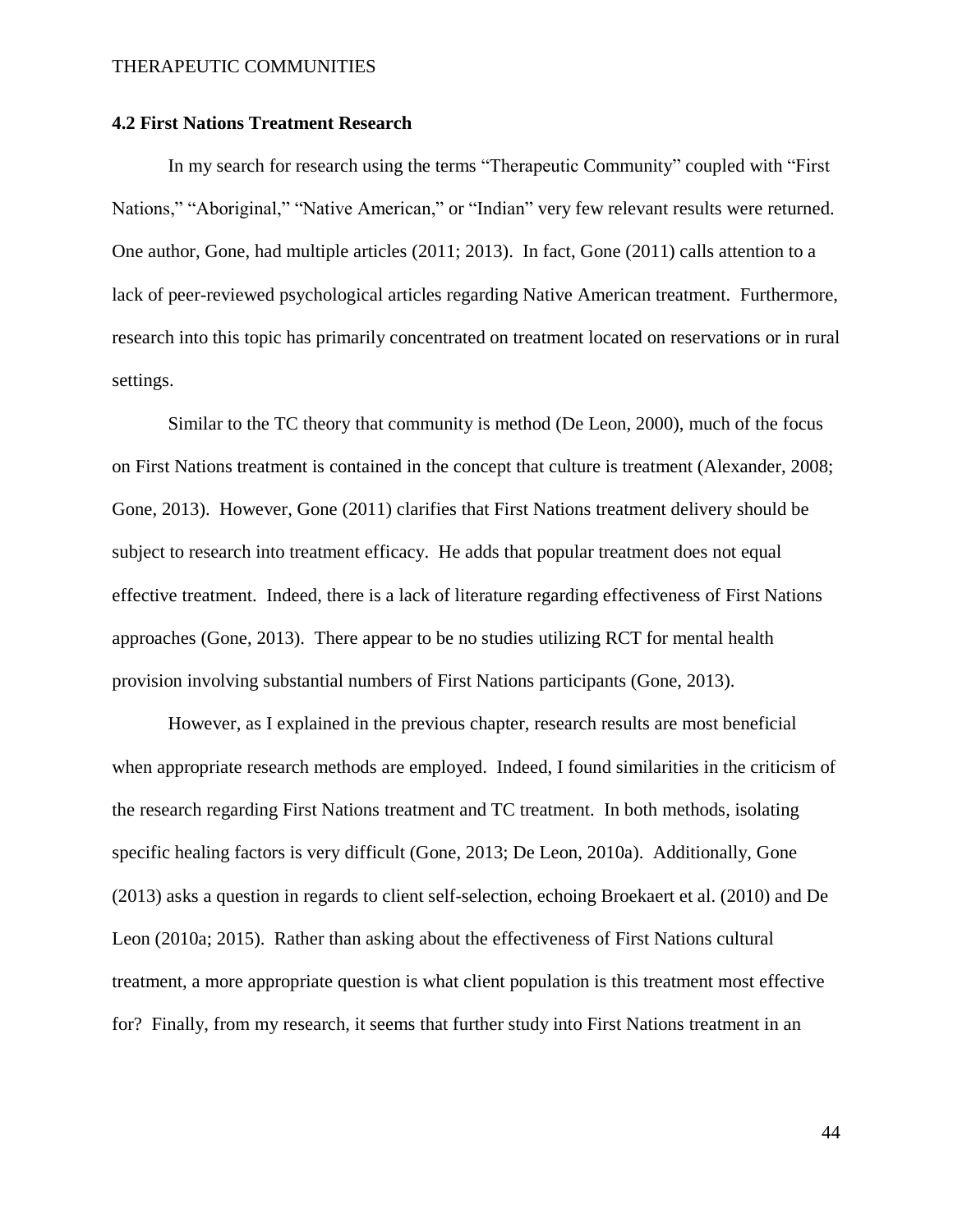urban context would be beneficial. This is especially salient considering that 20% of the aboriginal population of British Columbia resides in Metro Vancouver.

### **4.3 Methods**

As I have demonstrated through this paper, effective treatment for substance use will take into consideration the psychosocial dislocation experienced by groups and individuals. This is especially poignant for a First Nations population who experienced centuries of cultural violation. Treatment that honours cultural practices and recognizes the experience of social dislocation, or historical trauma, will facilitate a higher level of psychosocial integration that focuses more on the societal factors contributing to addiction, rather than seeing addiction as primarily an individual disease or shortcoming (Alexander, 2008; Gone 2011).

Two terms are important to define: culture and historical trauma (HT). First, culture can be understood as "the socially patterned and historically reproduced systems of semiotic practices that both facilitate and constrain human meaning making" (Gone, 2011, p. 188). Culture is grounded in history and dynamic in the present. Second, HT is trauma imposed on a distinct population over multiple generations resulting in "psychosocial disruption and disorder" (Gone, 2013, p. 684). Although symptoms of HT may manifest similarly to post-traumatic stress disorder (PTSD), HT is more complex. Whereas PTSD is confined to an individual, "HT is described as a collective phenomenon" (Gone, 2013, p. 687). More so, HT is applicable when the collective trauma is experienced over generations. The awareness of HT when working with First Nations in Vancouver is integral because a shared experience of conflict may require a communal effort towards recovery (Gone, 2013)

Gone (2013) highlights three pillars of healing: "reclaiming history, cultural interventions, and therapeutic healing" (p. 690). I will turn my attention towards the latter two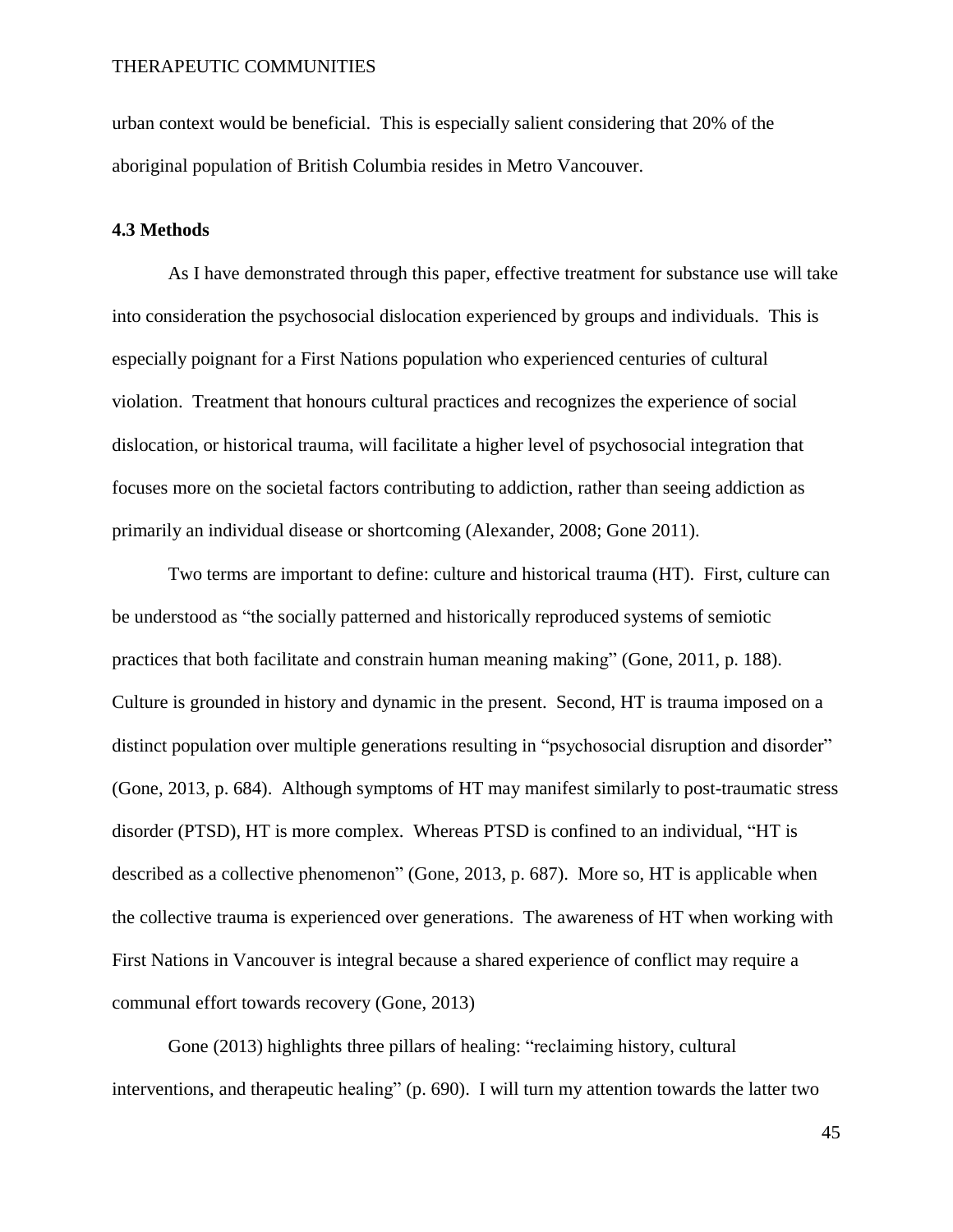pillars before addressing the first. Many treatment centres that service First Nations clients have integrated cultural practices into their programming. As of 1985, sweat lodges have been incorporated into 45% of substance use treatment programs funded by the United States Indian Health Service (Gone, 2013). That number continues to grow. Additionally, many cultural practices such as "talking circles, pipe ceremonies, sweat lodges, and other tribally specific cultural practices for therapeutic purposes" (Gone, 2013, p. 696) are offered in these programs. When compared to Western-based professional therapeutic practice, this approach to First Nations treatment has more of a communal and relational approach. This includes involving multiple generations in cultural practices (Alexander, 2008), counsellor availability around the clock (Gone, 2011), recognizing the importance of "community renewal" (Gone, 2011, p. 196) rather than limiting interventions to individual or group treatment, and incorporating practices guided by spirituality rather than EBP (Gone, 2011). This therapeutic healing through spiritually-focused interventions is especially relevant for a First Nations population. Gone (2013) hypothesizes that the explanation for beneficial change is "spiritual transformations and accompanying shifts in collective identity, purpose, and meaning-making" (p. 697).

In the city of Vancouver, there are a number of venues for First Nations cultural practices. The Aboriginal Friendship Centre Society on Hastings Street has provided a number of services since 1963 centre on Hastings Street provides a number of services (Vancouver Aboriginal Friendship Centre Society, 2016). These activities include groups for residential school survivors; skill building for developing healthy families; advocacy for families engaged in the Child Protection program; and evenings devoted to recognizing specific tribes. Down the street at the PNE Fairgrounds local Nisga'a tribe members annually celebrate Hoobiyee—the Nisga'a New Year (Nisga'a Ts'amiks Vancouver Society, n.d.). This is a celebration of Nisga'a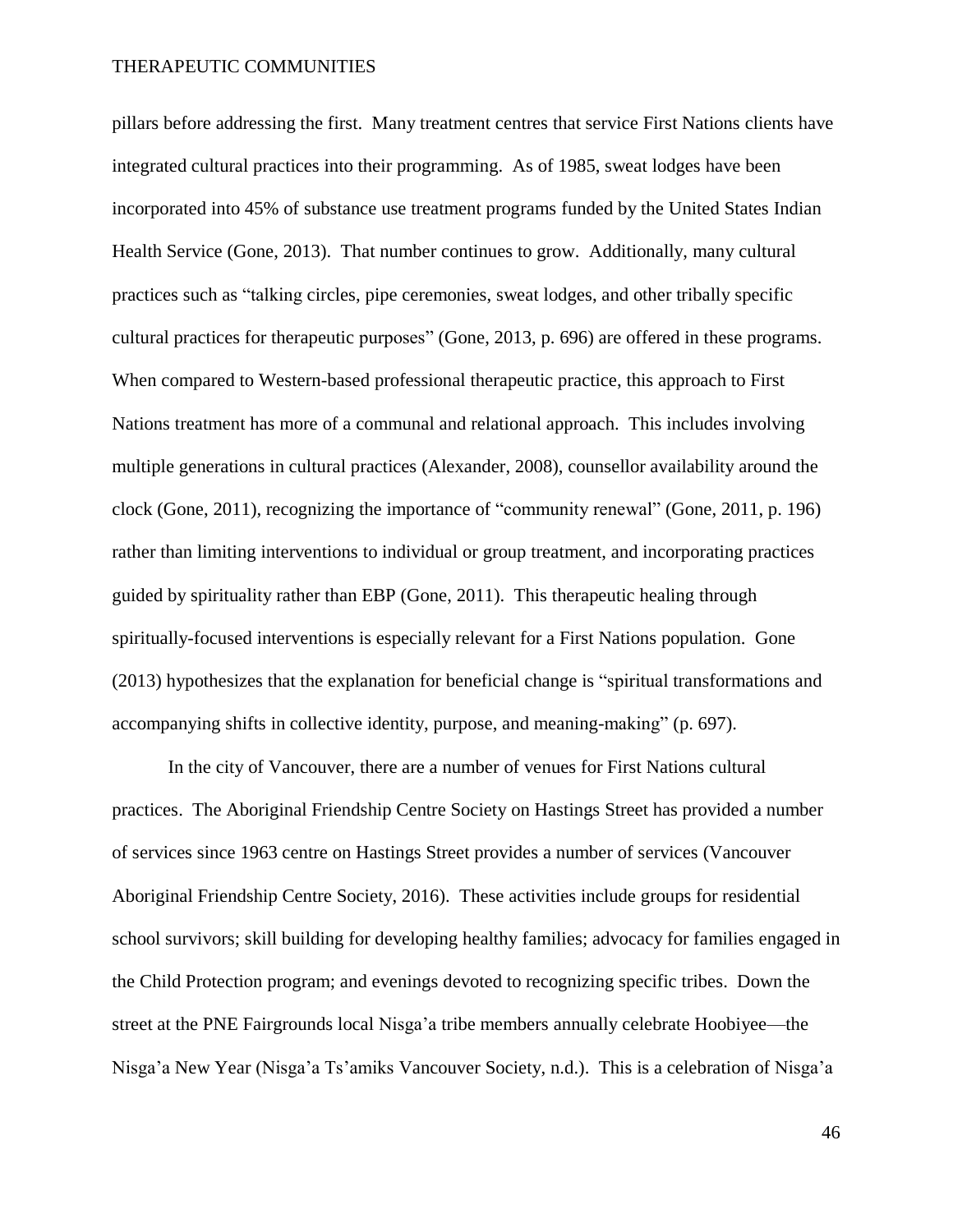culture that is open to all people. Events include traditional dances, stories, and singing. Additionally, in 2013 the First Nations Health Authority became the first provincial health authority in Canada to devote their efforts towards restoring and maintaining First Nations wellness (First Nations Health Authority, 2016). These measures include providing the province with a First Nations paradigm for wellness; addressing issues regarding environmental health; and encouraging traditional healing practices. Even though these organizations are taking meaningful steps to revitalizing First Nations identity, many of these cultural practices were developed for a homogenous group who were intimately connected to their ancestral land. As the people and geography of Vancouver have changed over the last centuries, there is currently a need to integrate these traditions and rituals into the present societal milieu.

### **4.4 Cultural Fusion**

The First Nations population in metro Vancouver coexists in a multicultural society. It is prudent to consider this reality when considering appropriate cultural interventions. Gone (2011) emphatically states, "no indigenous people should be imprisoned by a postcolonial nostalgia for a 'pristine' pre-modern era" (p. 199). First Nations culture will not return to pre-colonial times as society and the geographical environment have changed (Alexander, 2008).

Alexander (2008) has used the term "cultural fusion" (p. 376) to describe the intermingling and amalgamation of diverse cultures. This notion captures the richness and distinction of contributing cultures, while recognizing that as they interact, much can be learned. Through embracing the reality of this cultural hybridity, effective approaches can be developed that incorporate both Indigenous and Western practices (Gone, 2011).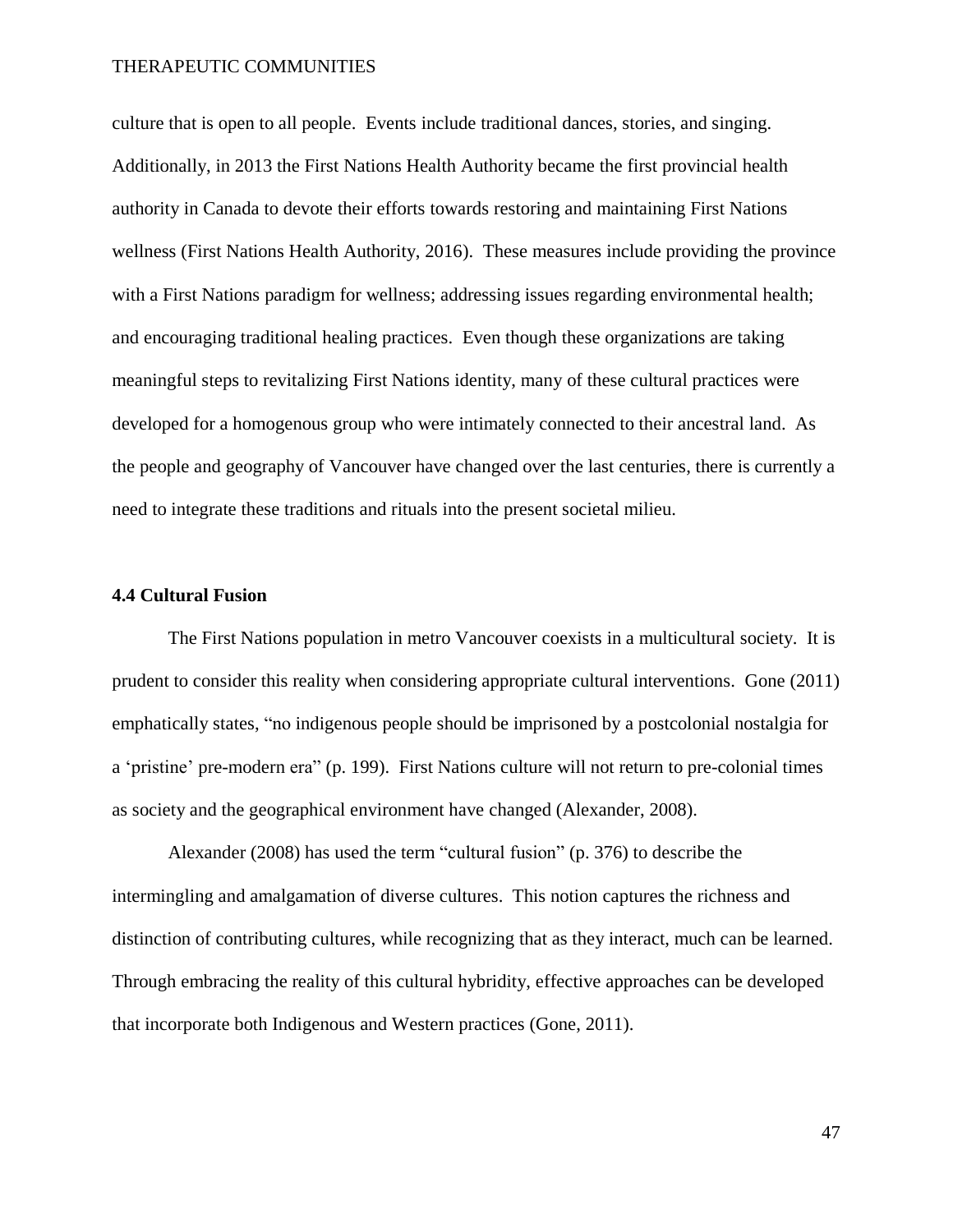A meaningful first step to generating effective therapeutic rapport with First Nations clients in a TC is acknowledgement of the value and benefits of their cultural practices (Gone, 2013). This is more than a token gesture. The intention is to humbly recognize that there is wisdom to be gained from First Nations' culture, just as there is wisdom in Western approaches. No matter where specific therapeutic techniques originated, it is the responsibility of staff and senior residents to present recovery practices that are relevant to the clients' worldview and theory of change. The key has been that when mainstream Western interventions were effective among First Nations clients, they were reinterpreted in a manner appropriate for the client (Gone, 2011). Furthermore, many of these effective practices have incorporated a strong dimension of spirituality (Gone, 2011). First Nations counsellors have attributed the success of AA among First Nations clients to the prominence of spirituality. Additionally, AA does not prescribe an understanding of a Higher Power. Rather, First Nations can draw upon their own relationships and history to shape their understanding of their Higher Power.

One creative way in which First Nations people have reclaimed their history, the first pillar of Gone's (2013) three pillars of healing, is through a project initiated by the City of Vancouver called the Vancouver Dialogues Project (Wong & Fong, 2012). This project was established to address the concern among First Nations people that "their history, culture and heritage are not well understood by others living within their traditional territory" (Wong & Fong, 2012, p. 19). For recent immigrants, there seemed to be a lack of opportunities to learn about the story of the Coast Salish people. In this project, small groups of 10 to 15 participants met to learn from the personal stories of First Nations people. Overall, 123 people participated. These people reported having a new understanding of the complex history of the colonization and racism that First Nations have experienced.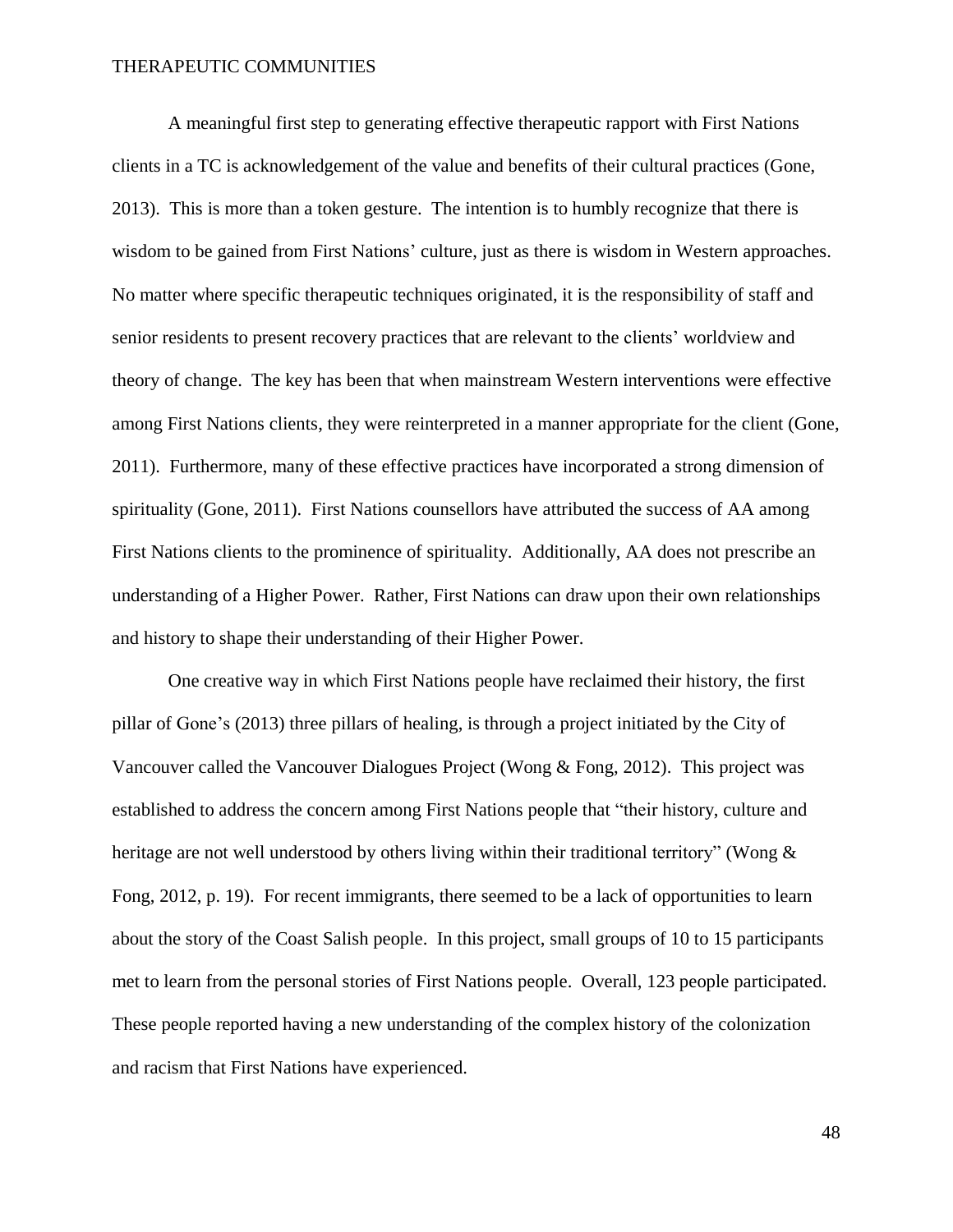The concept of the Vancouver Dialogues Project could be advantageous to the TC experience. For many substances users, their most active relationship is with their drug of choice. Even when in recovery, it is common to hear in 12-Step meetings, "My name is… and I'm a grateful recovering alcoholic or addict." An initiative similar to the Vancouver Dialogues Project may invite TC members to consider themselves in a new relationship to the land they live in and the people who originally inhabited the land. For First Nations TC residents, this could be an opportunity for their story to be heard and validated by their peers in recovery.

### **4.5 The TC and the Greater Community**

In the TC literature, I have found that their use of the word "community" is limited to the immediate context of the TC itself. While TC programming may take into account the benefits that families and communities experience as TC participants engage in healing practices, these benefits have been described in the literature as latent effects. The immediate goal of treatment is for individual healing through the TC comprised of residents and staff. From my research, I believe that Alexander's (2008) theory of dislocation can be applied to TC's to create a more holistic approach to recovery by enhancing psychosocial integration. This can occur when the understanding of community is expanded to include the society the TC interacts with, and that land that it exists in.

Alexander (2015a) has observed that recovery from addiction can, and does, occur when individuals find a new sense of meaning through strong relationships with their community and their land. Many of the individuals have perpetuated actions that have actively damaged their relationships with others and the environment. Alexander (2015a) also draws attention to the damage that occurs to these relationships when they are neglected. Individuals caught up in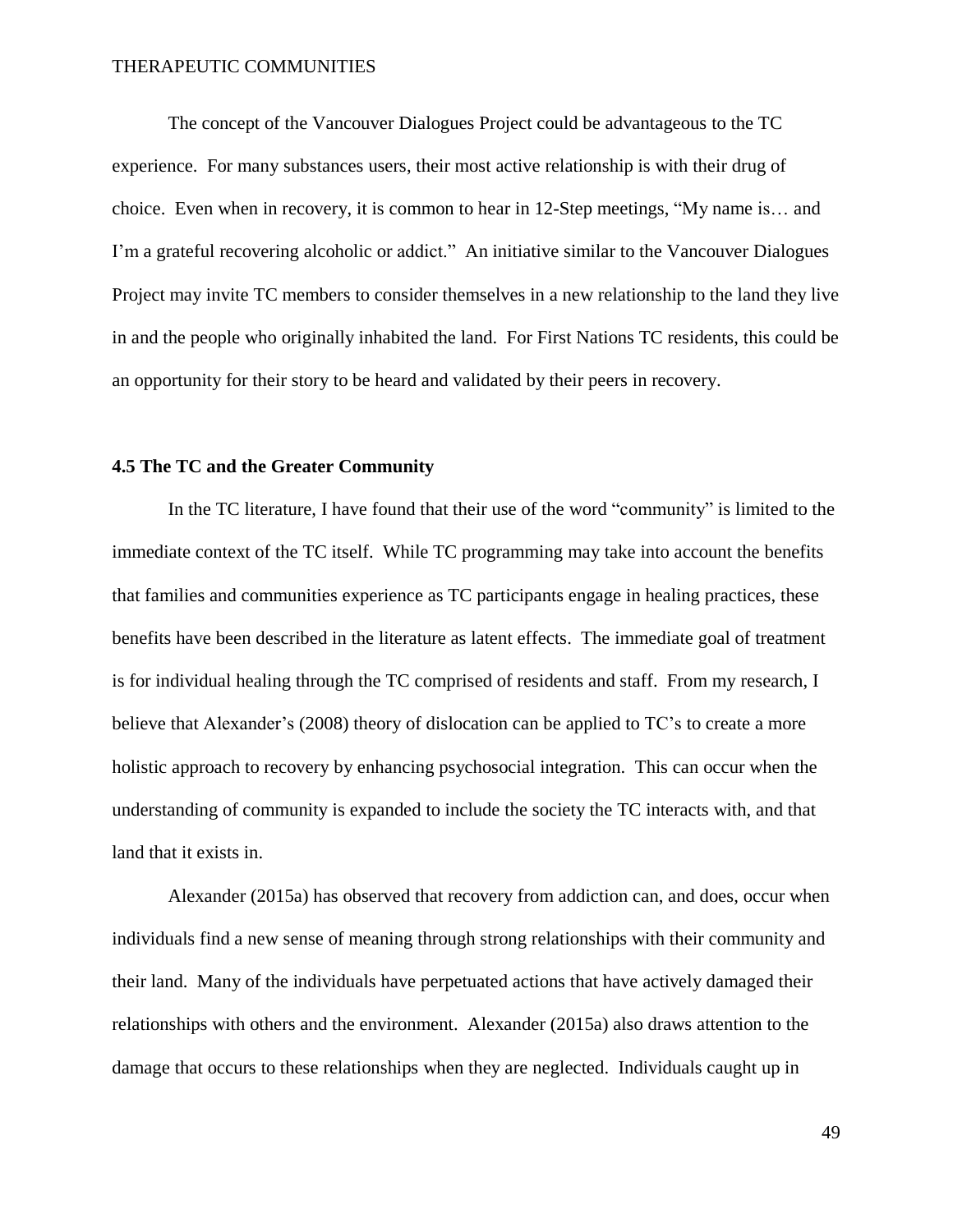addiction do not have the attention or energy to engage in actions that preserve their relationships or the environment (Alexander, 2015a).

When individuals engage in actions that protect and enhance their relationship with others and their environment, they have the potential to further solidify their recovery from substance use. Psychosocial integration can be experienced as individuals work towards a shared sense of purpose and identity (Alexander, 2015a). I will now turn my attention to how these efforts can be performed in Vancouver.

One event that I have participated in is called Keep Vancouver Spectacular (City of Vancouver, 2016). In this event, over 15 clients of a residential recovery program took part in a gathering of people who picked up garbage around the Commercial Drive area. Participants reported a sense of camaraderie and purpose as they cleaned up city parks and alleys that they had previously visited for the purposes of using substances. In a humorous twist, the Vancouver Community Police helped facilitate Keep Vancouver Spectacular. A number of clients reported it was their first positive interaction with police!

I am also intrigued by an interesting initiative that was implemented in Colorado. A program called Jaywalker Lodge has enhanced recovery programming with opportunities for their clients to serve local and distant communities. These opportunities have included largescale disaster relief, community development on Native American reservations, and helping at animal shelters (Reed & Sanson, 2014). They have partnered with organizations such as Habitat for Humanity, Aspen Homeless Shelter, and Colorado Animal Rescue (Jaywalker Lodge, 2016).

Staff and residents have identified several benefits derived from these endeavours (Reed & Sanson, 2014). Recovering substance users have often perpetuated actions that have damaged their relationships to their family and greater community. Through performing acts of service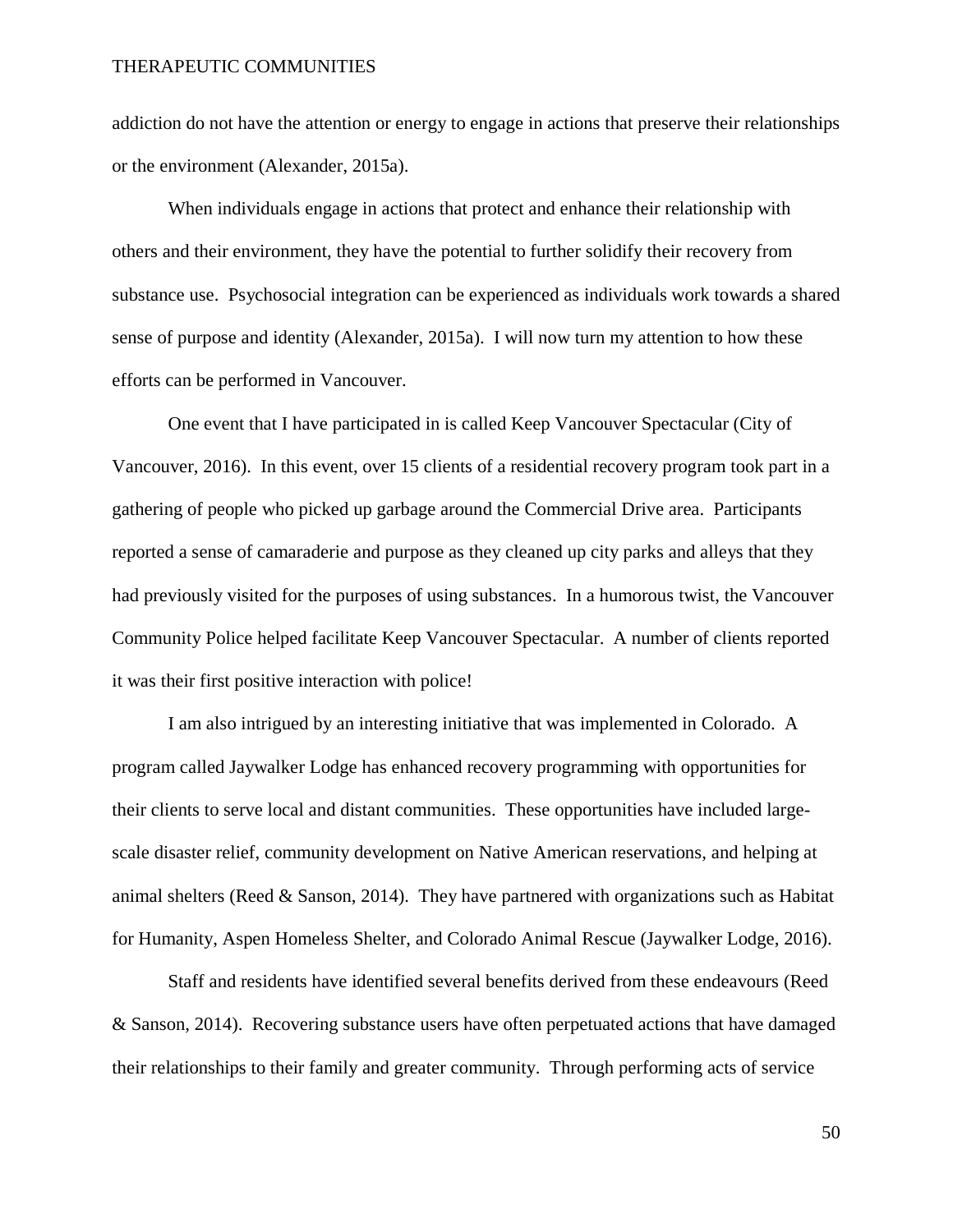that honours their community, participants gain a greater self-esteem out of efforts contingent with psychosocial integration. These integrating actions build participants' capacity to engage in meeting the needs of the greater community, rather than solely on self-gratification. As I mentioned earlier, Alexander (2015b) describes an integrated society as one whose members know their role and how their roles contribute to the whole community. This is true for the members of the Jaywalker Lodge service teams. As the projects are planned, roles and responsibilities are formalized in order to achieve a common goal, helping participants experience healthy interdependence within their team. Finally, after each day of service, the program participants meet together to debrief the day. In this way, members turn their attentions towards creating a common story and making meaning of their service to the community.

I would like to see a program like this for a Vancouver-based TC. I envision that this could occur through partnerships with First Nations bands. Like Jaywalker Lodge, the TC participants would first need to achieve a measure of emotional and physical stability in their recovery. First Nations communities could be approached through band members who are senior residents or former clients of the TC. The team from the TC, comprised of both staff and residents, would partner with the leadership of the band to ascertain the needs of the community and how the TC team could meet the needs. Lencioni (2010) advises that when engaging in a process to determine needs and methods to meet these needs, providers are wise to ask questions that draw on the wisdom of the client—in this case, the First Nations community. Not only is this approach respectful towards the agency of the community leadership, but it may also prevent replication of traumatic or colonial approaches.

This proposal has several beneficial goals. First, in building a relationship with the band, it communicates that people outside of the their immediate community are concerned with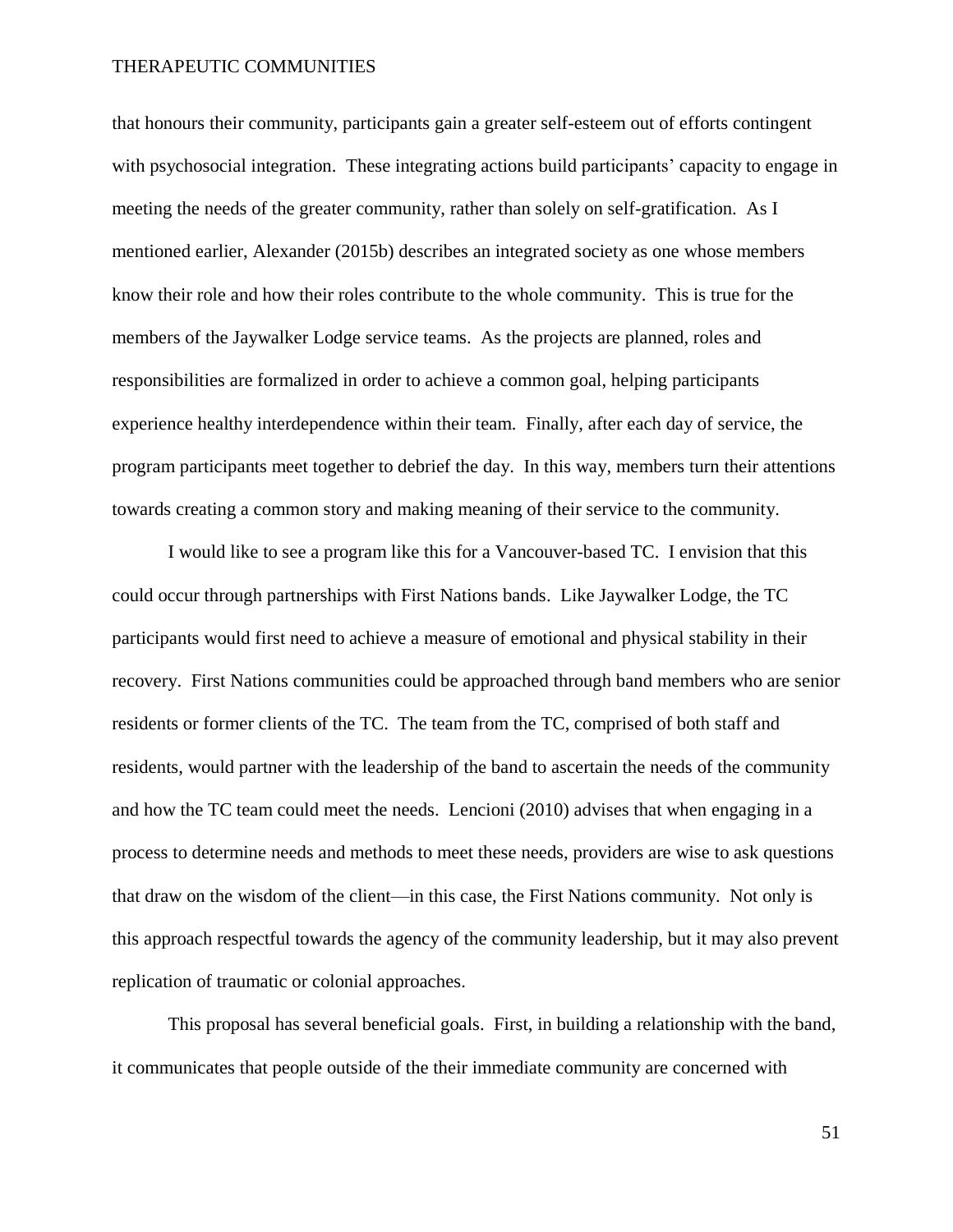forming a healthy relationship with them. The relationship between First Nations and nonaboriginals can be re-patterned to a vibrant partnership where both groups learn from each other. This learning is a second valuable goal. Like the Vancouver Dialogues Project, TC members can hear the stories of the people of the land in order to appreciate the history of First Nations people. The effects of HT from survivors can be witnessed and validated by non-aboriginals. TC members can discuss how they benefit from, and can contribute to, this culture. Third, TC residents or graduates who are originally from the band may deepen their sense of integration with their First Nations community. Band members who are living in an urban setting may feel a strong sense of dislocation from their original people and land. This sense of dislocation may be mitigated if they can experience a healing, restorative interaction with their people. In turn, these returning band members may provide an example of TC 'right living' that inspires the recovery of other band members who struggle with substance use.

### **4.6 Conclusion**

In this paper I have presented a history of Vancouver from the perspective of Alexander's theory of dislocation (2008) and how addiction functions to diminish the sense of dislocation. With this understanding of dislocation and addiction, I proposed the TC paradigm as a means of providing an environment for recovery and establishing new patterns of psychosocial integration. I demonstrated that although TC research may not align to the gold standard of RCT, the evidence is strong that TCs provide beneficial outcomes for clients who choose to engage in the TC experience. Finally, I highlighted some current practices that encourage recovery from substance use through healing interactions with their immediate relationships in society. As I wrote in the opening chapter, the psychosocial dislocation evidenced in society is so large in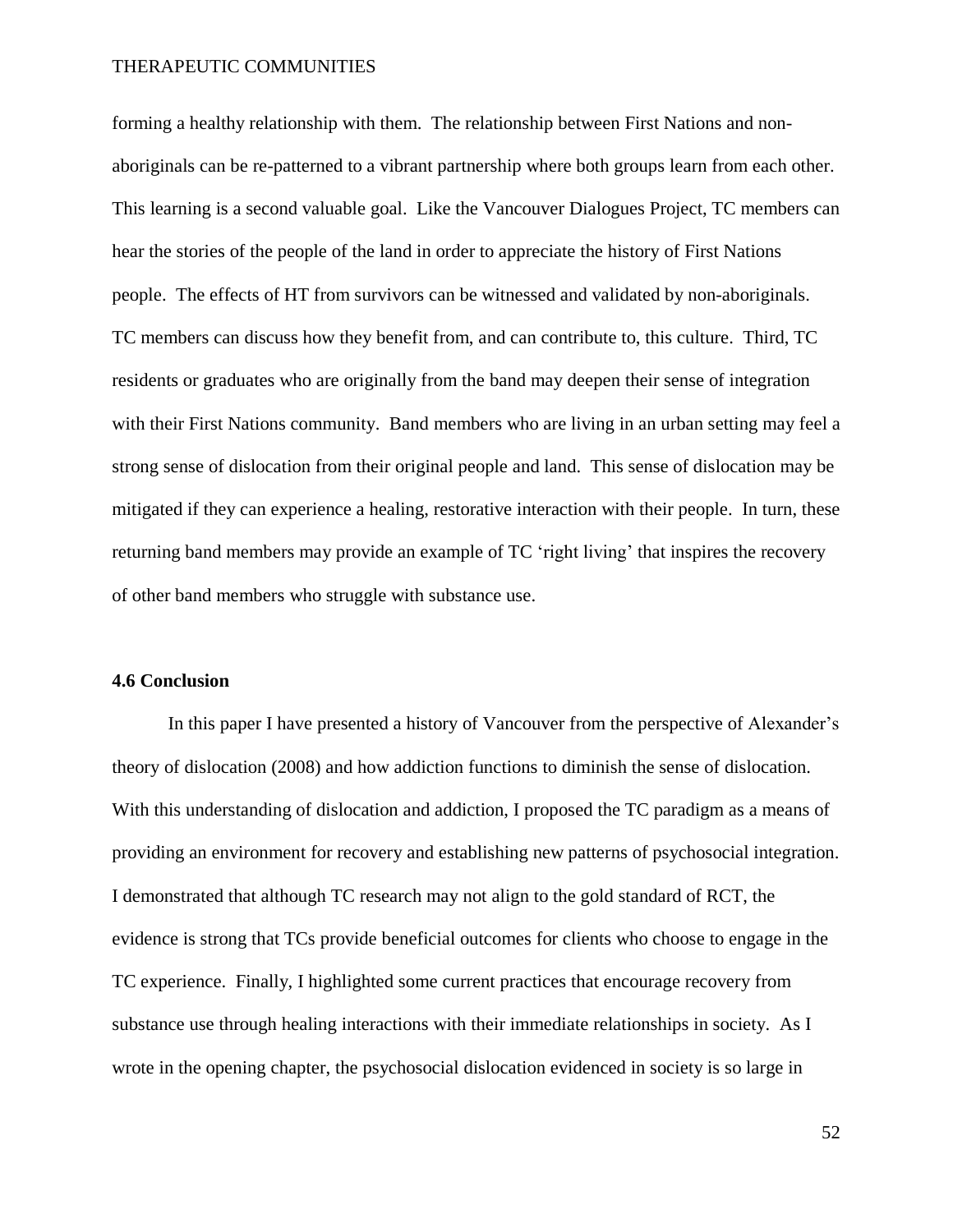scale that efforts towards curbing this momentum seem overwhelming. Yet there are groups and individuals who continue to encourage hope-filled practices that serve to benefit individuals and communities as they strive towards an integrated relationship with themselves and the world around them.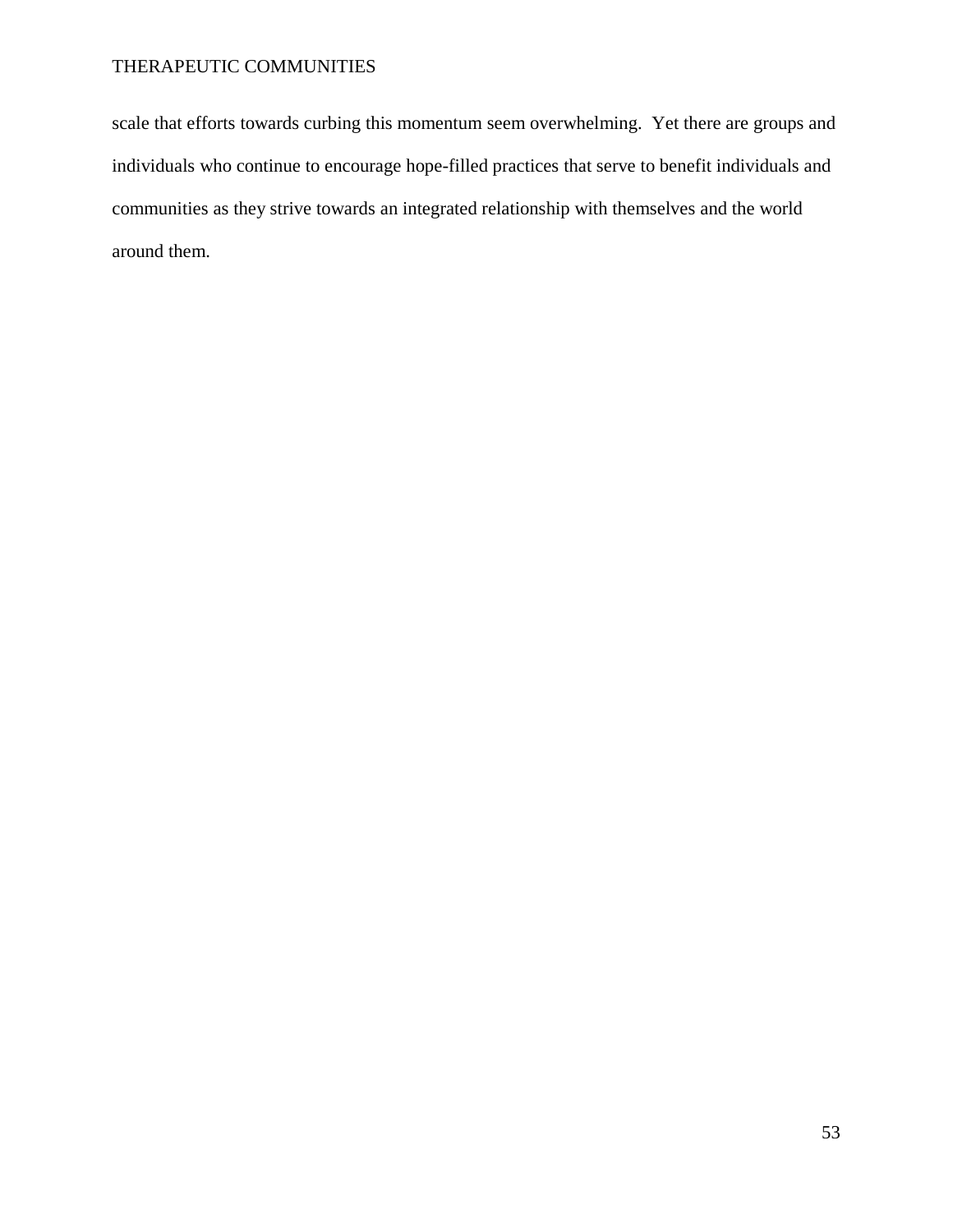#### **References**

- Acker, C. J. (2012). Caroline Jean Acker on Bruce Alexander's "Addiction: The urgent need for a paradigm shift". *Substance Use & Misuse, 47,* 1484. doi: 10.3109/10826084.2012.723469
- Alano Club of Vancouver. (2003). Alano Club of Vancouver. Retrieved from: http://www.vcn.bc.ca/vanalano/index.html
- Alexander, B. K. (2008). *The Globalization of addiction: A study in poverty of the spirit.* Oxford, UK: Oxford University Press.
- Alexander, B. K. (2012). Addiction: The urgent need for a paradigm shift. *Substance Use & Misuse, 47*, 1475–1482. doi: 10.3109/10826084.2012.705681
- Alexander, B. K. (2015a). *Addiction, environmental crisis, and global capitalism*. Retrieved from: http://www.brucekalexander.com/articles-speeches/ecological-issues/addiction, environmental-crisis,-and-global-capitalism
- Alexander, B. K. (2015b). Healing addiction through community: A much longer road than it seems? Retrieved from: http://www.brucekalexander.com/articles-speeches/healingaddiction-through-community-a-much-longer-road-than-it-seems2
- Antill, S. (2008). *Union Gospel Mission "light of hope*". Publisher: Author.
- Baker, J. D. (2016). *The purpose, process, and methods of writing a literature review.* AORN Journal, 103(3), 265–269. doi: 10.1016/j.aorn.2016.01.016
- Bankston, S. M., Carroll, D. D., Cron, S. G., Granmayeh, L. K., Marcus, M. T., Moeller, F. G., . . . Liehr, P. R. (2009). Substance abuser impulsivity decreases with a nine-month stay in a therapeutic community. *The American Journal of Drug and Alcohol Abuse, 35*(6), 417– 420. doi:10.3109/00952990903410707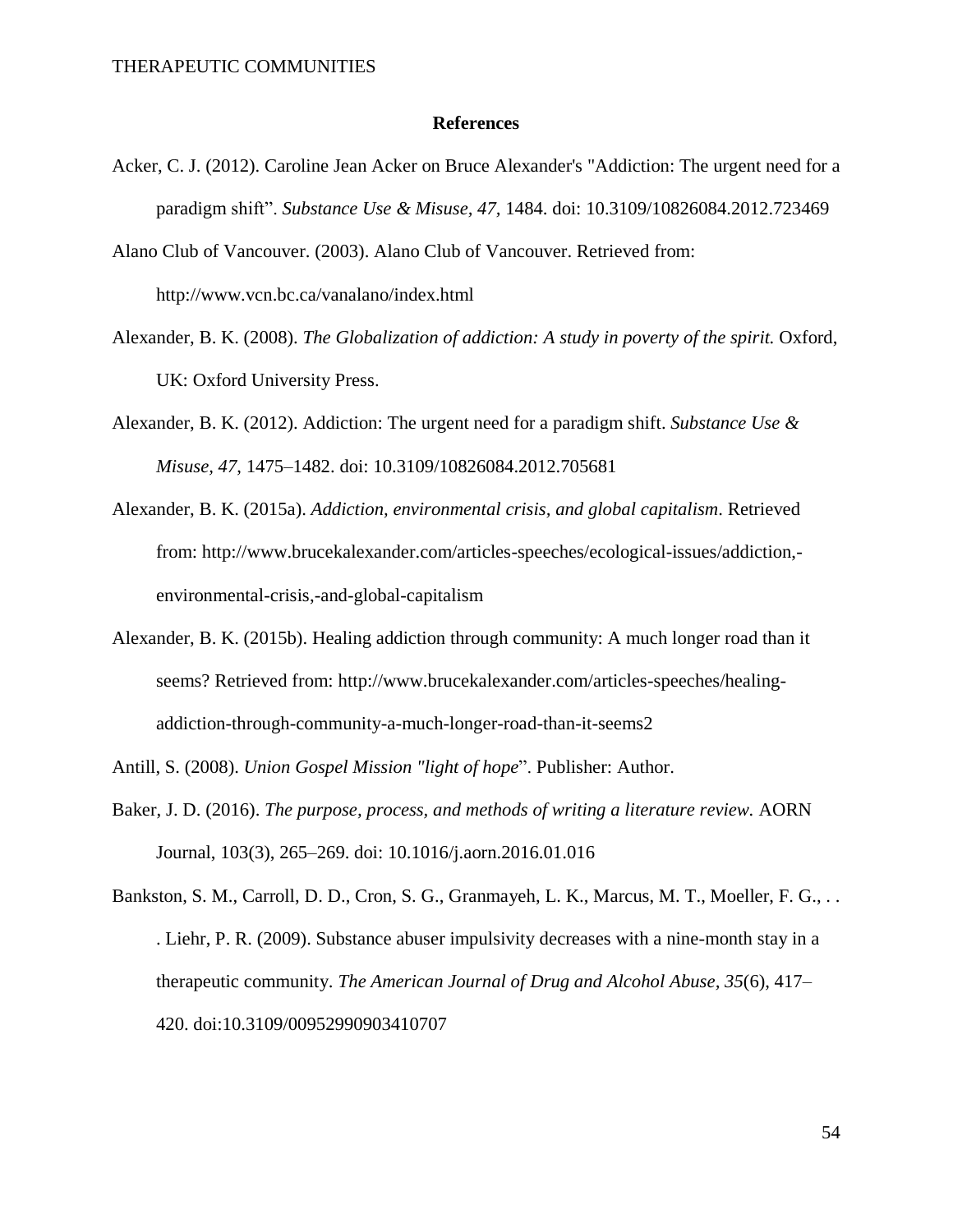- Bellasich, M. (Interviewer) & De Leon, G. (Interviewee). (2012). *TC is an effective and costeffective treatment model* [Interview transcript]. Retrieved from: Dianova Canada: http://www.dianova.ca/en/index.php/addiction/33-addiction/news-addiction/206-tc-is-aneffective-and-cost-effective-treatment-model-interview-with-dr-george-de-leon
- Bleiberg, J. L., Devlin, P., Croan, J., & Briscoe, R. (1994). Relationship between treatment length and outcome in a therapeutic community. *The International Journal of the Addictions. 29*(6). 729–740.
- Broekaert, E., Autrique, M., Vanderplasschen, W., & Colpaert, K. (2010). The human prerogative: A critical analysis of evidence-based and other paradigms of care in substance abuse treatment. *Psychiatric Quarterly, 81*(3):227–38. doi: 10.1007/s11126-010-9132-4
- Broekaert, E., Vandevelde, S., Vanderplasschen, W., Soyez, V., & Poppe, A. (2002). Two decades of "research-practice" encounters in the development of European therapeutic communities for substance abusers. *Nordic Journal of Psychiatry, 56*(5) 371–377. doi: 10.1080/080394802760322141
- Broekaert, E., Vanderplasschen, W., Temmerman, I., Ottenberg, D. J., & Kaplan, C. (2000). Retrospective study of similarities and relations between American drug-free and European therapeutic communities for children and adults. *Journal or Psychoactive Drugs, 32*(4), p. 404–417
- Campbell, R. A. (2001). *Sit down and drink your beer: Regulating Vancouver's beer parlours, 1925–1954.* Toronto: University of Toronto Press.
- Canadian Centre on Substance Abuse. (2008). *Canadian addiction survey: Focus on gender.* Retrieved from: http://publications.gc.ca/collections/collection\_2009/sc-hc/H128-1-07- 519E.pdf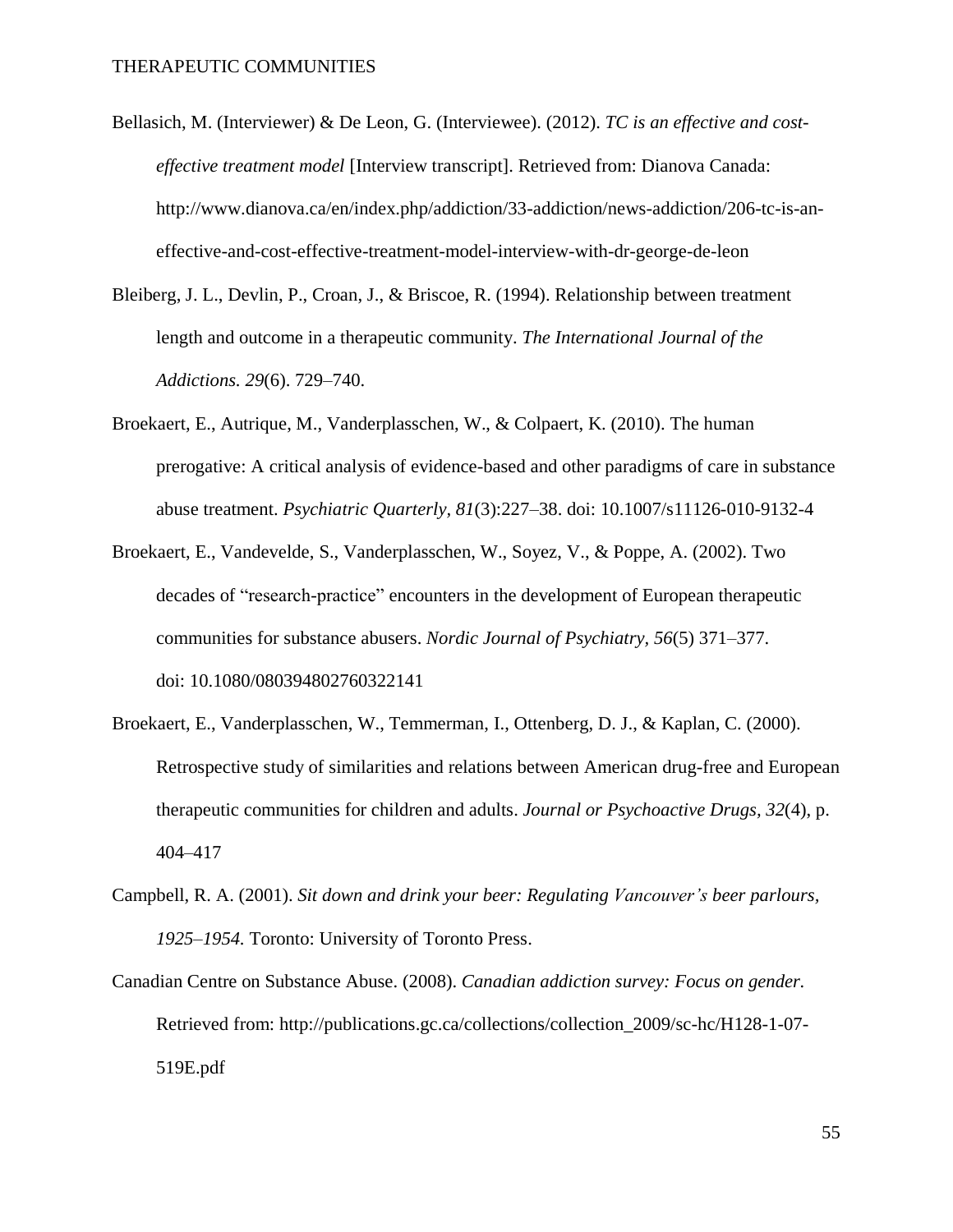- Canadian Centre on Substance Abuse. (2005). *Canadian addiction survey.* Retrieved from: http://www.ccsa.ca/Resource%20Library/ccsa-004028-2005.pdf
- Carr, W. A., & Ball, S. A. (2014). Predictors and treatment outcomes of perceived ward atmosphere among therapeutic community residents*. Journal of Substance Abuse Treatment, 46,* 567–573. doi: 10.1016/j.jsat.2014.01.003
- Center for Substance Abuse Treatment (1999). Therapeutic communities. In Center for Substance Abuse Treatment (Eds.), *Treatment of Adolescents with Substance Use Disorders. Rockville (MD): Substance Abuse and Mental Health Services Administration (US)*. Available from: http://www.ncbi.nlm.nih.gov/books/NBK64342/
- City of Vancouver. (2016). *Keep Vancouver spectacular*. Retrieved from: http://vancouver.ca/people-programs/keep-vancouver-spectacular.aspx
- Condelli, W. S., & De Leon, G. (1993). Fixed and dynamic predictors of client retention in therapeutic communities. *Journal of Substance Abuse Treatment, 10*, 11–16.
- Dawson, Michael. (2004). *Selling British Columbia: Tourism and consumer culture, 1890–1970.* Vancouver: UBC Press.
- Dawson, W., & Zandvoort, A. (2010). The therapeutic community as a method of intervention. In M. Malloch, & R. Yates (Eds.), *Tackling addiction: Pathways to recovery* (pp. 96–105). Philadelphia: Jessica Kingsley Publishers.
- De Leon, G. (1989). Therapeutic communities for substance abuse: Overview of approach and effectiveness. *Psychology of Addictive Behaviors, 3*(3), 140–147.
- De Leon, G. (1991). Retention in drug-free therapeutic communities. In R. W. Pickens, C. G. Leukefeld and C. R. Schuster (Eds.), *Improving drug abuse treatment* (pp. 218–244). Retrieved from: http://ww1.drugabuse.gov/pdf/monographs/106.pdf#page=218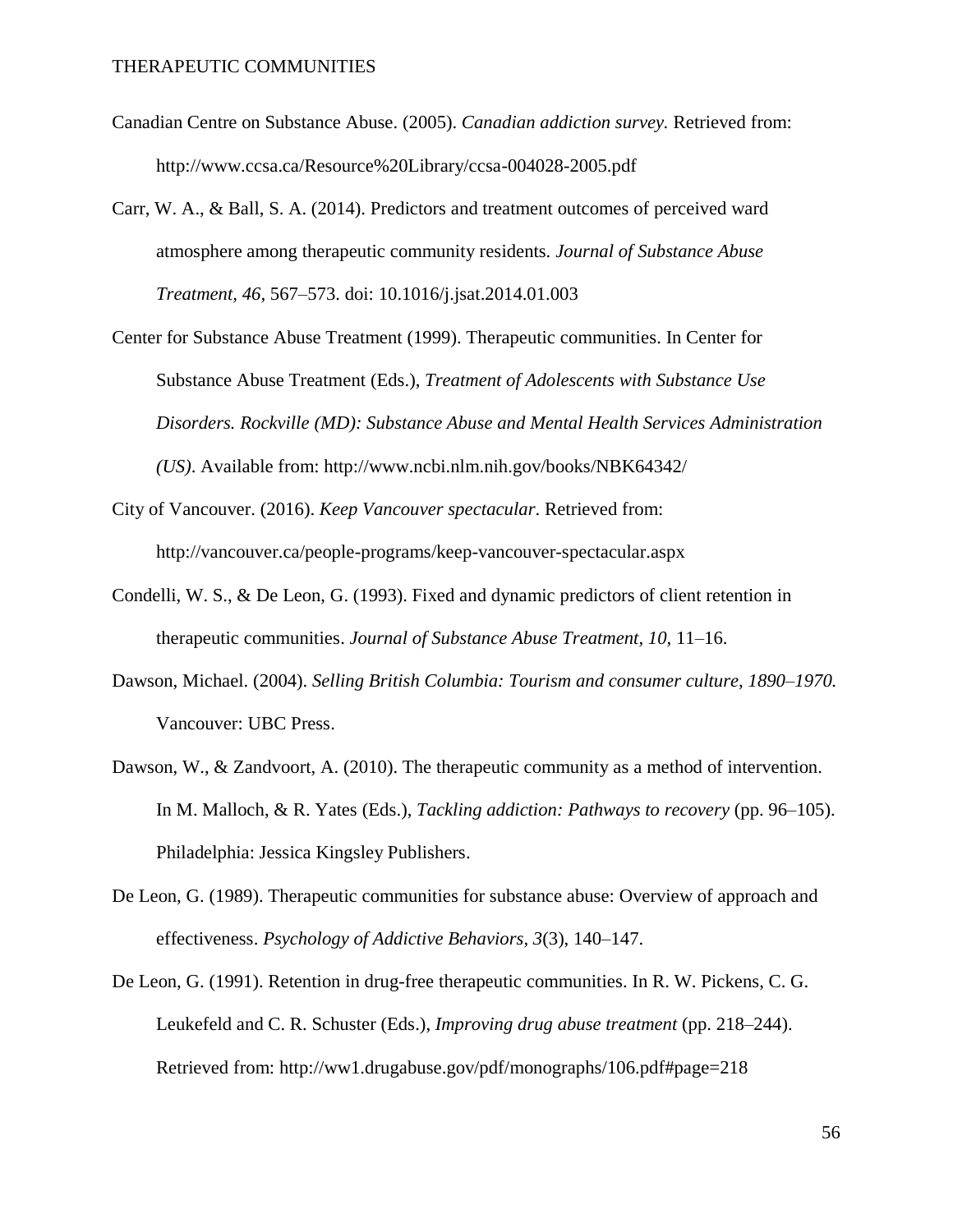- De Leon, G. (2000). *The therapeutic community: Theory, model, and method.* New York: Springer Publishing Company, Inc.
- De Leon, G. (2001). A commentary on "Retention in substance dependence treatment: The relevance of in-treatment factors." *Journal of Substance Abuse Treatment, 20*, 263–264.
- De Leon, G. (2010a). Is the therapeutic community an evidence-based treatment? What the evidence says. *Therapeutic Communities, 31*(2), 104–128.
- De Leon, G. (2010b). The therapeutic community: A recovery-oriented treatment pathway and the emergence of a recovery-oriented system. In M. Malloch, & R. Yates (Eds.), *Tackling Addiction: Pathways to Recovery* (pp. 70–83). Philadelphia: Jessica Kingsley Publishers.
- De Leon, G. (2015). "The gold standard" and related considerations for a maturing science of substance abuse treatment. Therapeutic communities; a case in point. *Substance Use & Misuse, 50*, 1106–1109. doi: 10.3109/10826084.2015.1012846
- De Leon, G., Hawke, J., Jainchill, N., & Melnick, G. (2000). Therapeutic communities: Enhancing retention in treatment using "Senior Professor" staff. *Journal of Substance Abuse Treatment, 19*, 275–382.
- De Leon, G., & Wexler, H. (2009). The therapeutic community for addictions: An evolving knowledge base. *Journal of Drug Issues, 39*(1), 167–178. doi:10.1177/002204260903900113
- De Weert-Van Oene, G. H., Schippers, G. M., Jong, C. A. J., & Schrijvers, G. J. P. (2001). Retention in substance dependence treatment: The relevance of in-treatment factors. *Journal of Substance Abuse Treatment, 20*, 253–261.
- Debaere, V., Vanheule, S., & Inlegers, R. (2014). Beyond the "black box" of the Therapeutic Community for substance abusers: A participant observation study on the treatment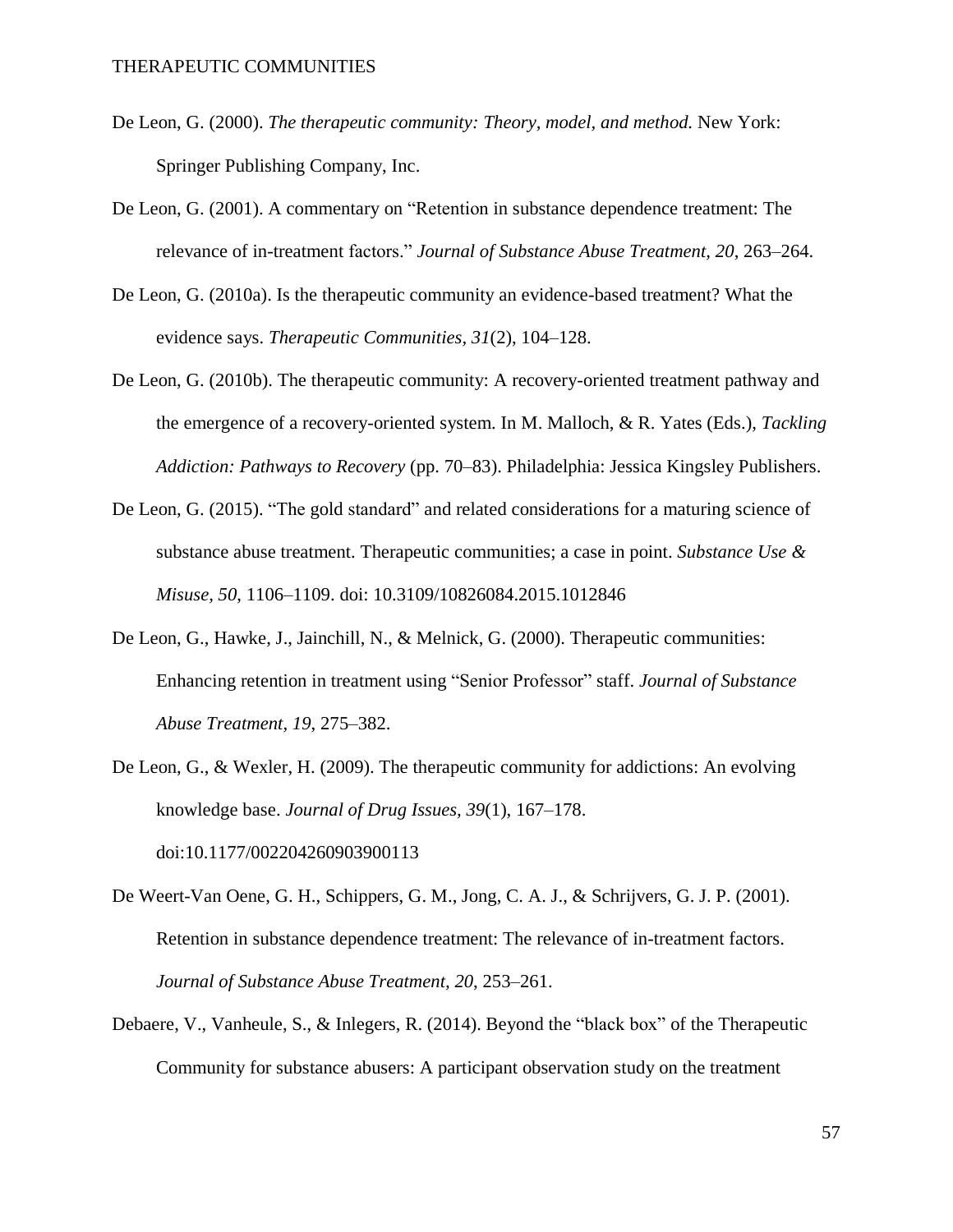process. *Addiction Research and Theory, 22*(3) 251–262. doi:

10.3109/16066359.2013.834892

Demers, C. (2009). *Vancouver special.* Vancouver: Arsenal Pulp Press.

- Dye, M. H., Ducharme, L. J., Johnson, J. A., Knudsen, H. K., & Roman, P. M. (2009). Modified therapeutic communities and adherence to traditional elements. *Journal of Psychoactive Drugs, 41*(3), 275–283.
- Epstein, I. (2011). Reconciling evidence-based practice, evidence-informed practice, and practice-based research: The role of clinical data-mining. *Social Work, 56*(3), 284–8.
- First Nations Health Authority. (2016). *What we do*. Retrieved from: http://www.fnha.ca/whatwe-do
- Goethals, I., Soyez, V., Melnick, G., De Leon, G., & Broekaert, E. (2011). Essential elements of treatment: A comparative study between European and American therapeutic communities for addiction. *Substance Use & Misuse, 46*, 1023–1031. doi: 10.3109/10826084.2010.544358
- Gone, J. P. (2011). The road to wellness: Cultural reclamation in a Native First Nations community treatment center. *American Journal of Community Psychology, 47*, 187–202. doi: 10.1007/s10464-010-9373-2
- Gone, J. P. (2013). Redressing First Nations historical trauma: Theorizing mechanisms for indigenous culture as mental health treatment. *Transcultural Psychiatry, 50*(5), 683–706. doi: 10.1177/1363461513487669
- Hambley, J., Arbour, S., & Sivagnanasundaram, L. (2010). Comparing outcomes for alcohol and drug abuse clients: A 6-month follow-up of clients who completed a residential treatment programme. *Journal of Substance Use, 15*(3). 184–200. doi: 10.3109/14659890903075066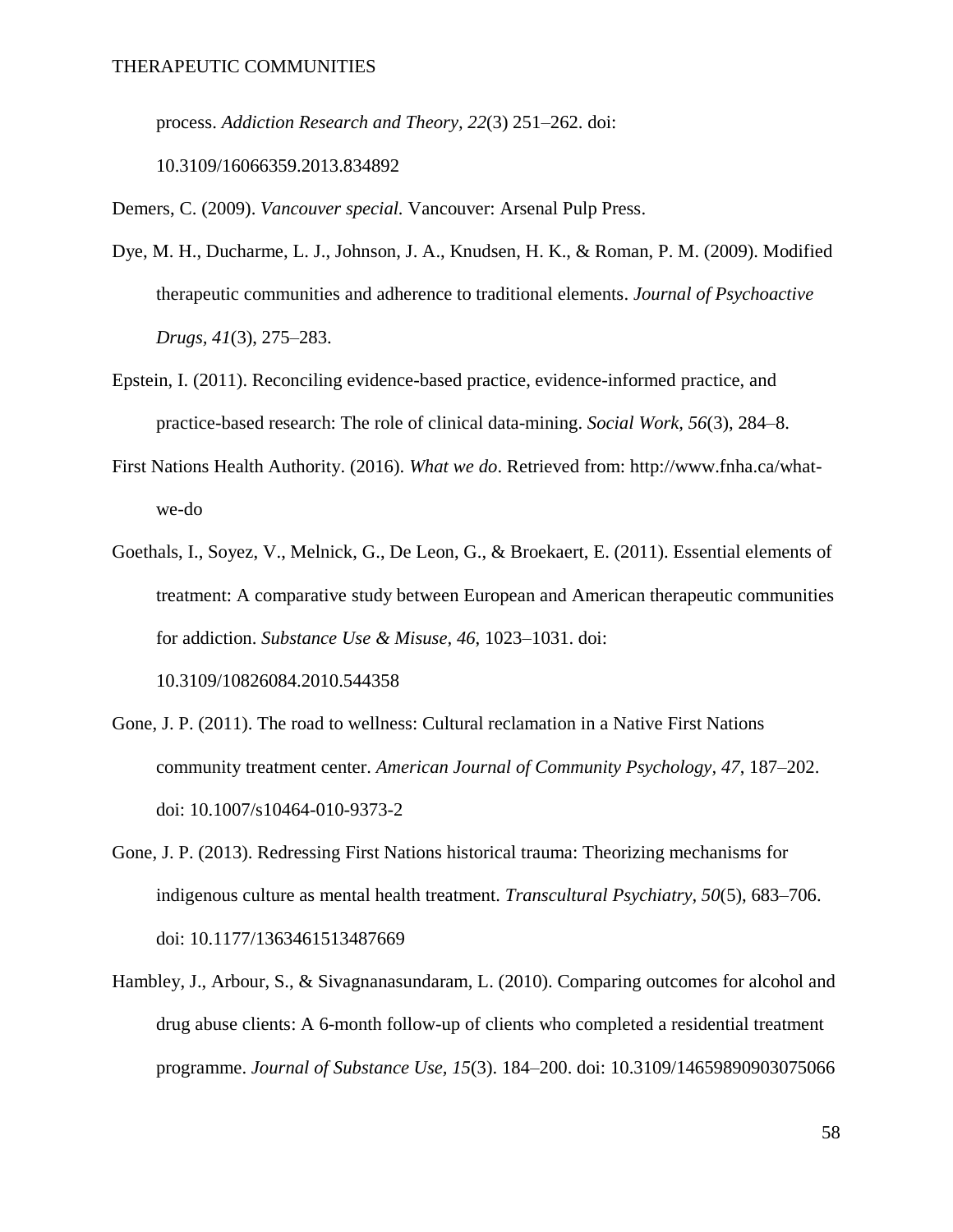- Howard, R., Daniel, J. (Producers), & Caron, G. G. (Director). (1988). *Clean and sober* [Motion picture]. United States: Warner Bros.
- Government of Canada. (2015). *Anti-drug strategy initiatives program*. Retrieved from: http://healthycanadians.gc.ca/anti-drug-antidrogue/funding-financement/strategy-strategieinitiative-eng.php
- Hume, S. (2003, Aug 02). Mr. B.C.: *The Vancouver Sun.* Retrieved from: http://proxy.cityu.edu/login?url=http://search.proquest.com/docview/242386097?accountid  $=1230$
- Jaywalker Lodge. (2016). *Service & expeditions*. Retrieved from: http://www.jaywalkerlodge.com/lifestyle/service-expeditions/
- Klag, S. M., Creed, P., & O'Callaghan, F. (2010). Early motivation, well-being, and treatment engagement of chronic substance users undergoing treatment in a therapeutic community setting. *Substance Use & Misuse, 45*, 1112–1130. doi: 10.3109/10826080903499562
- Lencioni, P. (2010). *Getting naked: A business fable about shedding the three fears that sabotage client loyalty.* San Francisco: Jossey-Bass.
- Lilienfeld, S. O., Ritschel, L. A., Lynn, S. J., Cautin, R. L., & Latzman, R. D. (2013). Why many clinical psychologists are resistant to evidence-based practice: Root causes and constructive remedies. *Clinical Psychology Review, 33*(7), 883.
- Malivert, M., Fatséas, M., Denis, C., Langlois, E., & Auriacombe, M. (2011). Effectiveness of therapeutic communities: A systematic review. *European Addiction Research, 18*(1), 1–11. doi: 10.1159/000331007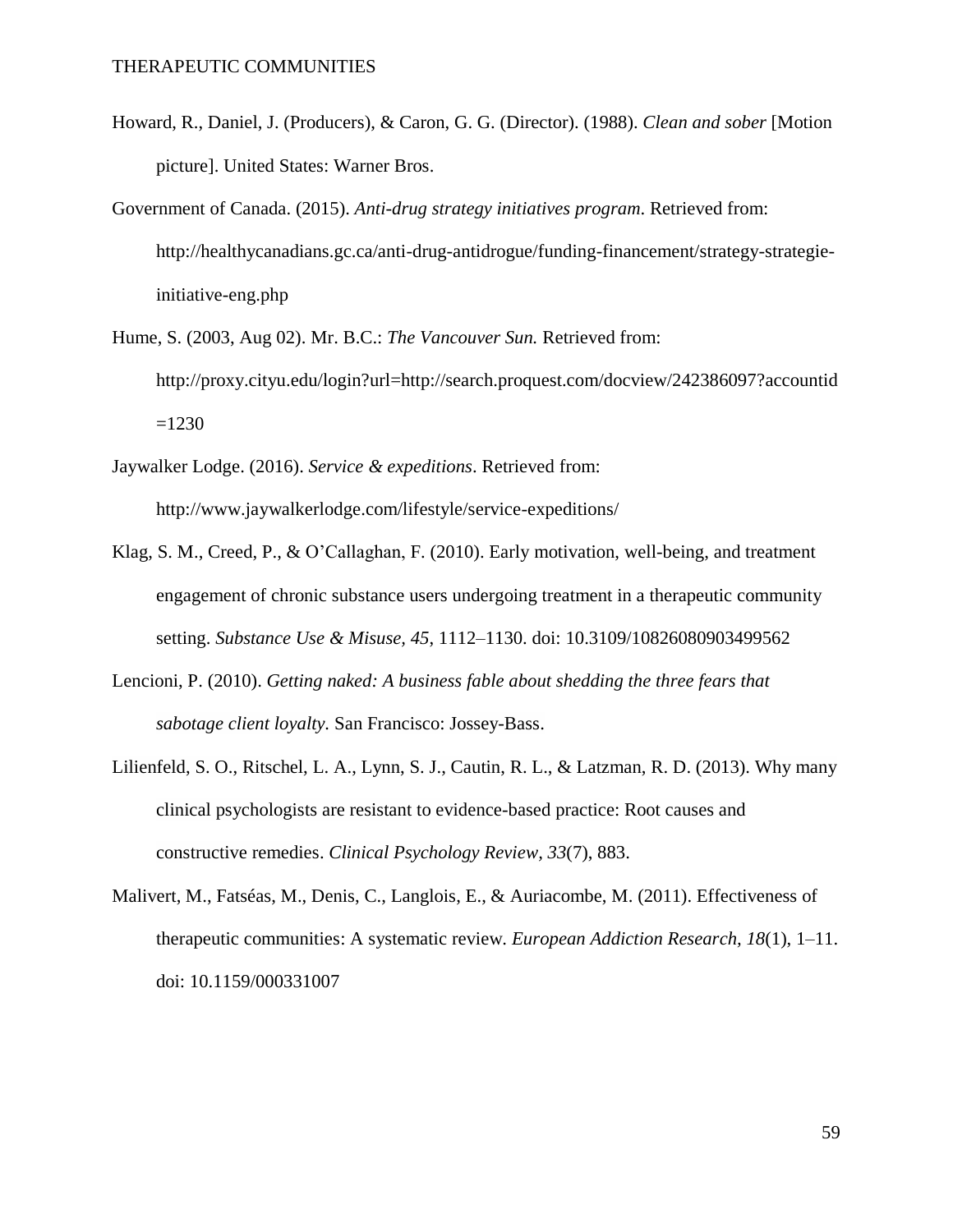- Maté, G. (2008, March 30). *Our strange indifference to aboriginal addiction*. The Globe and Mail. Retrieved from: http://www.theglobeandmail.com/news/national/our-strangeindifference-to-aboriginal-addiction/article18443501/
- Mierlak, D., Galanter, M., Spivack, N., Dermatis, H., Jurewicz, E., & De Leon, G. (1998). Modified therapeutic community treatment for homeless dually diagnosed men: Who completes treatment? *Journal of Substance Abuse Treatment, 15*(2), 117–121.
- Middleton, G. (1997). Crime. In C. Davis (Ed.), *The Greater Vancouver book* (pp. 264–267). Surrey, BC: The Linkman Press.
- Miller, S. D., Hubble, M. A., Chow, D., & Seidel J. (2015). Beyond measures and monitoring: Realizing the potential of feedback-informed treatment. *Psychotherapy, 52*(4), 449–457. doi: 10.1037/pst0000031
- Ministry of Health Services. (2010). Healthy minds, healthy people. Recovered from: http://www.health.gov.bc.ca/library/publications/year/2010/healthy\_minds\_healthy\_people .pdf
- Mulgrew, I. (2003, Jun 28). Is Vancouver ready to grow up? *The Vancouver Sun.* Retrieved from:
	- http://proxy.cityu.edu/login?url=http://search.proquest.com/docview/242406994?accountid  $=1230$
- Murphy, E. F. (1922). *The black candle.* Toronto: Thomas Allen.
- Mutter, R., Ali, M. M., Smith, K., & Strashny, A. (2015). Factors associated with substance use treatment completion in residential facilities. *Drug and Alcohol Dependence, 154*, 291– 295. doi: 10.1016/j.drugalcdep.2015.07.004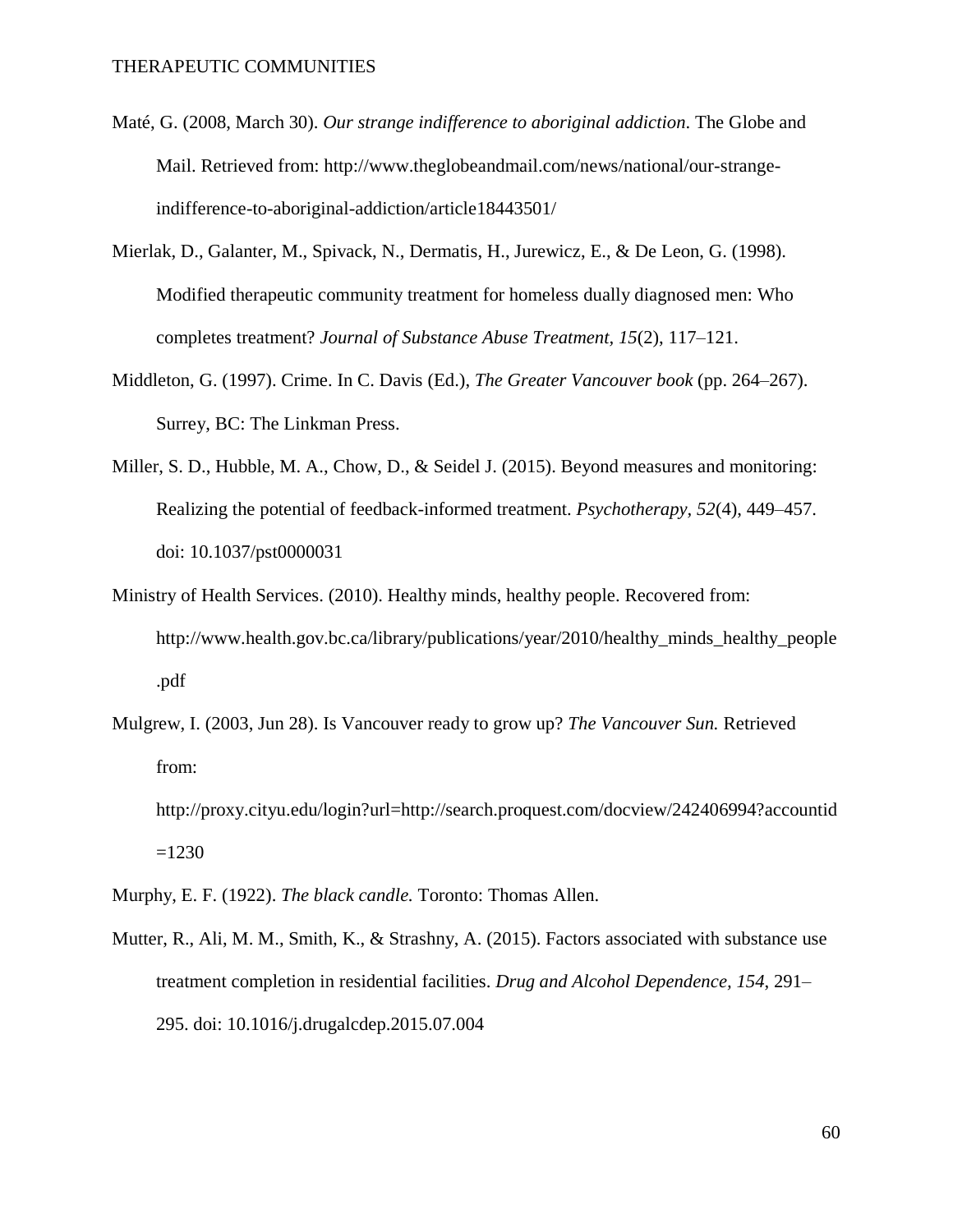- Nealon-Woods, M. A., Ferrari, J. R., & Jason, L. A. (1995). Twelve-step program use among Oxford House residents: Spirituality vs. social support in sobriety? *Journal of Substance Abuse, 7*. 311–318.
- Nisga'a Ts'amiks Vancouver Society. (n.d.). *Hoobiyee 2016—Ts'amiks Edition*. Retrieved from: http://www.tsamiks.com/hoobiyee-2016.html

Pearce, S., & Pickard, H. (2012). How therapeutic communities work: Specific factors related to positive outcome. *International Journal of Social Psychiatry, 59*(7). 636–645. doi: 10.1177/0020764012450992

- Reif, S., George, P. Braude, L., Dougherty, R. H., Daniels, A.S., Ghose, S.S., & Delphin-Rittmon, M. E. (2014). Residential treatment for individuals with substance use disorders: Assessing the evidence. *Psychiatric Services, 65*(3):301–12. doi: 10.1176/appi.ps.201300242
- Reed, D., & Sanson, L. (2014). Treatment without borders: Thinking outside the building and outside the box. [PowerPoint slides]. *National Conference on Addiction Disorders.* St. Louis, Mo.
- Rhoades, E. (2011). Literature reviews. *The Volta Review, 111*(1), 61–71.
- Roberts, A. C., Galassi, J. P., McDonald, K., & Sachs S. (2002). Reconceptualizing substance abuse treatment in therapeutic communities: Resiliency theory and the role of social work practitioners. *Journal of Social Work Practice in the Addictions, 2*(2). 53–68.

Schaffer Library of Drug Policy. (n.d.) *Opium Act, 1908.* Retrieved from: http://www.druglibrary.org/schaffer/library/studies/canadasenate/vol2/chapter12\_opium\_a ct\_1908.htm#\_ftnref1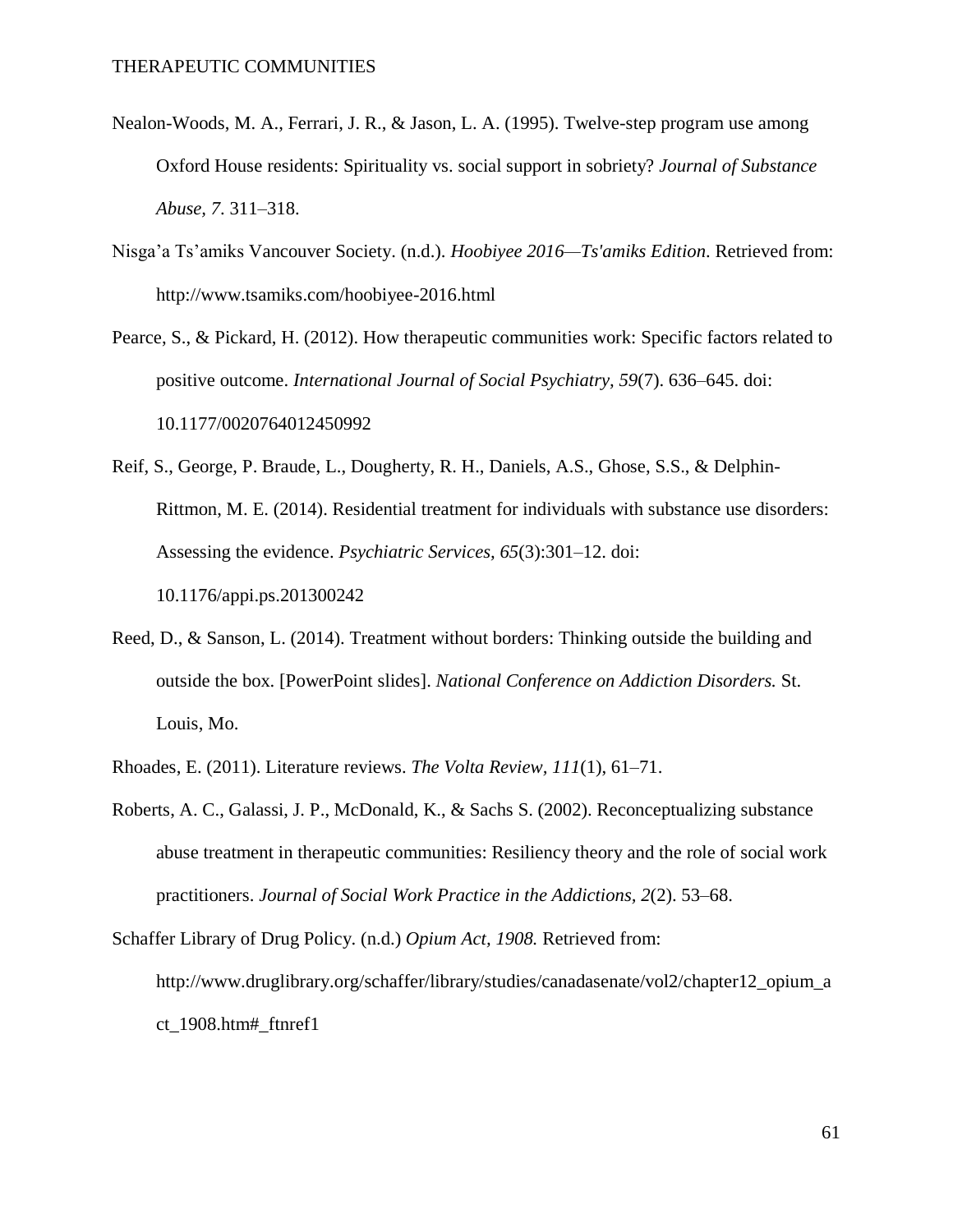- Sharma, M. (2012) Mukta Sharma on Bruce Alexander's "Addiction: The urgent need for a paradigm shift". *Substance Use & Misuse, 47,* 1483. doi: 10.3109/10826084.2012.723563
- Statistics Canada. (2010). *2006 Aboriginal population profile for Vancouver*. Retrieved from:http://www.statcan.gc.ca/pub/89-638-x/2010004/article/11085-eng.htm
- The Salvation Army. (2012). *Vancouver Harbour Light.* Retrieved from: http://www.harbourlightbc.com/index.php/about-us/history
- Therapeutic Communities of America. (2015). *Therapeutic communities of America*. Retrieved from: http://www.treatmentcommunitiesofamerica.org
- Timko, C., Yu, K., & Moos, R. H. (2000). Demand characteristics of residential substance abuse treatment programs. *Journal of Substance Abuse, 12*. 387–403.
- Together We Can. (2016). TWC Overview. Retrieved from: http://twcvancouver.org/overview/
- Topping, T. (Producer), & Thomas, B. (Director). (2000). *28 Days* [Motion picture]. United States: Columbia Pictures.
- Turning Point Recovery Society. (n.d.) *Our history*. Retrieved from: http://www.turningpointrecovery.com/history.htm
- Vancouver Aboriginal Friendship Centre Society. (2016). *Programs*. Retrieved from: http://www.vafcs.org/programs/recreation/
- Vancouver Coastal Health. (n.d.). *Insite—Supervised injection site*. Retrieved from: http://supervisedinjection.vch.ca
- Vancouver Recovery Club. (n.d.). *Vancouver recovery club*. Retrieved from: http://www.vancouverrecoveryclub.com
- Vanderplasschen, W., Colpaert, K., Autrique, M., Rapp, R. C., Pearce, S., Broekaert, E., & Vandevelde, S. (2013). Therapeutic communities for addictions: A review of their